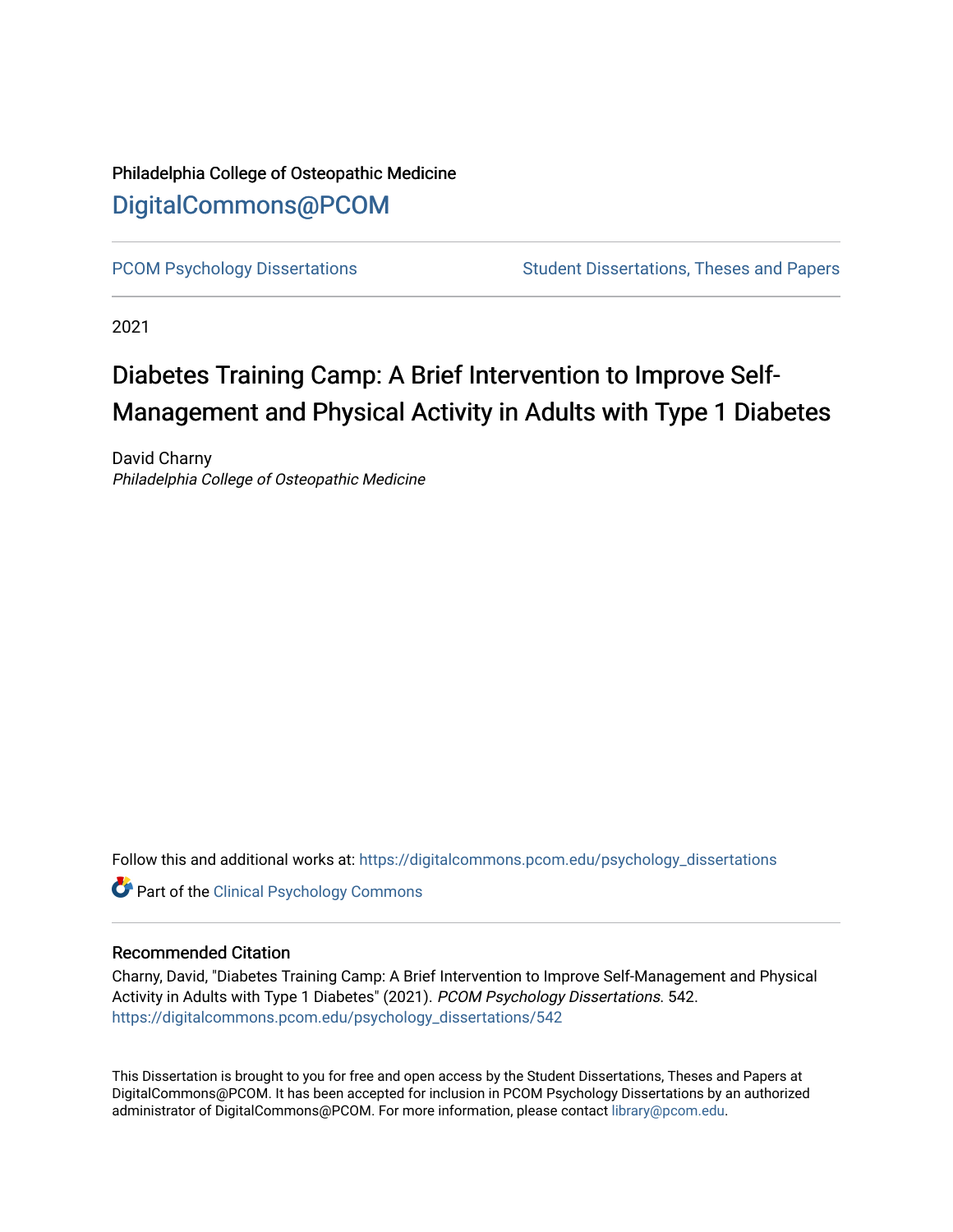Philadelphia College of Osteopathic Medicine School of Professional and Applied Psychology Department of Clinical Psychology

# DIABETES TRAINING CAMP: A BRIEF INTERVENTION TO IMPROVE SELF-MANAGEMENT AND PHYSICAL ACTIVITY IN ADULTS WITH TYPE 1 **DIABETES**

By David Charny

Submitted in Partial Fulfillment of the Requirements for the Degree of

Doctor of Psychology

May 2020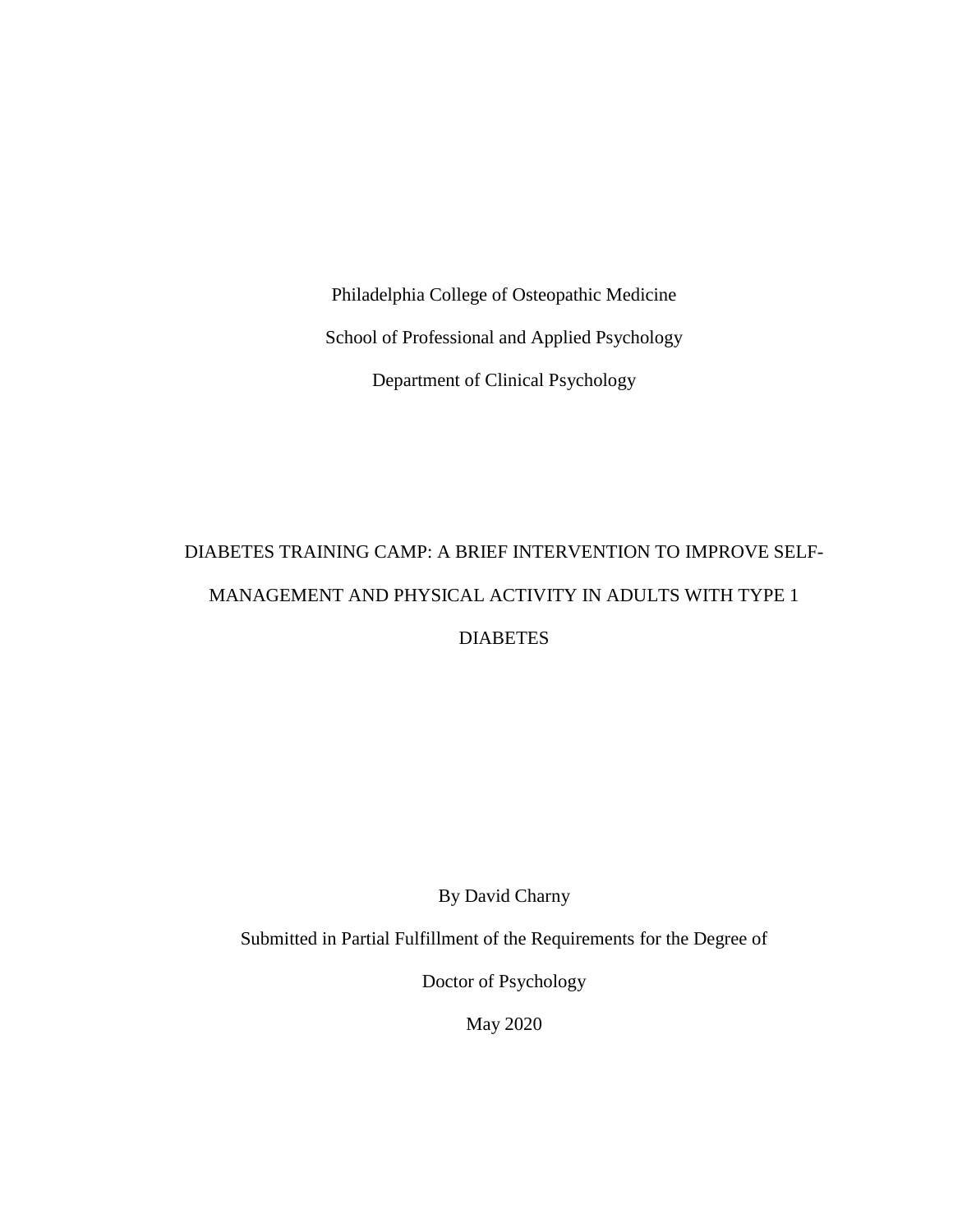# **PCOM SCHOOL OF** PROFESSIONAL AND

# DISSERTATION APPROVAL

This is to certify that the thesis presented to us by David Charny on the 12<sup>th</sup> day of May, 2020, in partial fulfillment of the requirements for the degree of Doctor of Psychology, has been examined and is acceptable in both scholarship and literary quality.

COMMITTEE MEMBERS' SIGNATURES

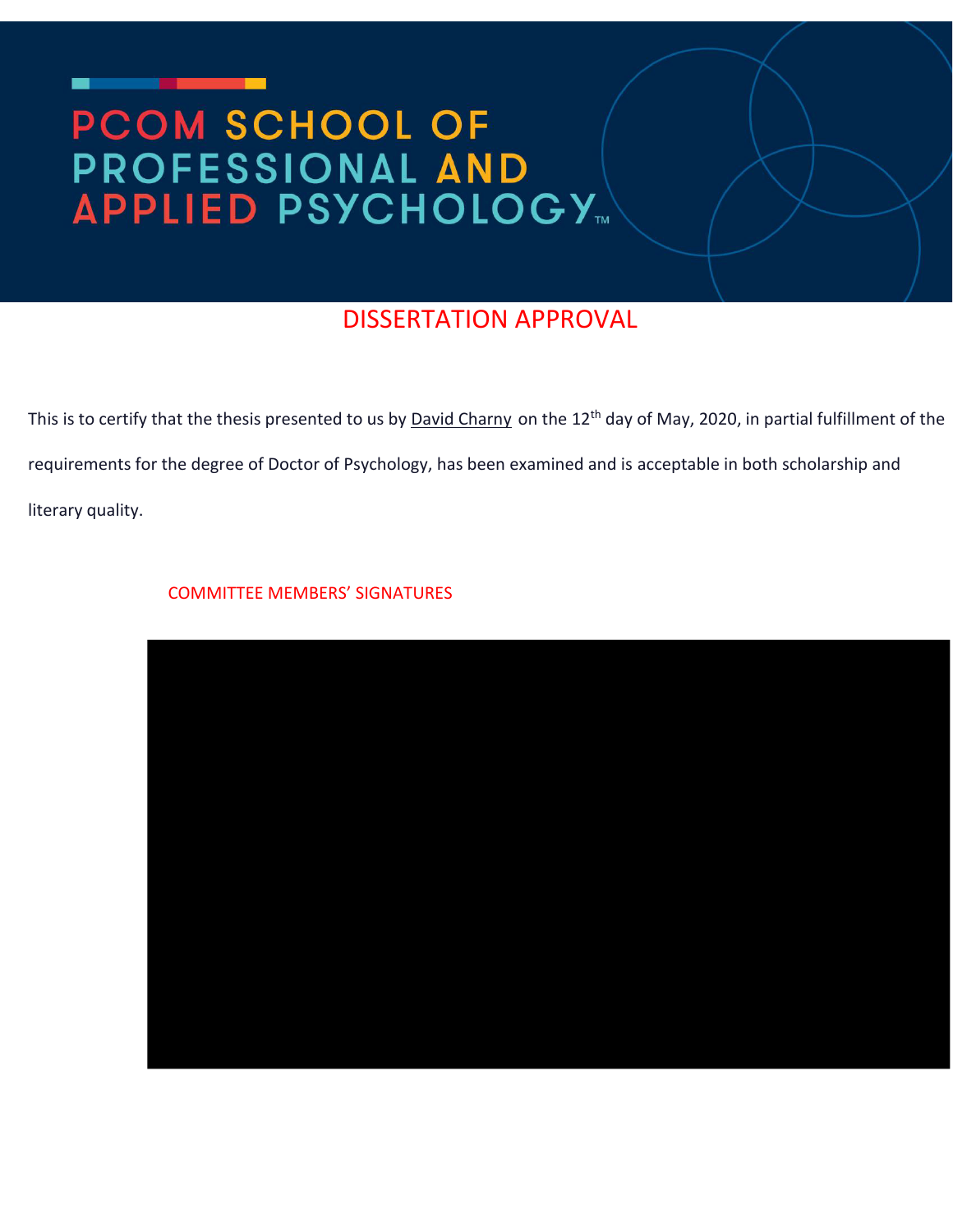#### **ACKNOWLEDGEMENTS**

A sincere thank you to my dissertation committee, Dr. Robert DiTomasso, Dr. Michelle Lent, and Dr. Christine Ferri for their unwavering support and patience. Special thanks to Dr. Matt Corcoran for founding the Diabetes Training Camp and inspiring so many, including myself. Additionally, if it weren't for Carrie Cheadle, I would never have heard or witnessed the magic at DTC. I want to acknowledge my mother, Judy Charny, for her belief in me from the start, and endless pride in my accomplishments. I owe the deepest gratitude to my wife and partner Hannah for her calm and understanding. Finally, I want to acknowledge those who were not able to see me reach this point, but had so much pride and confidence in my ability to do so. My father, Richard Charny, and my grandmother, Helen Schneeberg.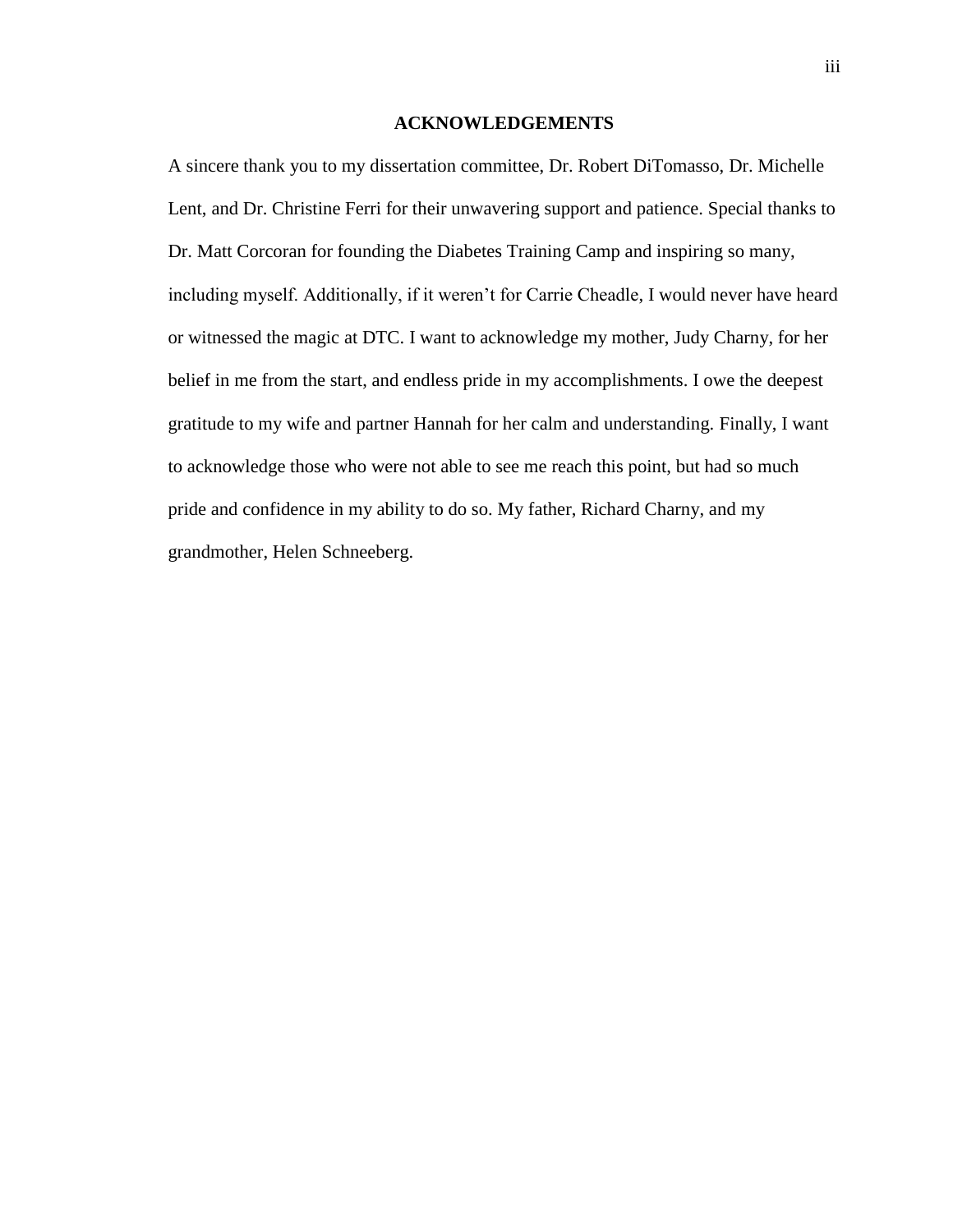# **TABLE OF CONTENTS**

| CHAPTER 2: REVIEW OF THE LITERATURE 8 |  |
|---------------------------------------|--|
|                                       |  |
|                                       |  |
|                                       |  |
|                                       |  |
|                                       |  |
|                                       |  |
|                                       |  |
|                                       |  |
|                                       |  |
|                                       |  |
|                                       |  |
|                                       |  |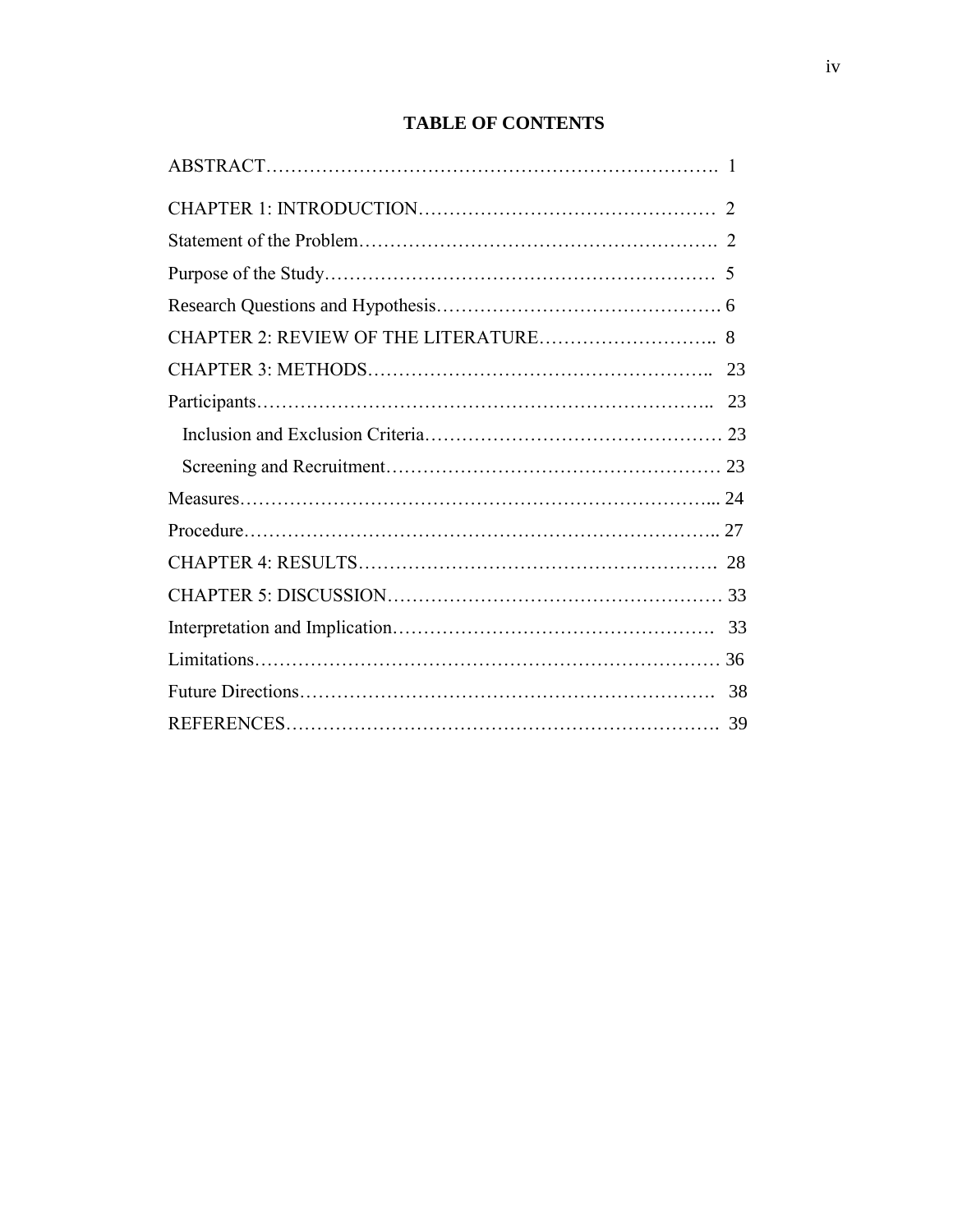#### **ABSTRACT**

Type 1 Diabetes (T1D) is less common than Type 2 Diabetes (T2D); however, its growing incidence, chronic prognosis, and increased self-management burden, produce unique psychosocial challenges for this population. Specifically, these individuals are atrisk for poor diabetes self-efficacy, and poor glycemic control, which can contribute to diabetes-specific mood alterations, or diabetes distress (DD), and an overall reduction in diabetes-specific health-related quality of life. This study evaluated the effectiveness of the Diabetes Training Camp (DTC) 1-week intervention in mitigating psychosocial distress utilizing a repeated measures design to evaluate the impact of participation on measures of DD, diabetes quality of life (DQOL) and diabetes self-efficacy from baseline to 6-week follow-up. Statistically significant improvements in DQOL were found to be associated with participation in the DTC intervention. Similar improvements were not found in measures of DD or diabetes self-efficacy. Additionally, there was not a significant relationship demonstrated between improvements in DQOL and diabetes selfefficacy. These results may partially be attributed to the demographics of the sample. Specifically, many participants indicated high levels of physical activity and glycemic control prior to participation, which likely contributed to higher baseline levels of diabetes self-efficacy. Similarly, self-selection bias in our sample, may have contributed to lower levels of DD prior to participation. DTC is a self-pay program and generally only accessible to individuals with higher SES. DTC and similar psychosocial interventions require further study to evaluate potential benefits and contributions to improving overall health outcomes and relieving psychosocial burden for adults with T1D.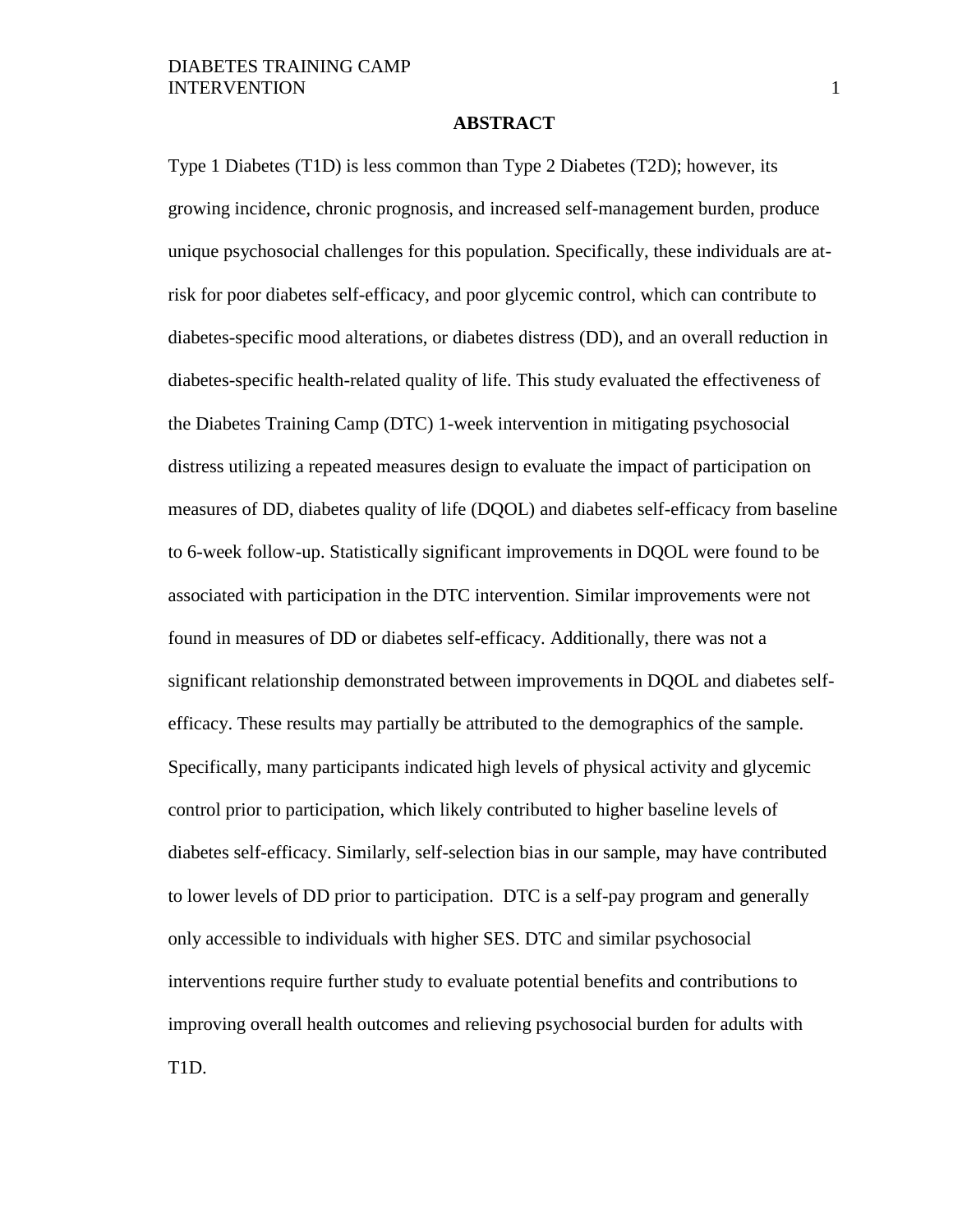#### **CHAPTER 1: INTRODUCTION**

#### **Statement of the Problem**

Diabetes mellitus (DM) is a chronic disorder of the pancreas inhibiting or severely compromising the production of insulin, therefore causing inefficient glucose metabolism. DM has an estimated prevalence of 29.9 million Americans (Center for Disease Control and Prevention, 2014). In 2015, 1.5 million patients age 18 and older were newly diagnosed. DM is also very costly; in 2012, the estimated cost of diabetes care for U.S. patients was \$245 billion (Hunter et al., 2017). Most adults with DM suffer from at least one other comorbid chronic disease (Druss et al., 2001). An estimated 65% of DM-related deaths are caused by heart disease or stroke (Writing Group Members, 2012). DM complications are generally seen as microvascular (retinopathy, neuropathy, and nephropathy) and macrovascular (cardiovascular) (Maahs, et al. 2010). Risk factor data from 2011-2014 suggested, that smoking, obesity, physical inactivity, high blood pressure, high cholesterol, and high blood glucose all individually posed an increased risk in incidence of DM diagnosis and complications (CDC, 2014). Therefore, since self-care plays a critical role in the treatment and maintenance of DM, there is a significant mental health burden related to living with DM (Chiang et al., 2014).

The two most common types of diabetes are referred to as Type I Diabetes (T1D) and Type II Diabetes (T2D). T1D is a result of the pancreas no longer producing insulin, while in T2D, the pancreas either does not make enough insulin or the body develops a resistance to it (National Institute of Diabetes and Digestive Kidney Disease, 2020). While T2D is the more common type; the incidence of T1D has been growing over the last couple of decades, affecting 1 in 300 individuals prior to the age of 18 in the United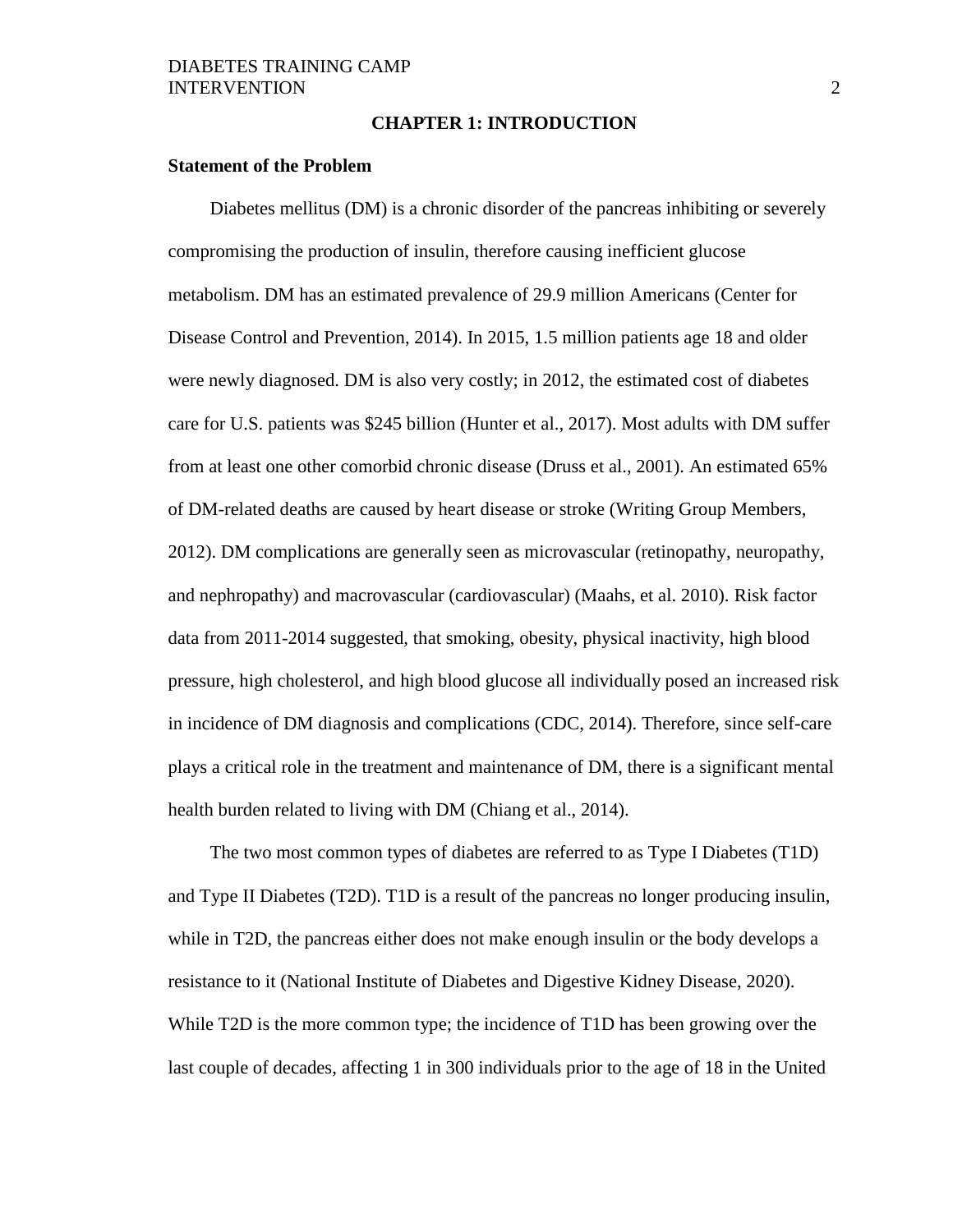States (Maahs et al., 2010). Due to the destruction of insulin-producing pancreatic β cells, these patients generally have a lifetime dependency on exogenous insulin (Atkinson et al., 2014). There is promise, however; that some combination of improvements in biotechnology and preventative medicine may eventually lead to a cure. However, until that time, there is a significant burden placed on these individuals to self-manage their condition. Stressors related to self-management of DM pose unique and specific challenges to a patient's psychosocial well-being and may manifest itself in difficult emotions.

Diabetes distress (DD) is a condition which refers to the unique psychosocial distress experienced by individuals living with DM. DD is not a complication of T1D; rather, it is an emotional response to the challenges of disease management. The symptoms of DD include emotional distress, physician-related distress, regimen-related distress and interpersonal distress (Fisher et al., 2012). DD presents increased risk for poor diabetes self-management, which could lead to poor glycemic control and increased likelihood of harmful complications (Joenson et al., 2013). A variety of factors contribute to the onset and severity of DD. These factors may include: negative emotional reactions to DM diagnosis, the threat of complications, self-management demands, unresponsive providers, and/or unsupportive interpersonal relationships (Gonzalez et al., 2011). DD significantly impacts the ability of a patient to engage in necessary self-care behaviors and negatively effects overall quality of life (Fisher et al., 2012).

Quality of life (QOL) refers to a person's total physical, mental, and social wellbeing. Most aspects of QOL and well-being either directly or indirectly affect health outcomes (Guyatt et al., 1993). Therefore, a person's health-related quality of life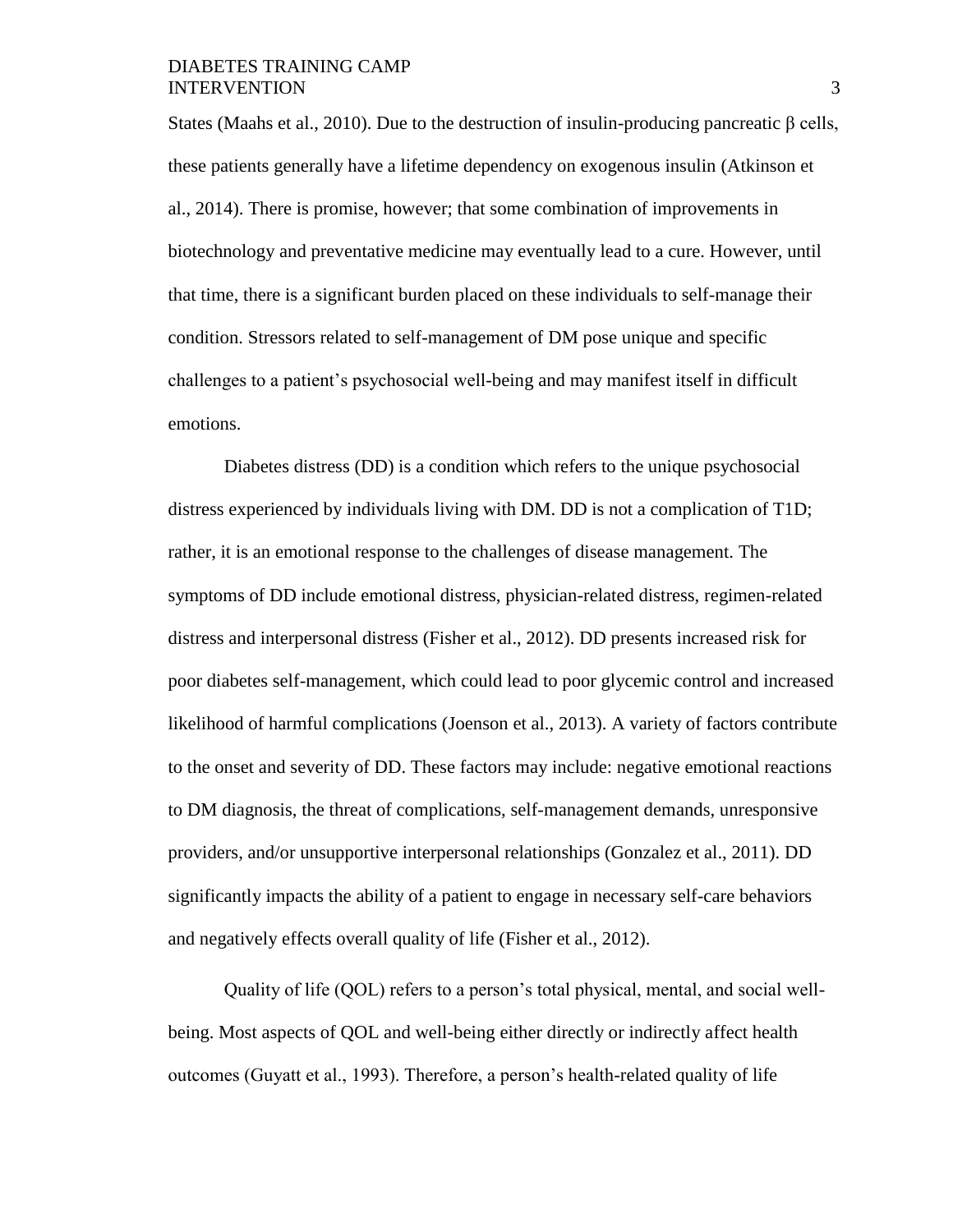(HRQOL) can be a critical factor in disease treatment and control (Burroughs et al., 2004). Research evidence suggests that individuals with DM have a lower QOL than nonpatients (Schram et al., 2009). The necessity of adherence to a rigid health care regimen likely contributed to the observed differences on QOL measures for these patients (Burroughs et al., 2004). Diabetes quality of life (DQOL) seems to hinge on the ability to find a balance between adequate self-management without being overcome by stress caused by those responsibilities (Burroughs et al., 2004). However, when complications arise, QOL in these patients tends to sharply decline (Jacobsen et al., 1994). Therefore, DQOL is highly associated with a patient's ability to engage in self-care behaviors that keep complications at bay (Wallston et al., 2007).

Self-management behaviors are critical for this population to maintain strong glycemic control, and avoid significant medical complications (Atkinson, et al., 2014). The literature strongly suggests a positive relationship between self-efficacy, healthrelated behaviors and overall outcomes for this population (Wallston et al., 2007). Bandura (1977) coined the term self-efficacy to refer to an individual's beliefs about their own competence and ability to perform behaviors needed to obtain intended outcomes. When it comes to diabetes self-management, the patient's perception, or self-efficacy often has significant impact on overall medical outcomes as well as psychological wellbeing. Furthermore, patient perception of competence with health-related information and/or numerical data, like those obtained from blood glucose readings, has been shown to predict greater diabetes self-efficacy (Osborn et al., 2010). The relationship between diabetes self-efficacy and better glycemic control and less complications is mediated by the findings that suggest diabetes self-efficacy leads to increased diabetes self-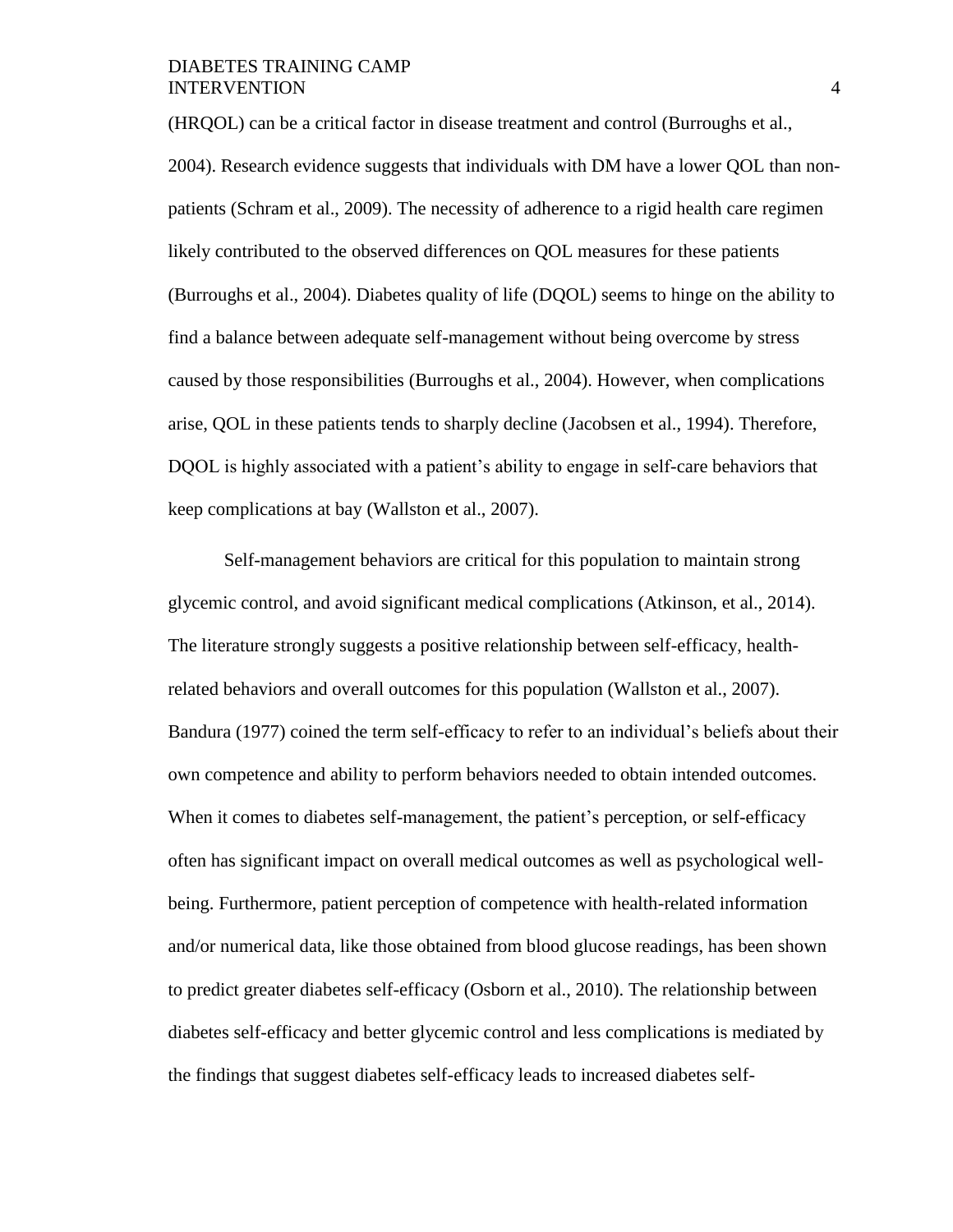management behaviors (Nouwen et al., 2009). Therefore, perceived diabetes selfmanagement may be a strong predictor of DQOL and DD in patients with T1D.

Many interventions have been developed to combat the psychosocial distress of diabetes self-management. The goal of many of these interventions is to improve health outcomes related to improved glycemic control through psychological skills training and support (Ismail et al., 2004). Self-management interventions have shown significant success increasing QOL by reducing distress and increasing self-efficacy (Cochran & Conn, 2008). The summer camp model of DM care, which began in 1925, has become increasingly popular for children with T1D. Current estimates suggest that 15,000-20,000 patients attend such camps each summer (American Diabetes Association, 2007). The camp model aims to provide a safe environment to help patients increase physical activity, and reduce extreme hypoglycemic and hyperglycemic events (Diabetes Control and Complications Trial Research Group, 1993). Brief summer camp interventions for youth patients with T1D has demonstrated a consistent positive impact on glycemic control (Wang et al., 2008). Camp interventions are far less common for adults with DM. The present study will evaluate the efficacy of a specific camp intervention, Diabetes Training Camp (DTC), for adults with T1D.

#### **Purpose of the Study**

Patients with T1D are subjected to a unique burden for self-care that can lead to DD and contribute to a diminished DQOL. The purpose of this pilot study was to assess the impact of the DTC week-long camp intervention on the perceived self-management of diabetes, also known as diabetes self-efficacy in adults with T1D. The DTC intervention is a multi-disciplinary approach to helping these individuals increase or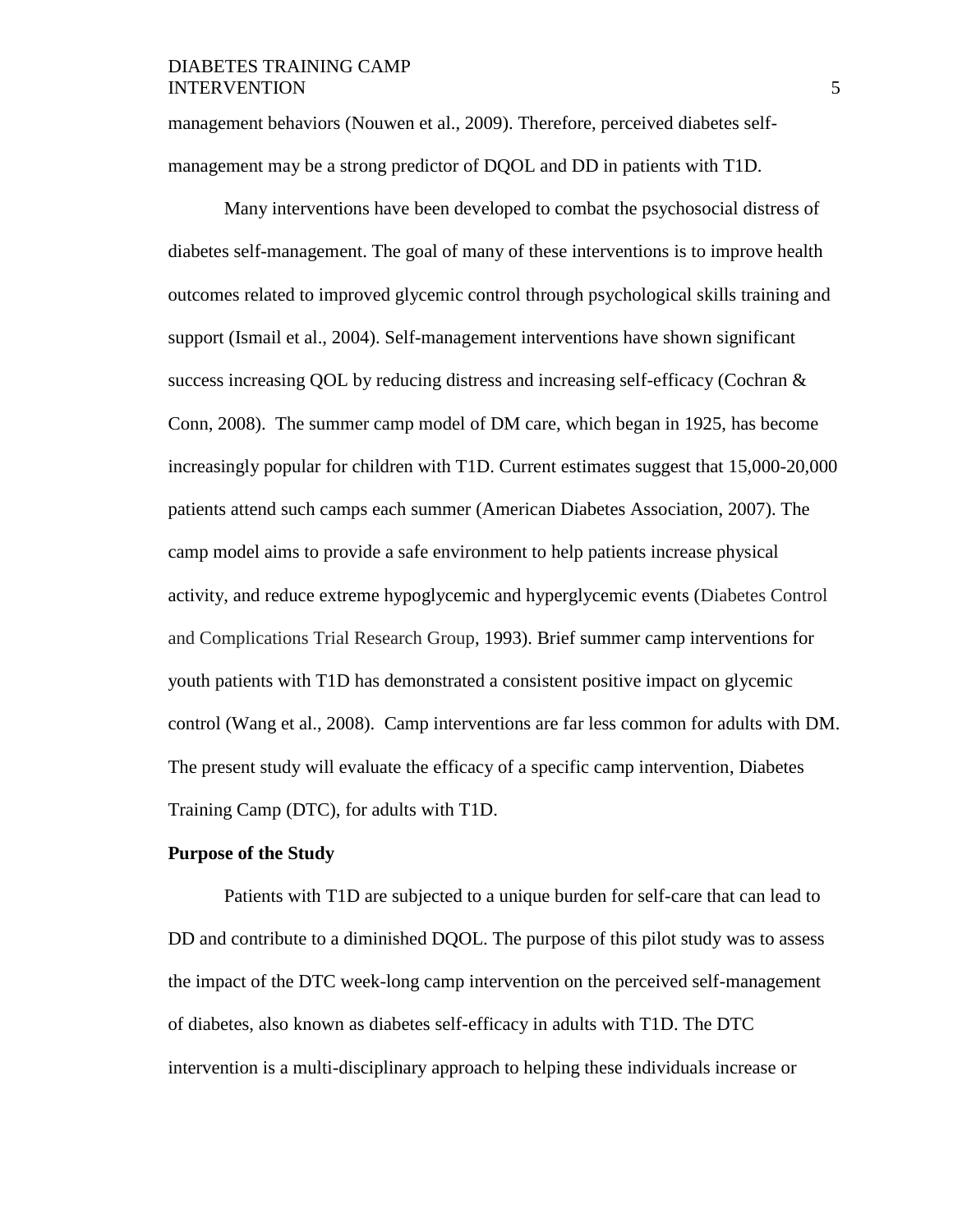optimize physical activity while enhancing glycemic control. As a result of participation in this comprehensive intervention, individuals are expected to experience improved DQOL, reduced DD, and increased diabetes self-efficacy. This intervention is meant to fill a void in the healthcare services available for adults with T1D, specifically the lack of emphasis on practical interventions for maintaining an active lifestyle, and T1D specific psychosocial concerns in traditional doctor-patient relationships. Managing the impact of psychosocial distress on one's ability to manage chronic, dynamic physiological processes often necessitates additional resources outside of the medical office setting. The DTC intervention represents a potential model for filling this void.

#### **Research Questions**

- 1. Does the Diabetes Training Camp (DTC), a week-long integrated diabetes intervention, improve the DQOL (as measured by the Diabetes Quality of Life-Brief Clinical Inventory) of adult participants with T1D?
- 2. Does participation in the DTC reduce the DD (as measured by the Diabetes Distress Scale) of adult participants?
- 3. Does participation in the DTC increase the diabetes self-efficacy (as measured by the Perceived Diabetes Self-Management Scale) of adult participants?

#### **Hypothesis**

- 1. DQOL (as measured by Diabetes Quality of Life-Brief Inventory) will be significantly improved following participation in the DTC.
- 2. DD (as measured by the Diabetes Distress Scale) will be significantly reduced following participation in the DTC.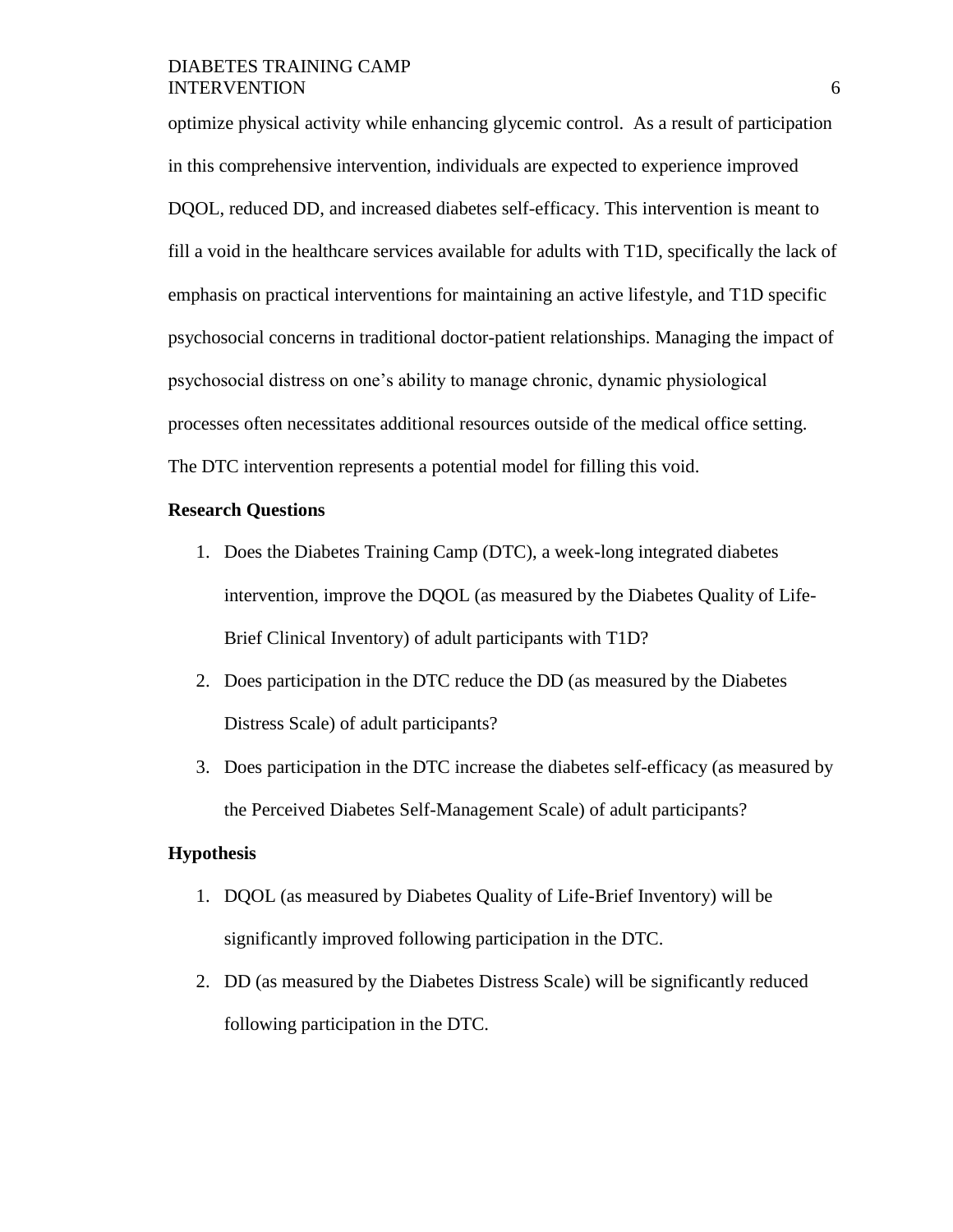- 3. Diabetes self-efficacy (as measured by the Perceived Diabetes Self-Management Scale) will be significantly increased following participation in the DTC.
- 4. DQOL (as measured by the Diabetes Quality of Life-Brief Clinical Inventory) will be positively associated with diabetes self-efficacy (as measured by Perceived Diabetes Self-Management Scale).
- 5. DD (as measured by the Diabetes Distress Scale) will be negatively associated with diabetes self-efficacy (as measured by the Perceived Diabetes Self-Management Scale).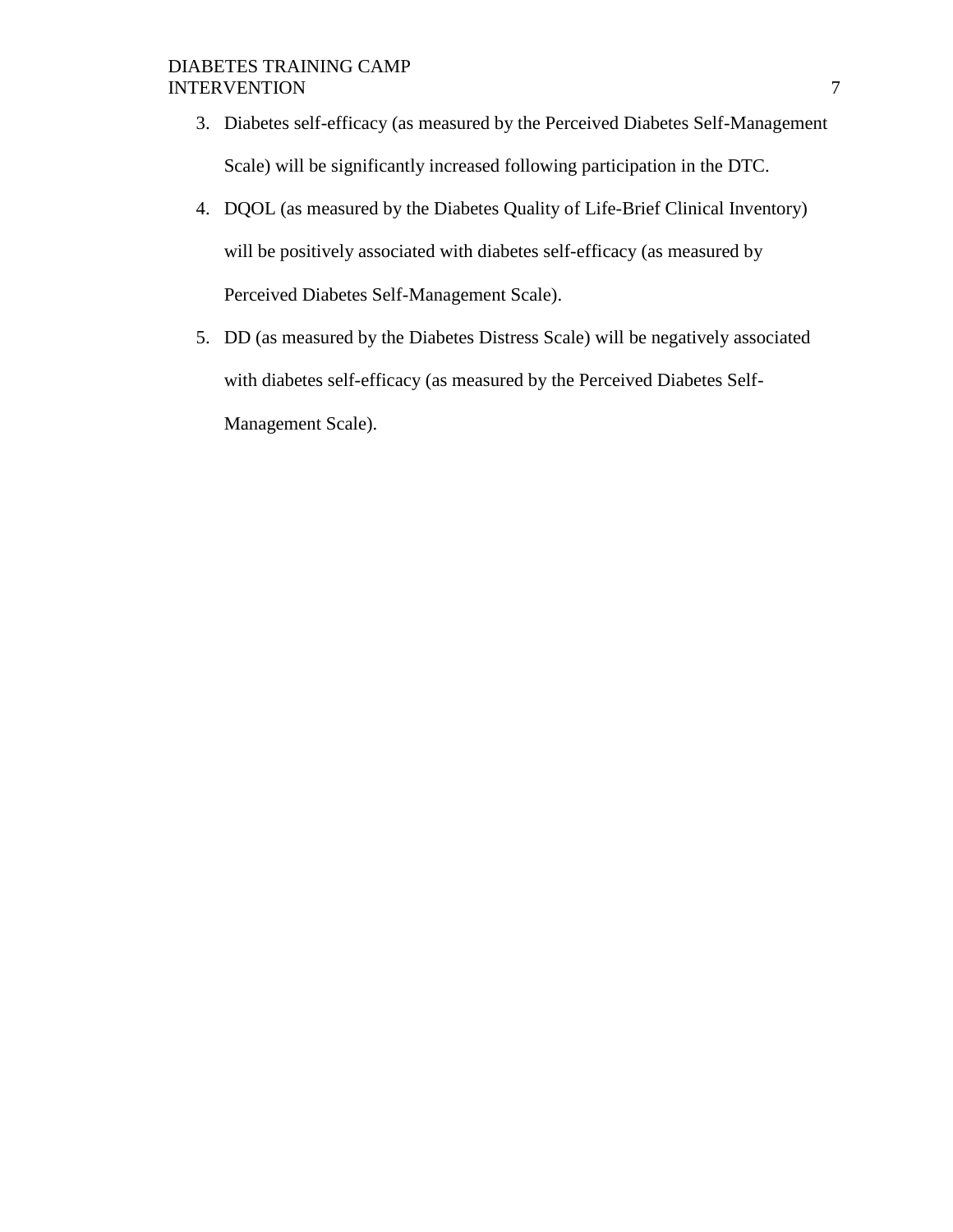#### **CHAPTER 2: REVIEW OF THE LITERATURE**

DM is a chronic metabolic disorder which inhibits the ability of the pancreas to produce adequate insulin to regulate blood sugar. In the United States, 29.1 million people (9.3% of the adult population), are estimated to have DM (Hunter et al., 2017).There are two major types of DM: T1D and T2D. T1D is considered an autoimmune disorder characterized by the destruction of pancreatic beta-cells, resulting in absolute insulin deficiency. T2D is characterized by significant resistance to endogenous insulin and/or inadequate compensation for diminished insulin secretion (Maahs et al., 2010). While about 95% of DM patients are diagnosed with T2D, T1D deserves increased attention for a variety of reasons (CDC, 2014).

The onset of T2D can be prevented or at least delayed through intensive lifestyle interventions targeting behaviors related to weight loss and physical activity (Dall et al., 2009). Additionally, T2D can be reversible through the normalization of beta cell function by reducing dietary energy intake (Lim et al., 2011). T1D, on the other hand, currently has no cure. Therefore, treatment efforts focus on managing glycemic control and disease-related complications (Atkinson et al., 2014).

While T1D only accounts for 5-10% of DM diagnoses worldwide, it accounts for more than 85% of all DM cases in patients twenty years old or younger. Not all T1D patients are diagnosed in childhood. A quarter of patients with T1D are diagnosed as adults, while an increasing amount of youth are diagnosed with T2D (Maahs et al., 2010). However, the average age of T1D diagnosis worldwide seems to be trending toward younger ages of onset (Van Belle et al., 2011). It is often challenging to differentiate adults diagnosed with T2D from adults with T1D. Some researchers have suggested that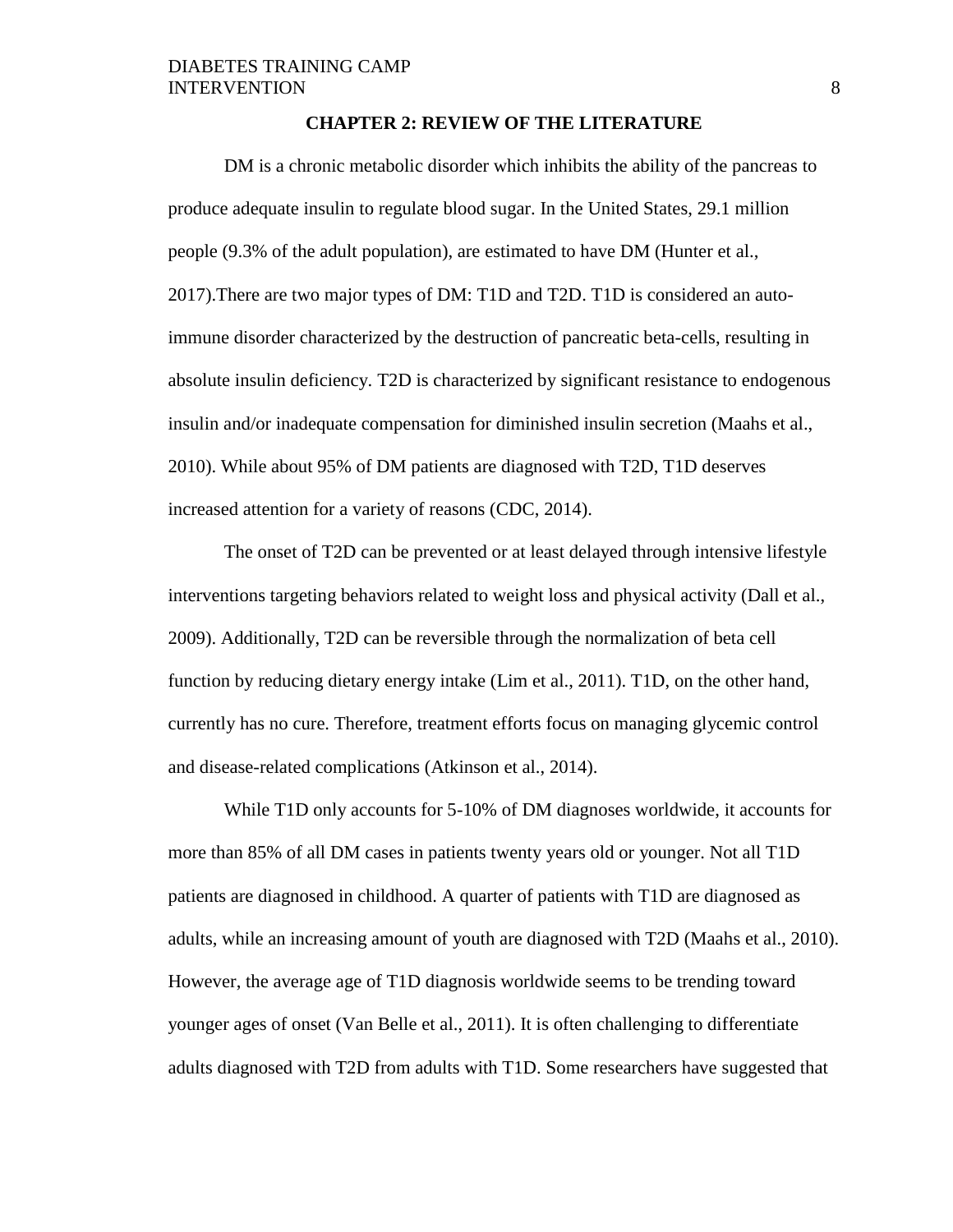around 5-15% of adults diagnosed with T2D are misdiagnosed and demonstrate the autoimmune response observed in individuals with T1D (Atkinson et al., 2014). Therefore, the actual number of T1D patients may be vastly underestimated (Atkinson et al., 2014).

The etiology of T1D is complex and not fully understood. Twin studies strongly suggest that a genetic predisposition is necessary for environmental triggers to cause the autoimmune response seen in patients with T1D (Van Belle et al., 2011). In the United States, the incidence of T1D has shown a steady increase over the past couple of decades (Maahs, et al., 2010). While global incidence and prevalence rates vary greatly between nations and age groups, in 2014, it was estimated that the global incidence for T1D would double in the next 10 years (Atkinson et al., 2014). The rising incidence of T1D further suggests the influence of environmental triggers. However, identifying and understanding the specific triggers that cause the autoimmunity that leads to T1D has proven challenging. Recent attention has been given to the role of childhood diets, vitamin D and its constituents, gut microbiota, and viruses in the onset of T1D (Atkinson et al., 2014). T1D is generally diagnosed based on symptoms suggestive of insulin deficiency like excessive thirst, urination and hunger. In addition, elevated blood glucose (hyperglycemia) or the more extreme, diabetic ketoacidosis (DKA) are also indications of T1D (Chiang et al., 2014). The autoimmunity responsible for insulin deficiency in the pancreas can predate chronic hyperglycemia by months or even years. Therefore, identifying the causal factor(s) that trigger the cascade of pathophysiology that lead to the disorder has proven increasingly difficult (Van Belle et al., 2011). As a result, much of the focus for treatment of these patients is directed toward management as opposed to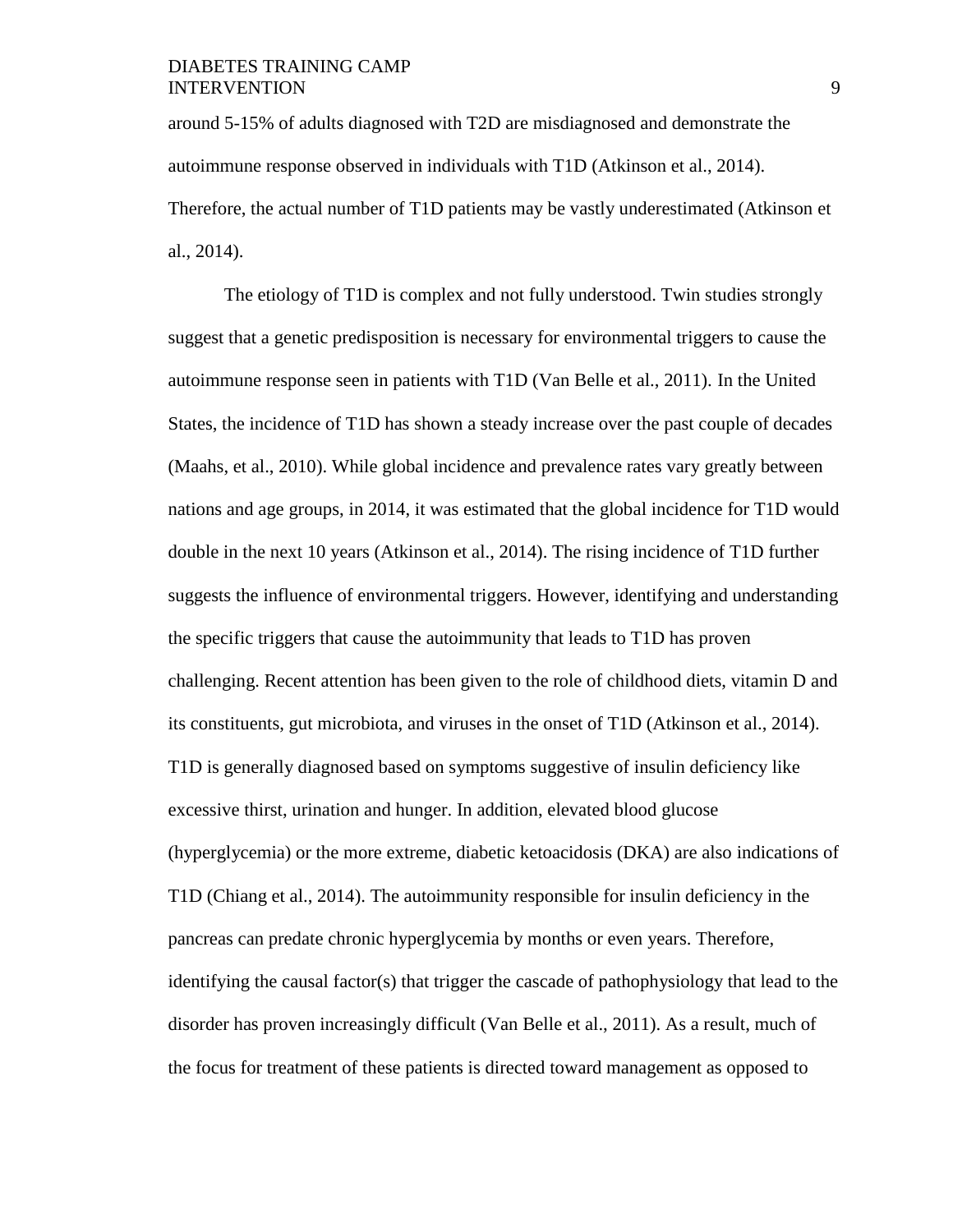prevention. Maintaining stable glycemic control is associated with less disease-related complications (Joenson et al., 2013).

Complications are classified as macrovascular or microvascular. Macrovascular complications refer to cardiovascular diseases including; coronary heart disease, cerebrovascular disease, and peripheral artery disease. Microvascular complications generally refer to retinopathy, nephropathy and neuropathy (Chiang et al., 2014). In developed countries, like the U.S., much of DM-related healthcare costs can be attributed to these complications (Scully, 2012). In 2012, the United States spent an estimated \$245 billion on direct and indirect healthcare costs of diagnosed DM (CDC, 2014). T1D accounts for a larger economic burden per case and a higher prevalence of complications than T2D (Dall et al., 2009). In addition, diabetes-related complications can be potentially deadly. While mortality rates are significantly better in developed nations, there were still approximately 180,000 deaths from diabetes-related causes in the U.S. in 2011 (Scully, 2012). In 2015, it was estimated that DM was the seventh leading cause of death in the United States (American Diabetes Association, 2018). In addition to complications, there are several comorbid conditions that are prevalent in patients with T1D. The most common comorbid conditions are; celiac disease, thyroid disease, hypertension, and dyslipidemia (Chiang et al., 2014). While primary prevention of T1D is not well understood, there are multiple ways to intervene through treatment to prevent worsening condition and poor health outcomes.

#### **Treatment**

Much of the focus for treatment of T1D is directed toward management as opposed to prevention. Although patients with T1D often maintain a low degree of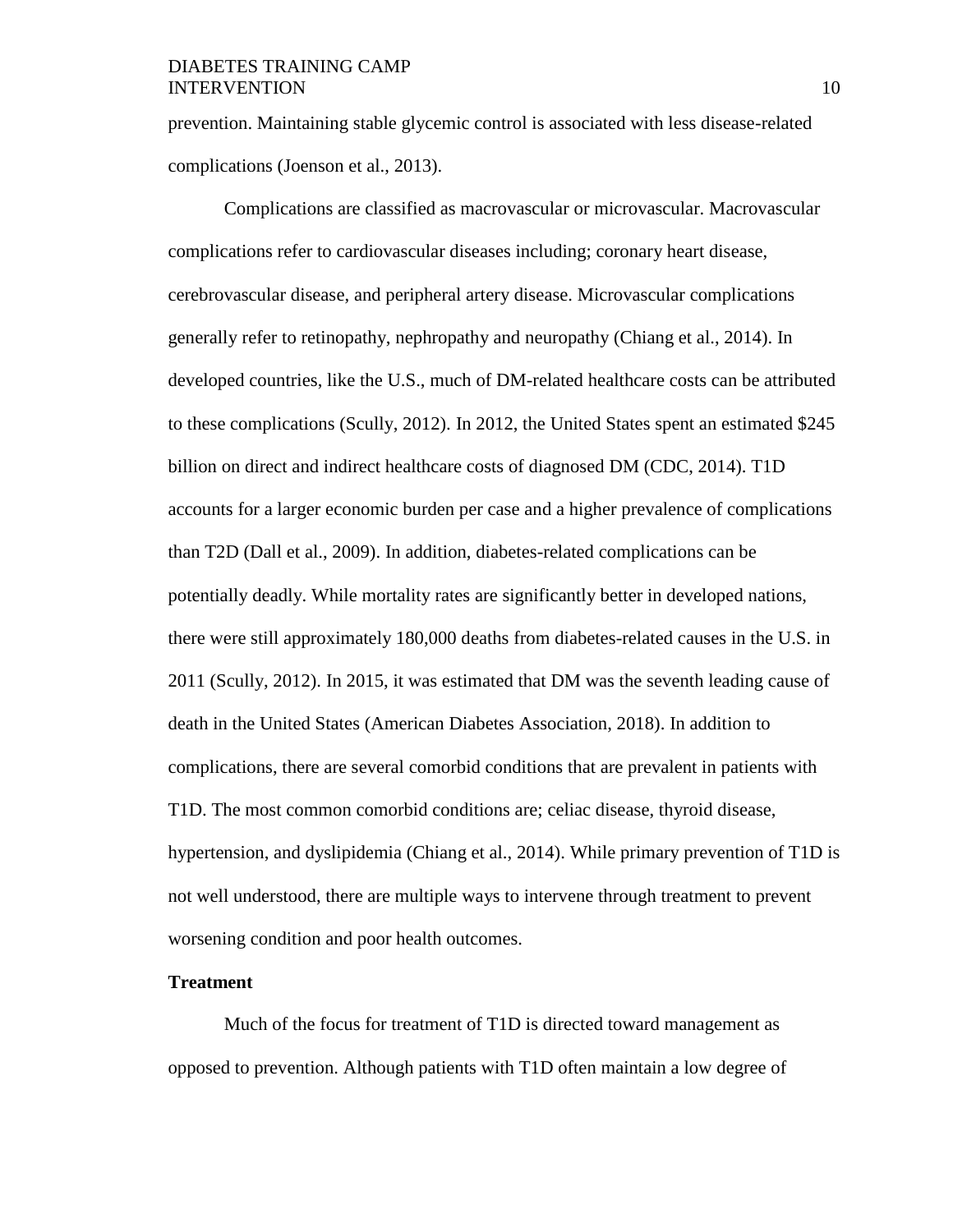endogenous insulin production, the administration of exogenous insulin is the cornerstone of a strong DM management plan (Chiang et al., 2014). Despite improving health technologies, there continues to be a large emphasis placed on the individual patient to self-manage insulin therapy, often through multiple daily injections (Cefalu et al., 2015). Successful treatment plans must be tailored to the individual needs and lifestyle of the patient. Therefore, it is very important that the physician and patient collaborate to develop the most appropriate treatment plan (Chiang et al., 2014).

Insulin and its analogues, as well as, the administration methods, have continued to evolve over the years. Conventional insulin therapy usually involves a long-acting insulin analogue (basal insulin) and a rapid acting insulin (bolus insulin) administered before meals (Atkinson et al., 2014). To ensure optimal metabolic stabilization, significant self-management responsibilities are necessary. These include self-checking blood glucose levels and monitoring carbohydrate intake. Intensive insulin therapy has become increasingly popular and refers to a closed loop system of continuous glucose monitoring (CGM) and continuous subcutaneous insulin infusions (CSII; insulin pumps) (Atkinson et al., 2014). Longitudinal studies suggest that intensive insulin therapy can help reduce the risk and onset of complications (Nathan et al., 2009). However, exogenous insulin replacement does not provide a perfect solution for long-term glycemic control. While these advances may relieve some burden of self-monitoring, overall glycemic control has not shown to be significantly better than multiple daily injections and self-checking blood glucose (Atkinson et al., 2014). Intensive insulin therapies pose an increased risk for severe hypoglycemic events. Severe hypoglycemia or low blood glucose can result in loss of consciousness, seizures or even death (Nathan*,*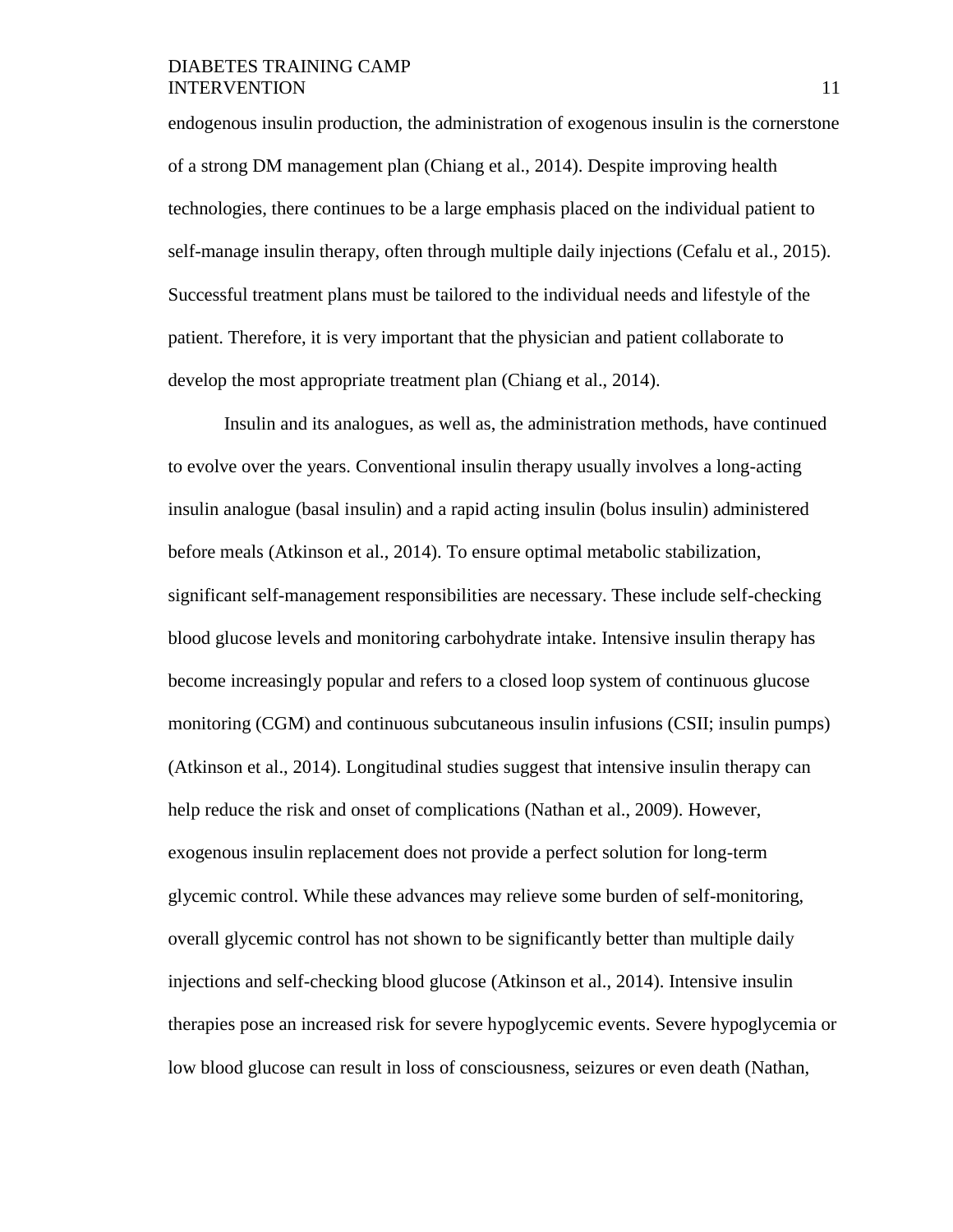2009). Fear of hypoglycemia is a significant psychosocial symptom in patients responsible for long-term management of T1D (Chiang et al., 2014).

Insulin therapy, both conventional and intensive, relies heavily on the patient to adjust and coordinate infusions with dietary intake and physical activity. The daily selfmanagement responsibilities for patients with T1D to maintain optimal glycemic control include: coordinating amount and timing of insulin administration with results of frequent blood glucose monitoring, nutrient makeup and overall amount of dietary intake as well as the frequency, duration and intensity of physical activity. The level of selfmanagement necessary for optimal glycemic control leaves plenty of room for human error. Nonadherence, both intentionally and unintentionally, to the treatment plan laid out by physicians leads to poor glycemic control and increased risk for disease-related complications. Therefore, it is important that clinicians work with patients to come up with a treatment plan that is sustainable and realistic for each individual patient and their families (Hood et al., 2009).

The National Standards for Diabetes Self-Management Education (DSME) and Support (DSMS) are critical in helping individuals better self-manage DM and prevent disease-related complications (Haas et al., 2012). The goal of DSME and DSMS is to facilitate the knowledge, skills and abilities needed for adequate DM self-care. It is important for patients and families to have education on the impact their diet and exercise have on blood glucose and how food and insulin interact to prevent complications and maintain glycemic control (Chiang et al., 2014). Successful DM self-management interventions must specifically target psychosocial and behavioral factors like DD, DQOL, and diabetes self-efficacy (Haas et al., 2012). Health-related self-efficacy, in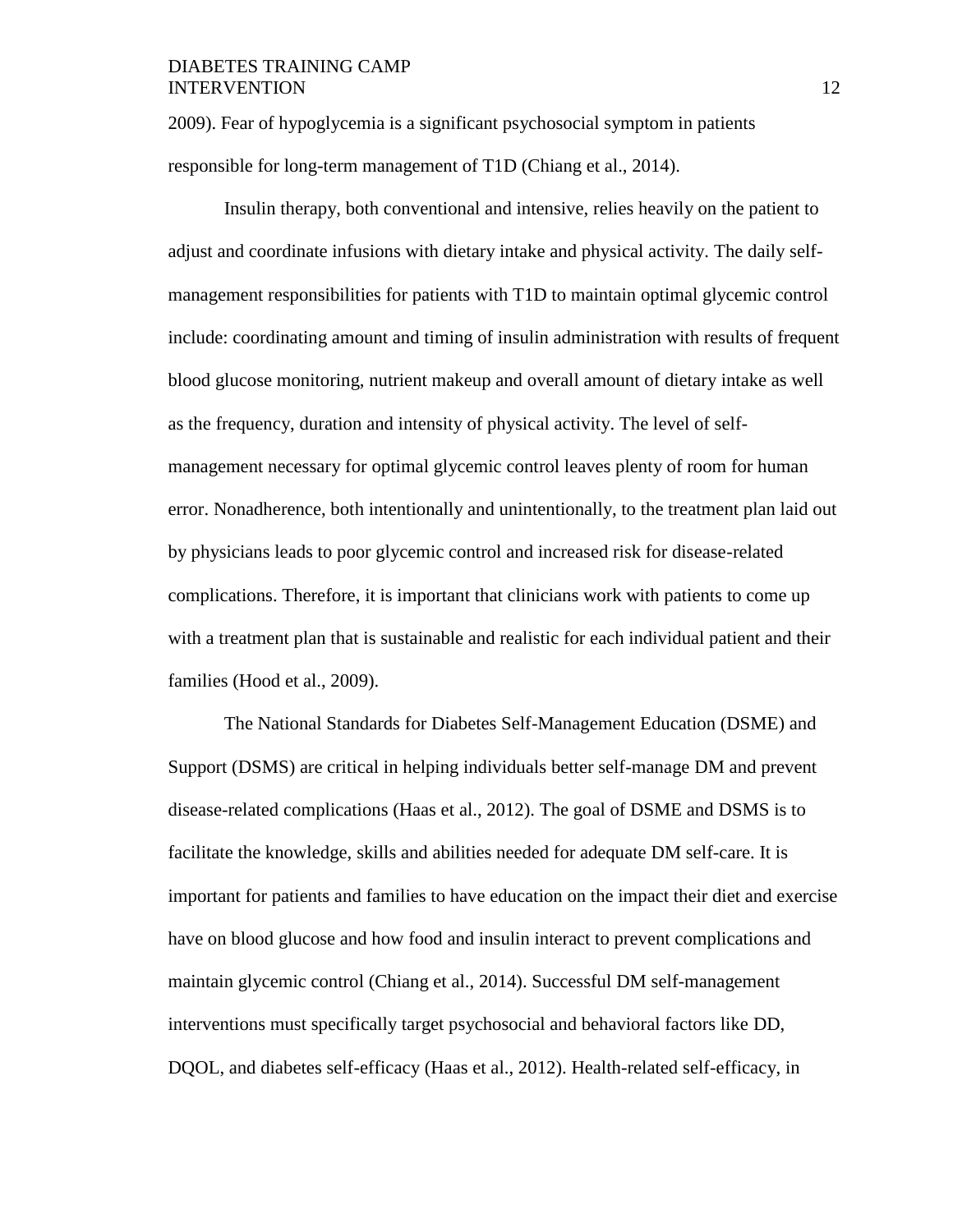particular has demonstrated a large impact on health outcomes dependent on selfmanagement (King et al., 2010).

#### **Self-efficacy theory**

Self-efficacy, or a person's beliefs about their own capabilities to perform a task is an important part of DM self-management (Bandura, 1977; King et al., 2010). Bandura's (1977) self-efficacy theory suggests that these beliefs are a critical part of human agency. There is little motivation to act unless a person believes in their ability to achieve desired effects (Bandura, 1997). Self-efficacy theory is a unified theory of perceived competence in the face of dynamic challenges and situations. In social cognitive theory, self-regulation, and goal-directed behaviors, derive from expectancies based off of the dynamic interaction between the individual and their environment. The mechanism of action by which self-efficacy works is through its influence on selfregulation. This connection between beliefs and behavior represents the importance of evaluating self-efficacy when it comes to health. Research on self-efficacy suggests a significant impact on almost every relevant positive health behavior (Maddux & Kleiman, 2016. Additionally, self-efficacy is indicative of overall better health outcomes (Bandura, 1997).

Kassavou and colleagues (2014) explored the mechanisms that predicted maintenance in a structured exercise program, in this case walking groups. The theory supporting this study came from The Health Action Process Approach (HAPA) which claims that self-efficacy is a primary component of sustained health behavior change (Schwarzer, 2008). HAPA differentiates between maintenance self-efficacy, the beliefs of an individual about their ability to sustain behavior change despite challenges, and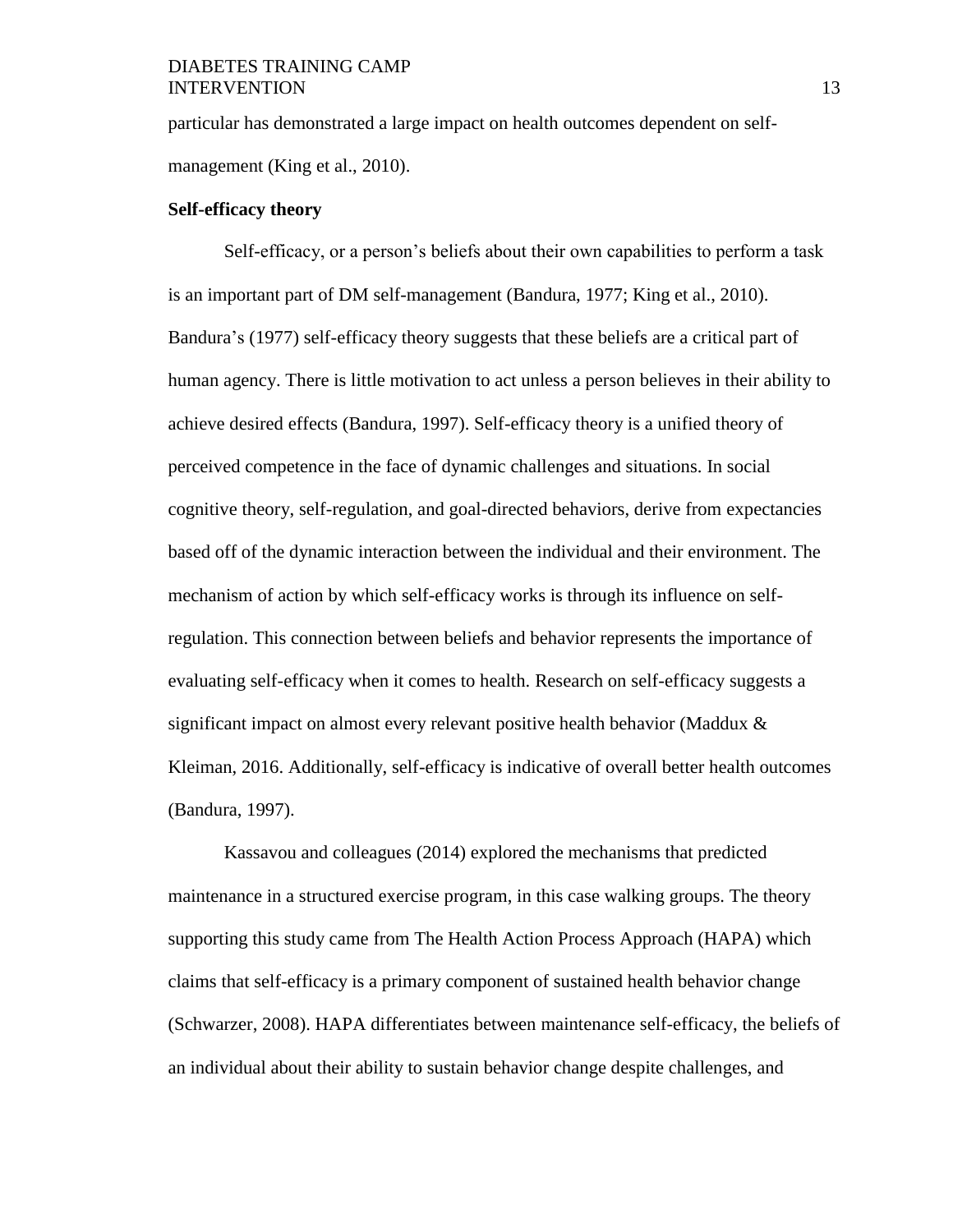recovery self-efficacy, beliefs about one's ability to bounce back from relapse or failure to engage in health behaviors (Kassavou et al., 2014). Maintenance was assessed in 114 walkers from the attendance records during a 13-week walking program. Maintenance self-efficacy and recovery self-efficacy were assessed using previously validated items from past research on these HAPA constructs. In addition, data from the walkers were collected to identify satisfaction with expected outcomes, using items developed by Baldwin and colleagues (2009). Additionally, approach to habit was assessed using the Self-Report Habit Index (SRHI; Verplanken & Orbell, 2003). The results revealed that satisfaction with health outcomes and recovery self-efficacy predicted maintenance while none of the other constructs including maintenance self-efficacy had a significant effect (Kassavou et al., 2014). Research supporting the importance of self-efficacy in health behaviors like exercise, diet and medication compliance have direct implications for DM self-management (Maddux & Kleiman, 2016).

Diabetes self-efficacy or one's beliefs about their capacity for DM selfmanagement has been associated with positive health behaviors specifically in regards to diet, exercise and overall better glycemic control (Wallston et al., 2007). The responsibility of patients with T1D to actively engage in self-management behaviors highlights the importance of diabetes self-efficacy in overall outcomes. Self-efficacy expectancies derive from comparing knowledge and skills to challenges. When patients believe they are lacking the capacity to perform the task at hand, their self-efficacy is significantly reduced. An important component of self-efficacy or perceived competency, is a patient's health literacy and numeracy. Health literacy, often used as an umbrella term that includes health numeracy, is defined as "the capacity of an individual to obtain,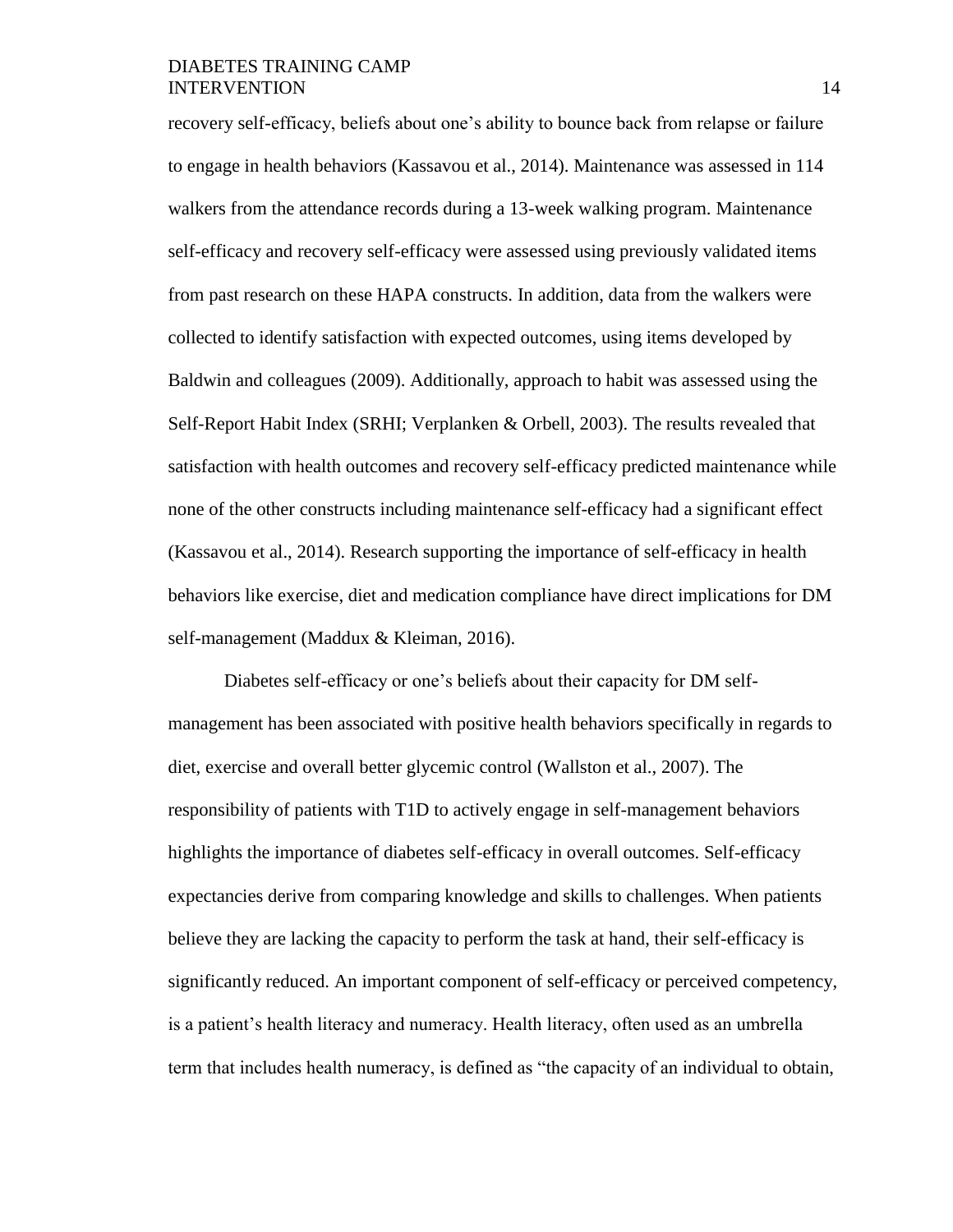process, and understand basic health information and services needed to make appropriate health decisions (US Department of Health and Human Services*,* 2018). Osborn and colleagues (2010) explored the role of self-efficacy as a key component in the link between health literacy and glycemic control. The study examined 615 adults in primary care clinics and DM specialty clinics from diverse backgrounds in respect to age, race/ethnicity, and socioeconomic status. In this study, numeracy and literacy were measured as separate constructs. Individuals were administered the Rapid Estimate of Adult Literacy in Medicine (REALM) as a measure of health literacy (Davis el al., 1991). The Wide Range Achievement Test,  $3<sup>rd</sup>$  edition (WRAT-3R) was used as a measure of numeracy (Wilkinson, 1993). Diabetes self-efficacy was measured using the Perceived Diabetes Self-Management Scale (PDSMS) (Wallston et al., 2007). The results of this study suggested that health literacy and numeracy had a direct effect on patients' self-efficacy, with numeracy having a more significant effect than literacy. Health literacy and numeracy had an indirect effect on glycemic control, measured using the patient's most recent hemoglobin A1C. These findings demonstrate the importance of addressing and improving patients' knowledge and skills in regards to DM selfmanagement (Osborn et al., 2010).

Problem-solving and decision-making skills have been frequently targeted by DM self-management interventions. In a systematic review of problem-solving skills based interventions, 88% of studies addressed psychosocial outcomes. The most commonly assessed psychosocial construct was diabetes self-efficacy, which reported a significant positive effect in 57% of the studies in which it was addressed. Additionally, the other studies found no effect of the intervention on self-efficacy (Fitzpatrick et al., 2013).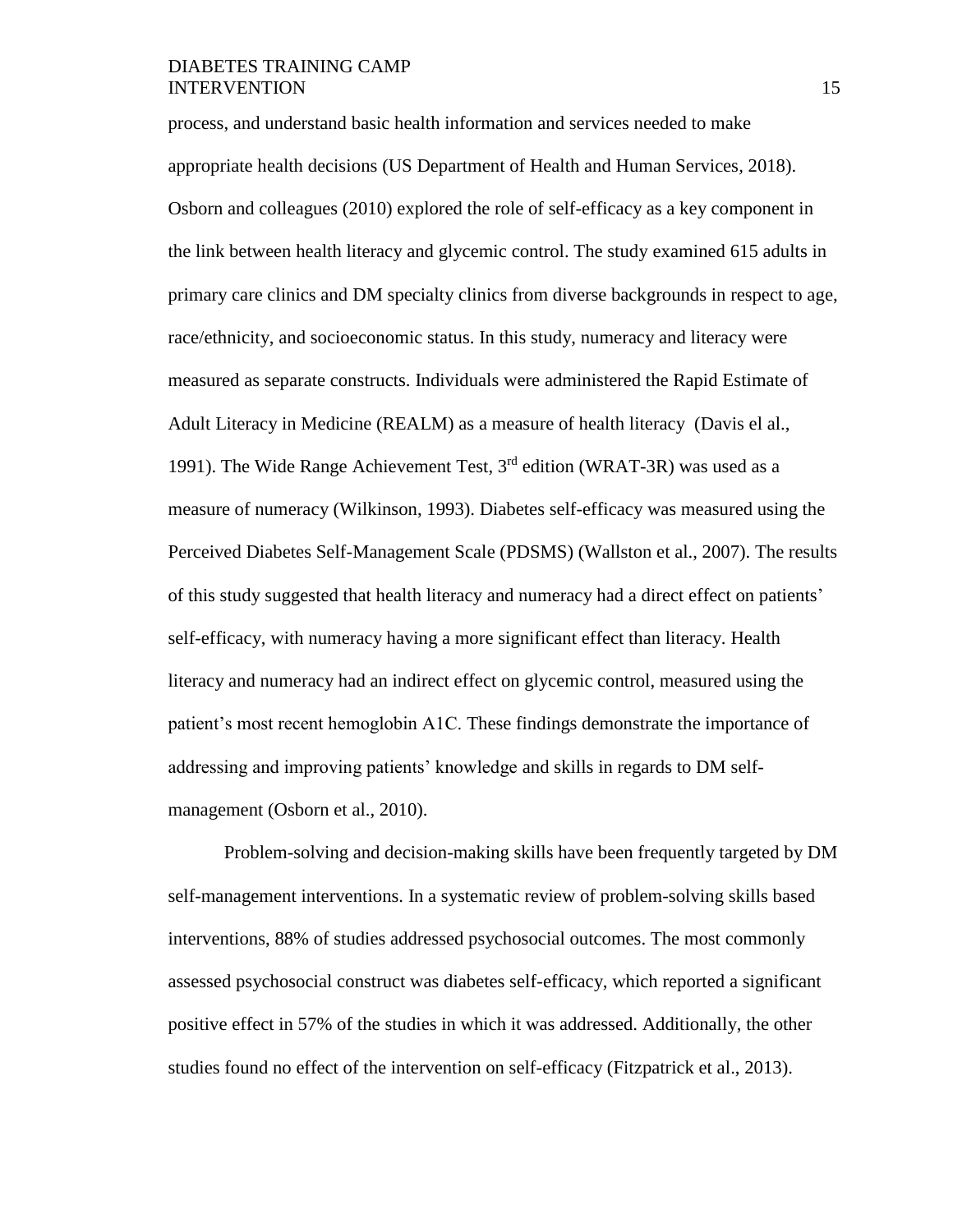The relationship between DSME/DSMS and overall better health outcomes for patients with T1D is mediated by diabetes self-efficacy (Abubakari et al., 2016). Chih and colleagues (2010) assessed the direct effect of diabetes self-efficacy on glycemic control goals for 52 adolescent patients in Taiwan between ages 12-20. Diabetes self-efficacy was quantified using the Perceived Diabetes Self-Management Scale (PDSMS). Glycemic control was determined using Hba1c data and used equal to or less than 7% as a cutoff for healthy control. Results showed a negative association between PDSMS scores and Hba1c level, supporting the well-founded relationship between self-efficacy and positive health outcomes (Chih et al., 2010).

#### **Diabetes Distress**

In addition to improved DM control, self-efficacy has shown a significant impact on other psychosocial components of chronic disease management like those seen in patients with T1D (Nouwen et al., 2009). DD is a condition which refers to the unique psychosocial distress experienced by individuals living with any type of DM. The symptoms of DD include emotional distress, physician-related distress, regimen-related distress and interpersonal distress (Fisher et al., 2012). DD presents increased risk for poor DM self-management leading to poor glycemic control and the likelihood of complications (Joenson et al., 2013). A variety of factors contribute to the onset and severity of DD.

Fisher and colleagues (2015) identified 7 contributing factors to DD in patients with T1D. The first is *powerlessness*, or the feeling of helplessness that occurs from the cognitive appraisal of blood sugar numbers as beyond the patient's control. Next, is *negative social perception*, that is likely a result of fear regarding the way others will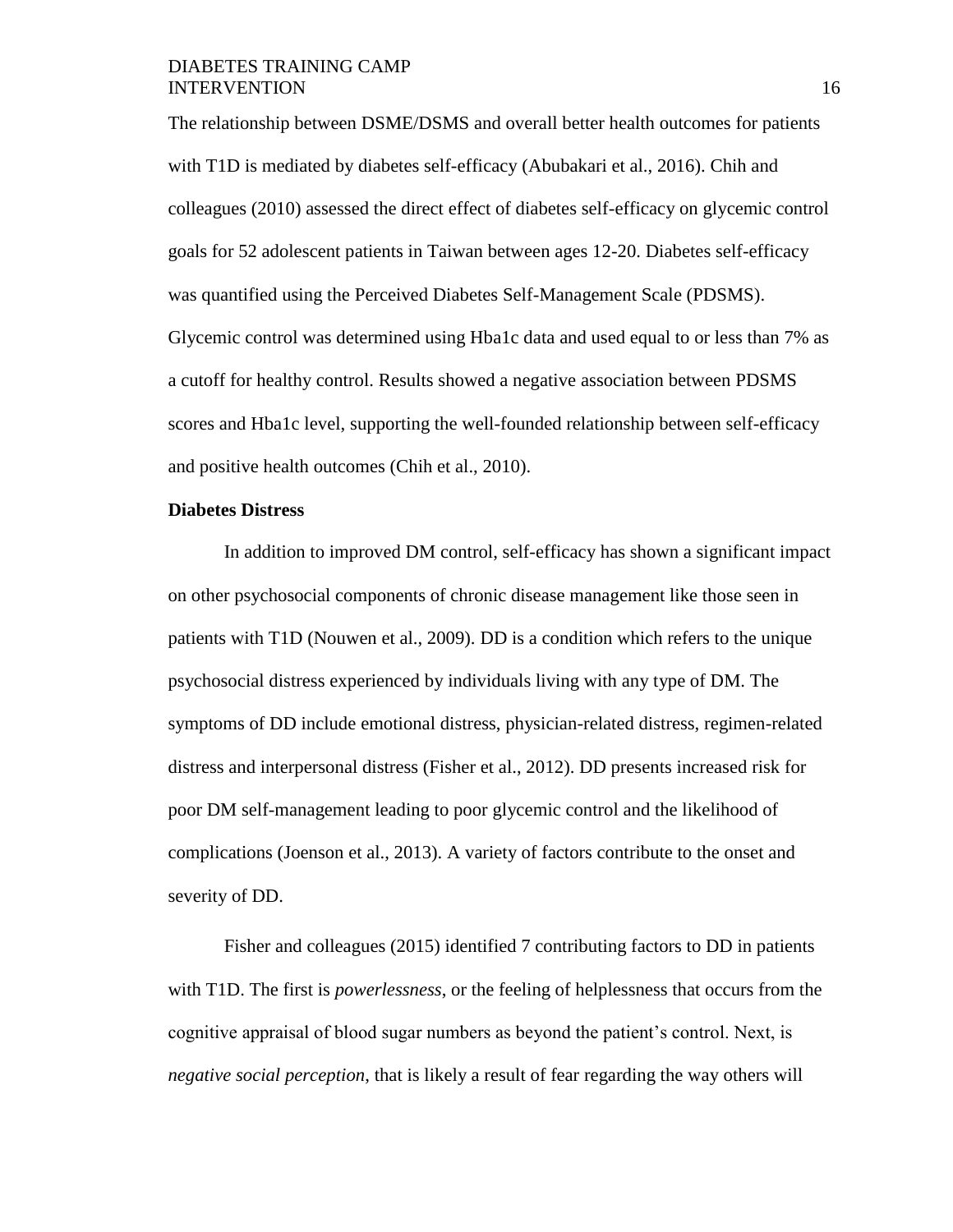treat them when they are forced to make significant lifestyle changes or because they carry the disease label. *Physician distress* implies a dissatisfaction with healthcare providers. *Friend/Family distress*, refers to dissatisfaction regarding the level of attention paid to the patient's plight by their close relations. *Hypoglycemia distress*, refers to the fear and uncertainty these patients feel towards potentially life-threatening hypoglycemic events. *Management distress*, refers to negative self-evaluations of a patients' self-care regimen. *Eating distress*, patients often become dissatisfied with the amount of time they spend thinking about food and/or negative self-evaluations about their ability to control these behaviors. Patients may suffer from any combination of these categories at any one point in time. The overall distress experienced by a patient is not dependent on distress in all 7 categories (Fisher et al., 2015).

High levels of DD are common and persistent in individuals with T1D. Fisher and colleagues (2016) found that in a sample of 224 patients with T1D, a prevalence of 42.1% and tracking over a 9-month period found a new incidence rate of 54.4%. Moderate levels of DD have been associated with poor glycemic control, poor self-care, low diabetes self-efficacy and poor quality of life (Fisher et al., 2012). The relationship between DD and behavioral health factors related to DM self-management is maintained when controlling for clinical levels of depression, and rarely do depressive symptoms of DD meet full criteria for Major Depressive Disorder (MDD) (Gonzalez et al., 2011). In their position paper, the American Diabetes Association (ADA) recommended that psychosocial assessment be included for effective DM management (Chiang et al., 2014). It follows that positive identification of DD would inform evidence-based psychosocial interventions.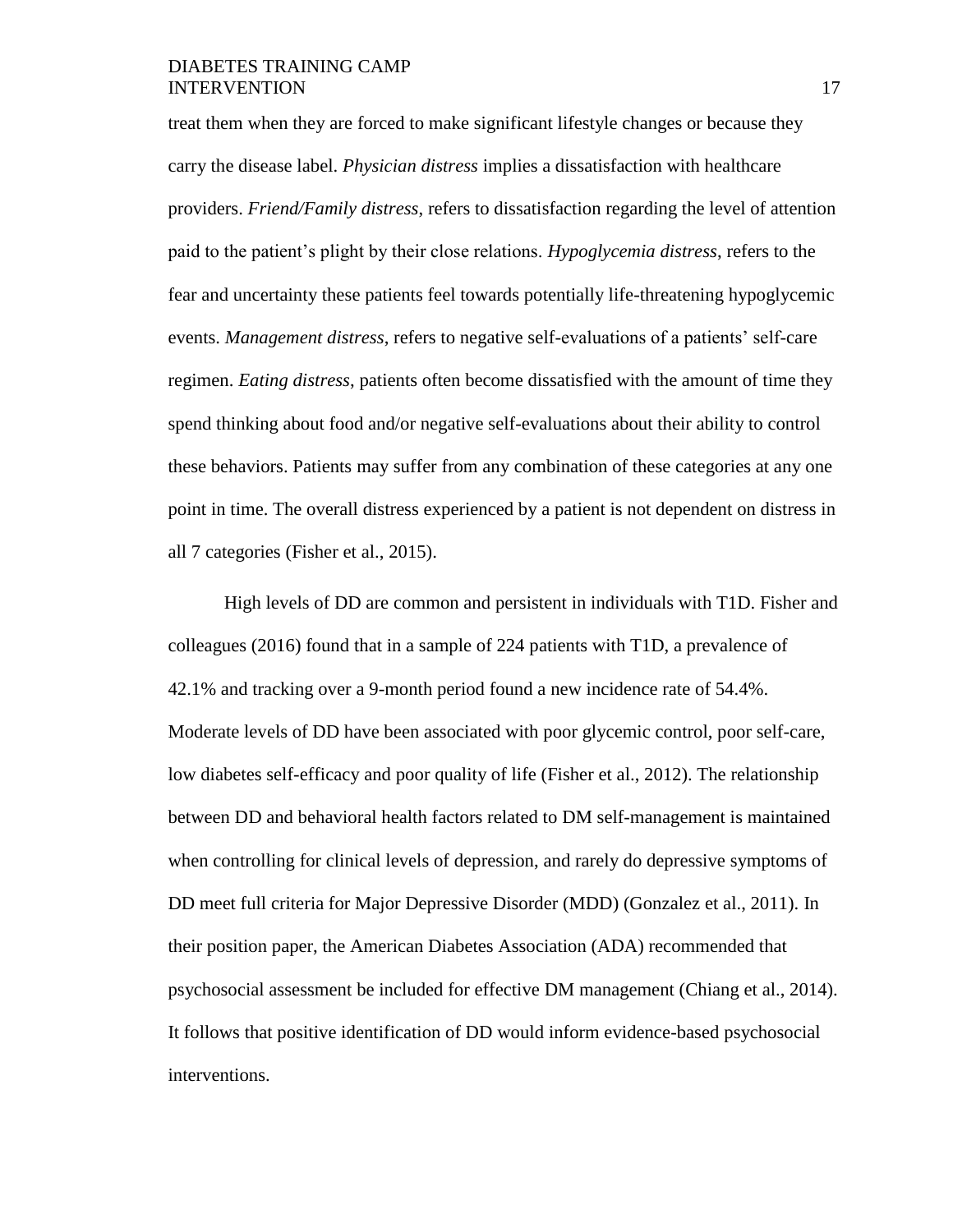Friis and colleagues (2015) studied the relationship between self-compassion, psychosocial pathologies and glycemic control in 110 adult patients with DM between the ages of 18-70. The sample included 67 (61%) patients with T1D. The PHQ-9 was used as a measure of MDD. DD was quantified using the Diabetes Distress Scale (DDS-2) which is a psychometrically sound abbreviation of a longer measure of DD. Selfcompassion was assessed using The Self Compassion Scale (SCS) (Neff, 2003). Results suggested that as self-compassion increased, DD and MDD decreased. Additionally, DD demonstrated a significant relationship with metabolic control while MDD did not. Therefore, self-compassion interventions may be positively associated with metabolic control mediated by reducing DD (Friis et al., 2015). DD significantly impacts the ability of a patient to engage in necessary self-care behaviors and negatively effects quality of life (Fisher et al., 2012).

#### **Quality of Life**

HRQoL is a multidimensional construct based on patient self-report. A comprehensive review of the literature identified the following domain areas: 1) Physical, 2) Psychological, 3) Economic, 4) Social, and 5) Spiritual. HRQoL also refers to disease and/or treatment-related symptoms. Researchers also emphasized the importance of recognizing the positive aspects of HRQoL. (Mishra et al., 2012). Bize and colleagues (2007) conducted a systematic review of the literature on physical activity and HRQoL; 14 studies including 13 different methods of physical activity were analyzed. The results showed a consistently positive relationship between self-reported

physical activity and HRQoL (Bize et al., 2007).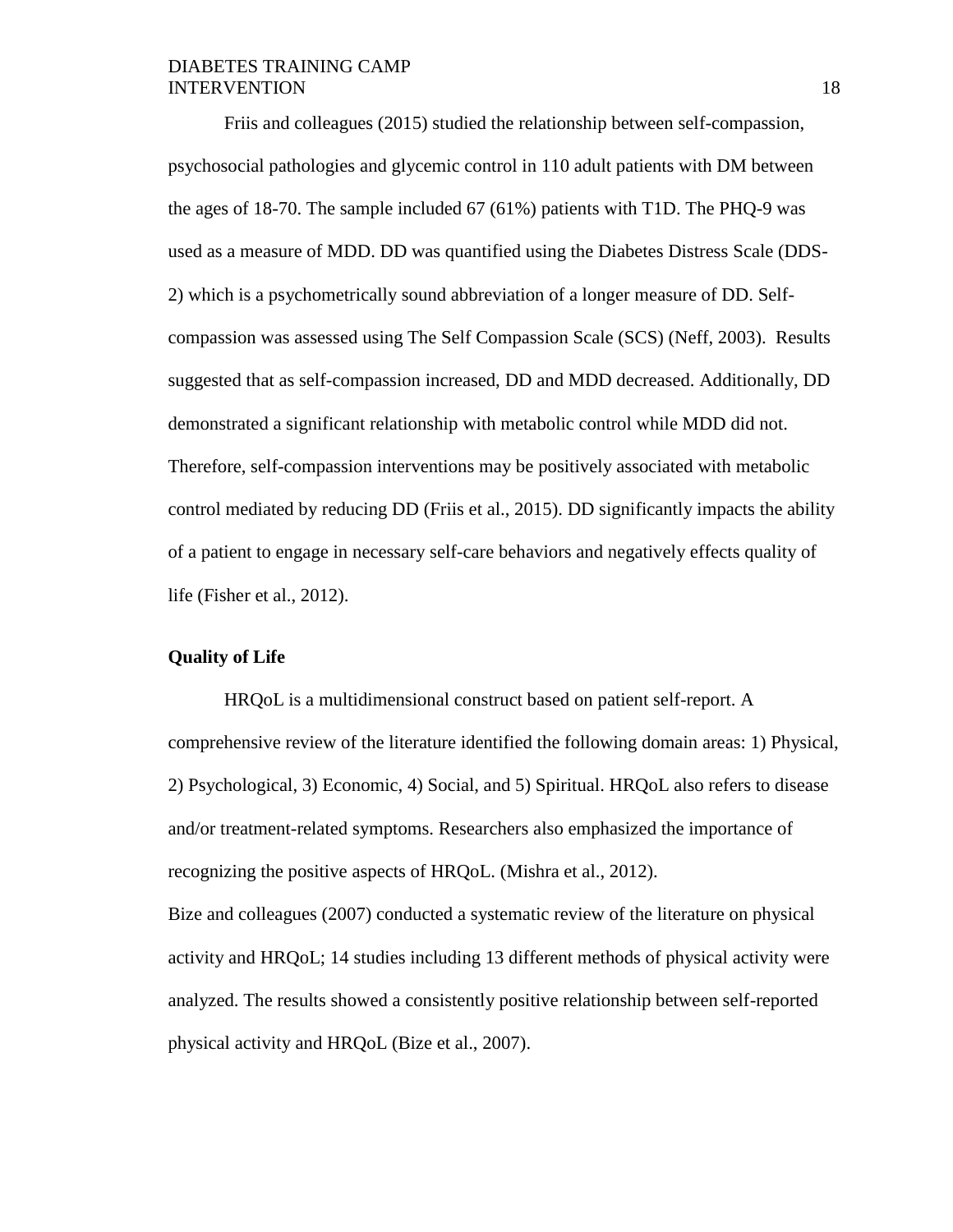A person's HRQOL can be a critical factor in DM treatment and control (Burroughs et al., 2004). Research suggests that individuals with DM have a lower overall quality of life than non-patients (Schram et al., 2009). In many cases, intensive therapies that generally have better metabolic outcomes are not concurrent with improvements in DQOL for patients with T1D. DQOL seems to hinge on the ability to find a balance between adequate self-management without becoming overly stressed by the burden of responsibility (Burroughs et al., 2004). However, when complications arise, DQOL in these patients sharply declines (Jacobsen et al., 1994). Therefore, DQOL is highly associated with a patient's ability to engage in self-care behaviors that keep complications at bay (Wallston et al., 2007).

Cochran and Conn (2008) conducted a meta-analysis of QOL outcomes from DM self-management interventions, assessing 20 different intervention studies across 1892 subjects. Overall QOL was improved by interventions designed to improve DM selfmanagement. The relationship between DQOL and DM self-management may be mediated by diabetes self-efficacy, which is increasingly included in these types of interventions due to its observed impact on health outcomes (Cochran & Conn, 2008).

# **Interventions**

Many interventions have been developed to combat the psychosocial distress of DM self-management. The goal of many of these interventions is to improve health outcomes related to improved glycemic control by providing psychological interventions (Ismail et al., 2004). Self-management interventions have demonstrated significant success increasing QOL by reducing distress and increasing self-efficacy (Cochran  $\&$ Conn, 2008). The summer camp model, which began in 1925, has become increasingly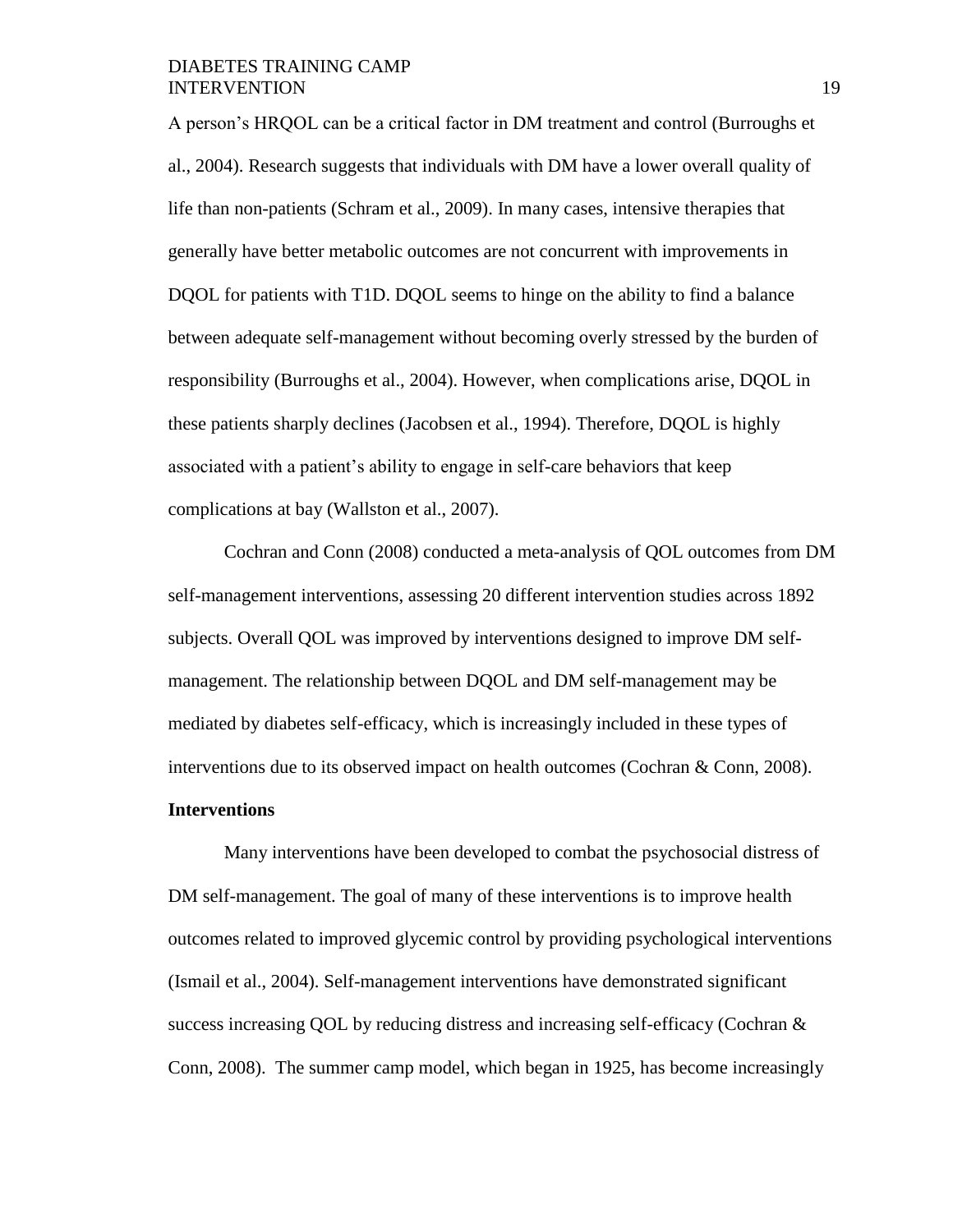popular for children with T1D. Current estimates suggest that 15,000-20,000 patients attend such camps each summer (American Diabetes Association, 2007). The camp model aims to provide a safe environment to help patients increase physical activity and reduce extreme hypoglycemic and hyperglycemic events (DCCT Research Group, 1993). Wang and colleagues (2008) studied the effects of a 20-day diabetes camp on adolescents (12-18 years) with T1D compared to their counterparts who did not attend the camp. Glycemic control was assessed using Hba1c levels. Psychological screeners were given to parents and their kids. Participants were given the Beck Depression Inventory,  $2<sup>nd</sup>$ edition as a measure of depressive symptoms and a self-reported adherence questionnaire. In turn, parents were asked to complete the Personal Adjustment and Role Skills Scale III (PARS-III) (Walker et al., 1990), as well as an adherence questionnaire. Data was collected at three time points, 3 months prior to camp  $(T1)$ , 3 months after camp  $(T2)$ , and an average of 7 months after camp (T3). Patients in the camp group showed significant improvements in Hba1c from T1 to T2 compared to controls. In addition, this study found that parent-reported adherence was significantly improved compared to controls, although patient-reported adherence was not. The participants in the camp group did not show significant improvements on the BDI-II or the PARS compared to controls (Wang et al., 2008).

Camp interventions are far less common for adults with T1D. There are examples of studies on camps that included adults, however they were generally outliers with the mean age of study participants falling within the adolescent age group (Ly et al., 2015; Santiprabhob et al., 2008). Many adults with T1D have lived with the responsibility for diabetes self-management for long periods of time. However, there is evidence to suggest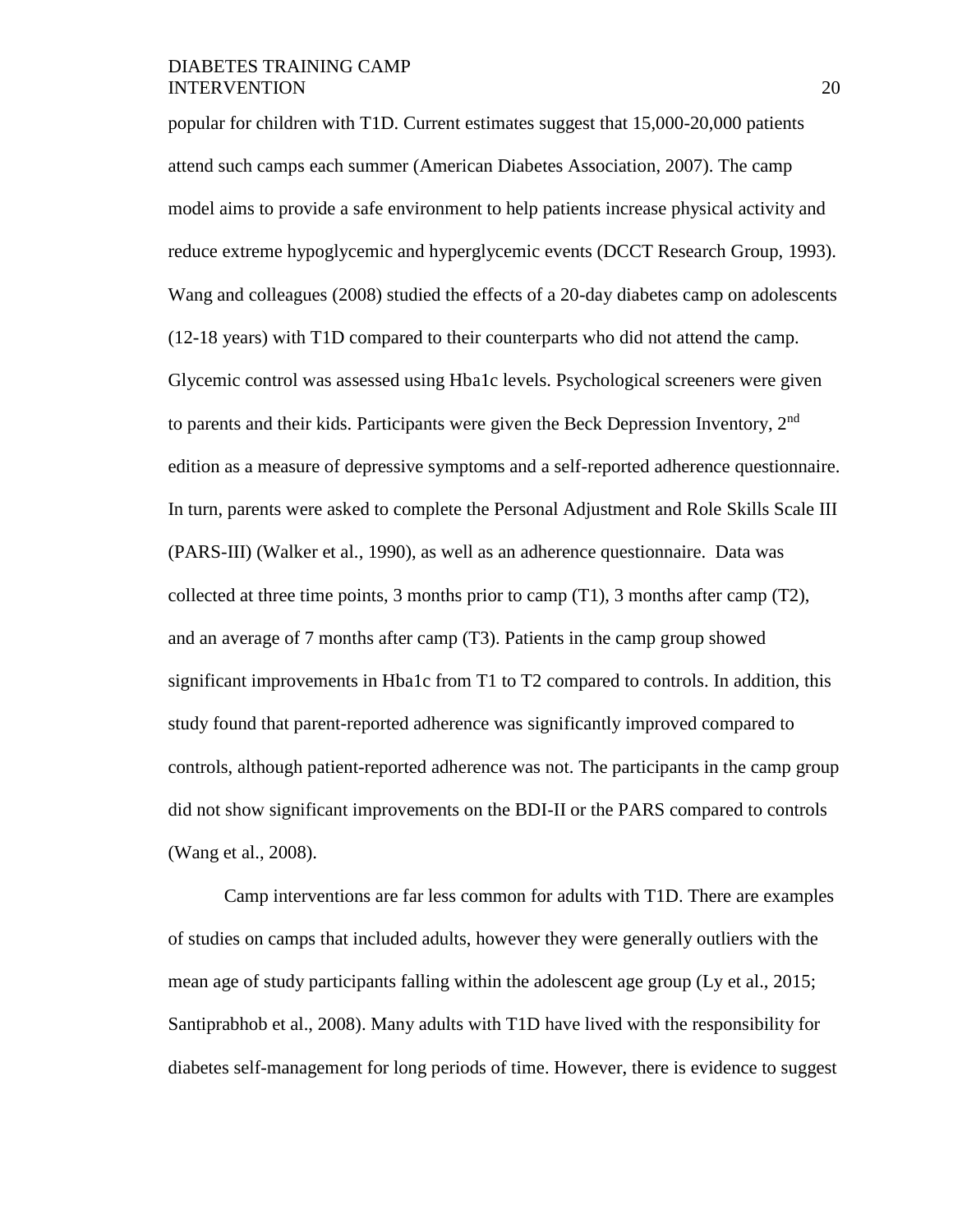the utility of DSME and DSMS refreshers and ongoing interventions (Chiang et al., 2014). The success of the camp model in helping children and adolescents increase selfefficacy and improve glycemic control has promising implications for an adults-only selfmanagement intervention using the camp format (Winsett et al., 2010).

Due to the currently irreversible and incurable nature of T1D, considerable maintenance is necessary to avoid disease progression and complications (Atkinson, et al., 2014). While more prevalent, patients with T2D experience less complications than patients with T1D (Dall et al., 2009). A major reason for this is the nature of T1D and the heavy burden on individuals to maintain their own glycemic control by remaining almost constantly vigilant of the complicated balance between insulin treatments, physical activity, and diet (Cefalu, 2015). Technology that has led to lower self-management burden like CGM may help reduce some of the subsequent distress, however; there is still not enough evidence to suggest that it leads to overall better health outcomes (Atkinson, et al, 2014). Therefore, the burden still mainly lands on the patient. This can produce considerable psychosocial distress. DD can interfere with optimal diabetes selfmanagement and lead to worse health outcomes and subsequent lower HRQoL (Joenson et al., 2013). Mitigating the psychosocial burden of T1D self-management through intensive short-term residential interventions like camps, demonstrates promise for enduring positive impact on overall health outcomes and population health (Winsett et al., 2010).

The purpose of this pilot study is to assess the impact of the Diabetes Training Camp (DTC) week-long intervention on the perceived self-management of diabetes in Type 1 adults. The DTC intervention is a multi-disciplinary approach to helping these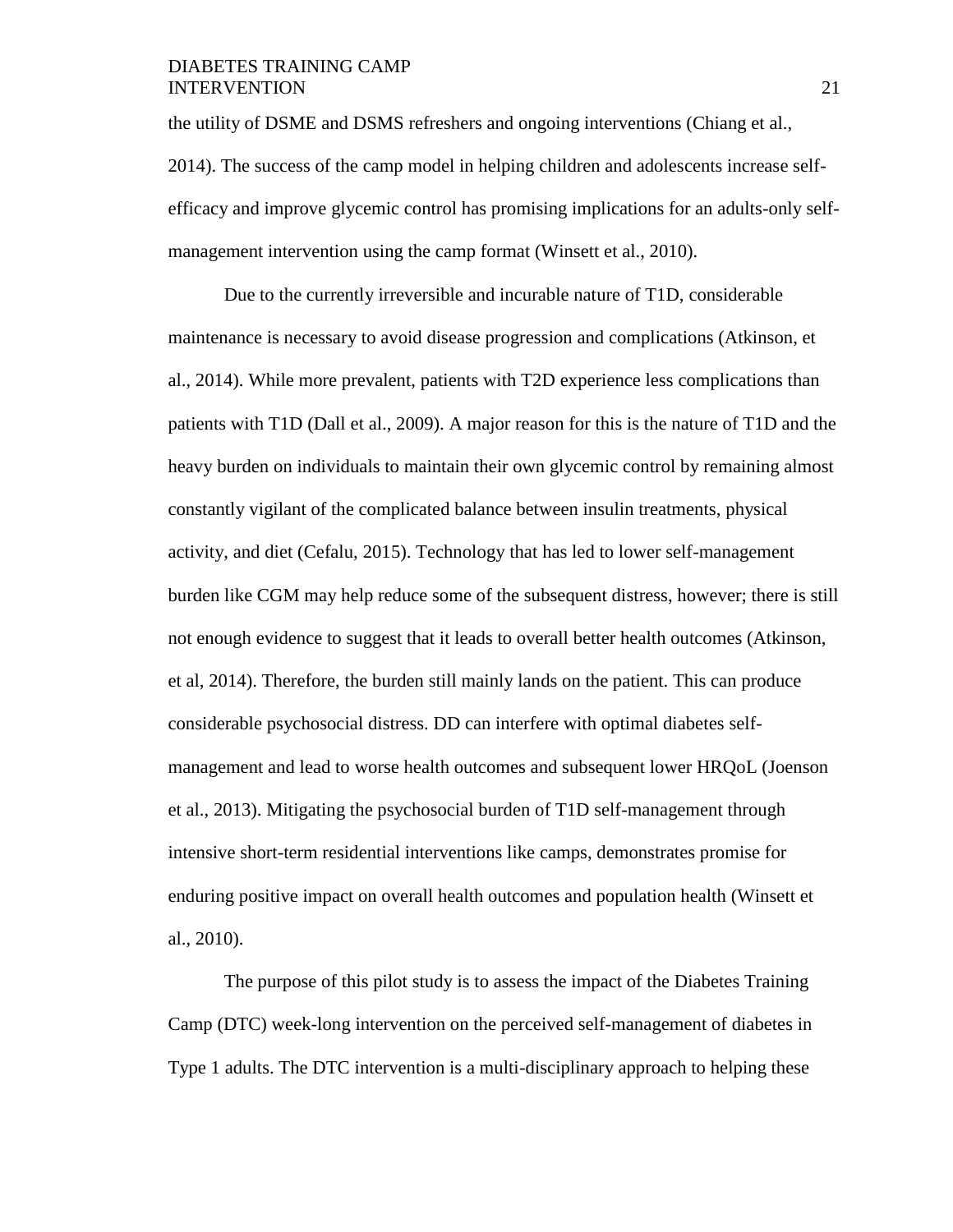individuals increase physical activity and improve glycemic control. It is hypothesized that due to participation in this comprehensive intervention, individuals will experience improved quality of life and reduced diabetes distress because of increased self-efficacy to self-manage the disease. The relationship between chronic physiological processes and psychosocial distress necessitates additional resources. There is a void in the healthcare services available to adults with T1D. The purpose of the study is to evaluate the ability of the Diabetes Training Camp to provide a resource to fill this void.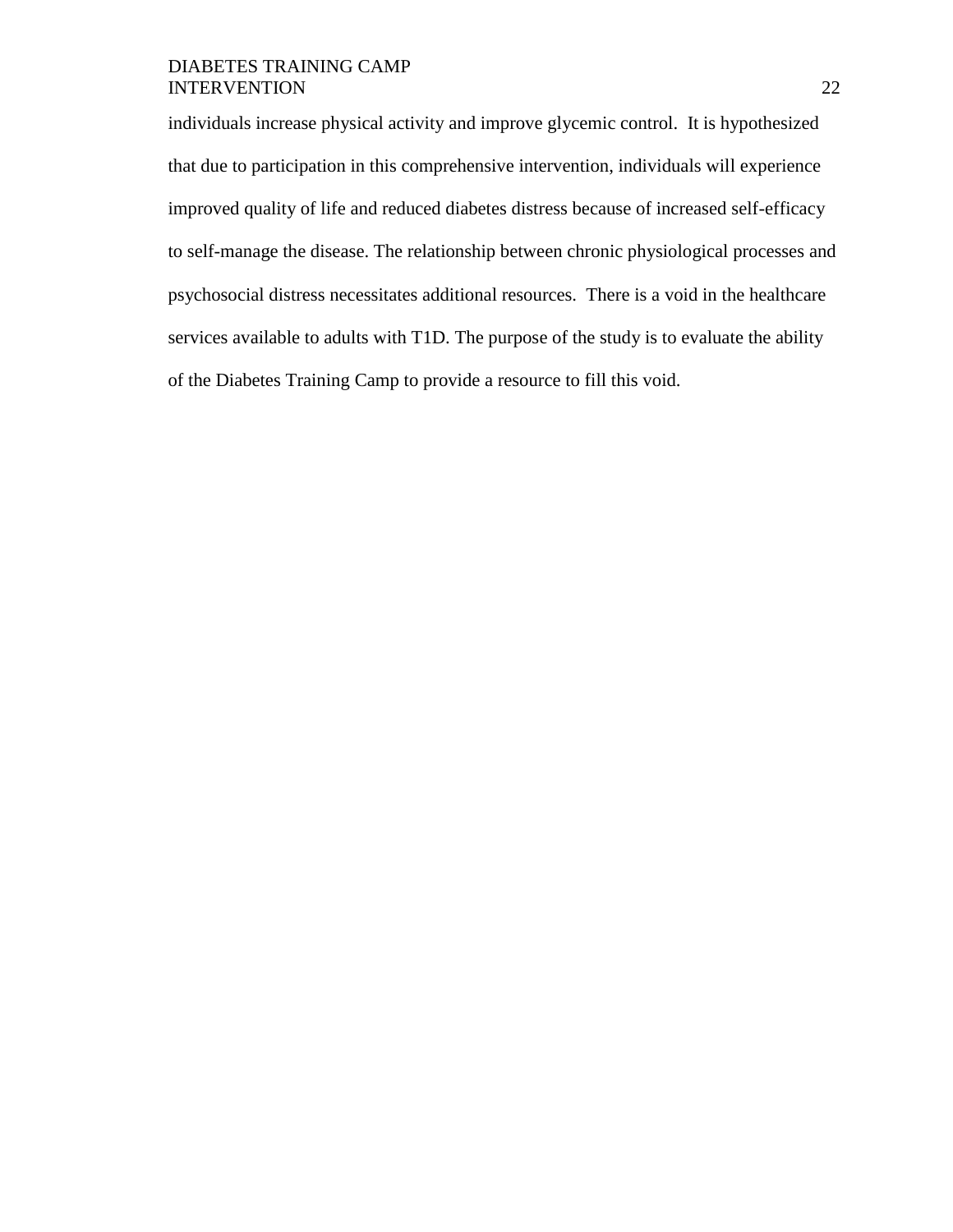#### **CHAPTER 3: METHOD**

The purpose of this pilot study was to assess the impact of the DTC weeklong intervention on DQOL, DD, and diabetes self-efficacy. A within-subjects pretest-posttest design utilizing three separate t-tests was used to evaluate changes in these three constructs and overall effect size (80% power, .05 level). A Bonferroni correction  $(.05/3 = .02)$  was used to decrease the risk of a false positive based on multiple comparisons. The results violated the assumption of normality. Therefore, a Related-Samples Wilcoxon Signed-Rank was administered for each questionnaire to provide a non-parametric test of significance ( $p < .05$ ). A correlation analysis was administered to evaluate the relationship between changes in DQOL from pre-to post-test and its impact on diabetes self-efficacy at 6-week follow-up.

#### **Participants**

Data for this study were taken from an archival data set from a larger study on DTC with IRB approval through Stockton University in Galloway Township, N.J. Participants were recruited from two iterations of DTC delivered in Lancaster, PA in June and August 2016. Baseline data collection took place at intake prior to beginning the week-long camp. A total of 47 campers opted to participate in our study at baseline. From this group a total of 34 participants completed the 6-week follow-up survey. Eligible participants were between the ages of 18-64, fluent in English, and had a diagnosis of T1D. Campers were excluded from the current study if they were diagnosed with T2D.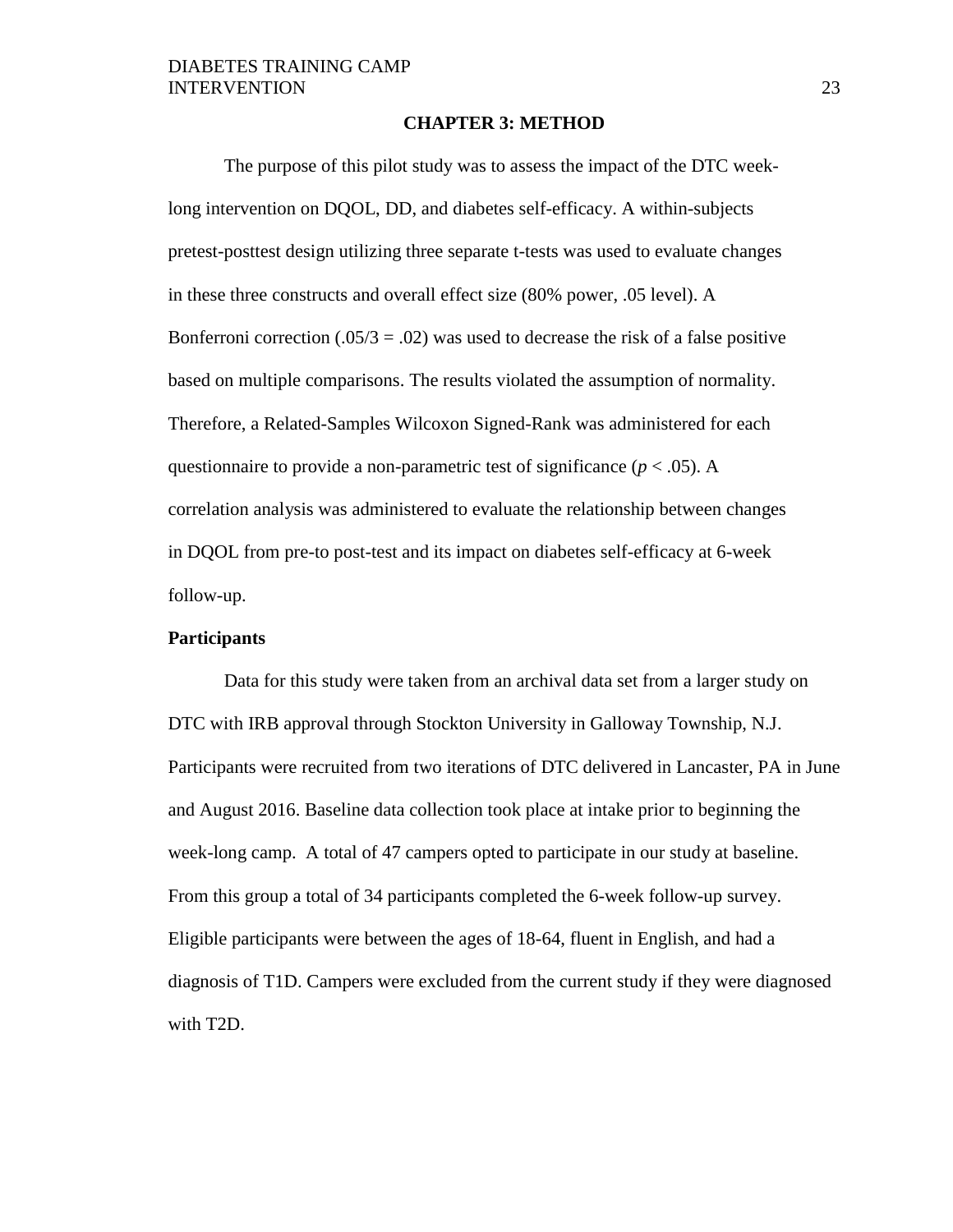#### **Measures**

#### *Diabetes Distress Screening Scale (DDS-17)* (Polonsky et al., 2005).

The DDS-17 is a 17-item self-report measure of a group of stressors that constitute DDS. The DDS-17 has been utilized in studies evaluating the relationship between the construct of DD and negative health outcomes. Responses are given on a 6 point rating scale ranging from 1 (Not a problem) to 6 (A Very Serious Problem). The DDS-17 is a valid and reliable measure of DD (Polonsky et al., 2005). A significant curvilinear relationship has been shown between scores on the DDS-17 with all of the following; Hba1c, self-efficacy, diet, and physical activity (Polonsky et al., 2005).

This scale has four subscales: 1) Emotional burden (EB), 2) Physician-related distress (PD), 3) Regimen-related distress (RD) and 4) Diabetes-related interpersonal distress (ID). Item 3 showed the strongest correlation (*0.804*) with EB, *"Feeling angry, scared, and/or depressed when I think about living with diabetes*." Item 9 showed the strongest correlation (*0.842*) with PD, *"Feeling that my doctor doesn't take my concerns seriously enough."* Item 12 showed the strongest correlation (*0.829*) with RD, "*Feeling that I am not sticking closely enough to a good meal plan."* Item 17 showed the strongest correlation (*0.877*) with ID, *"Feeling that friends or family don't give me the emotional support that I would like*" (Polonsky et al., 2005).

The DDS-17 has strong internal consistency (Cronbach's alpha = .92). The psychometrics of this measure have been extensively evaluated. Construct validity was inferred from a significant negative association with the Diabetes Empowerment Scale-Short Form (DES-SF,  $r = -0.55$ ) and QOL using the World Health Organization Quality of Life-BREF (WHOQoL-BREF,  $r = -0.42$ ; Joenson et al., 2013). Additionally,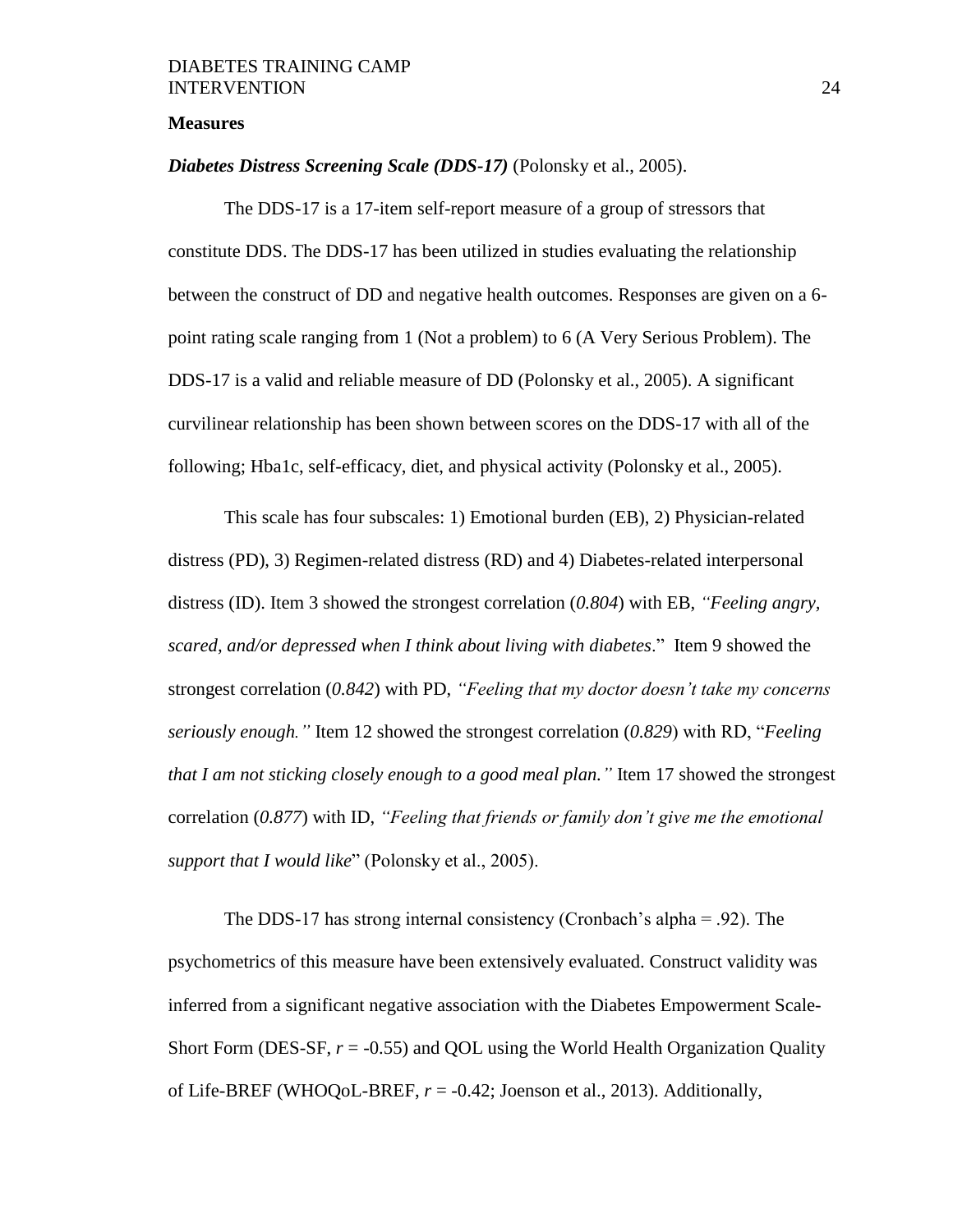predictive and concurrent validity was demonstrated by positive associations with depressive symptomology on the Center for Epidemiological Studies Depression Scale (CESD,  $r = 0.56$ ), poorer adherence to meal planning ( $r = 0.30$ ) and lower levels of exercise  $(r = 0.13)$  (Polonsky et al., 2005). Higher scores on the DDS-17 were also associated with higher Hba1c, a measure of glycemic control  $(r = 0.24)$ ; Joenson et al., 2013).

#### *Perceived Diabetes Self-Management Scale (PDSMS)* (Wallston et al., 2007).

The PDSMS is an 8-item self-report measure of a patients' perceived competence or self-efficacy regarding their ability to engage in DM self-management. Self-efficacy regarding health-related behaviors has demonstrated a significant relationship with overall health outcomes (Wallston et al., 2007). Responses are given on 5-point rating scale ranging from 1 (Strongly Disagree) to 5 (Strongly Agree). Given the brief amount of items in this scale, there were no subscales. Total scores range from 8-40, with higher scores indicating higher levels of confidence in ability to self-manage the DM. There are two items reverse scored (Items 2 and 6). Item 6 showed the strongest corrected itemtotal correlation, *"Typically, my plans for managing my diabetes don't work out well"* (Wallston et al., 2007).

The PDSMS was validated by a large study of patients with both T1D and T2D who were referred from primary care, and internal medicine endocrinology clinics. The PDSMS is a valid and reliable measure (Cronbach's alpha = .83). Predictive validity was demonstrated by the negative correlation found with Hba1c (*r* = -0.38) and average blood glucose readings  $(r = -0.32)$ , Construct validity was demonstrated by the weak to no impact of demographic variables on PDSMS scores in this study (Wallston et al., 2007).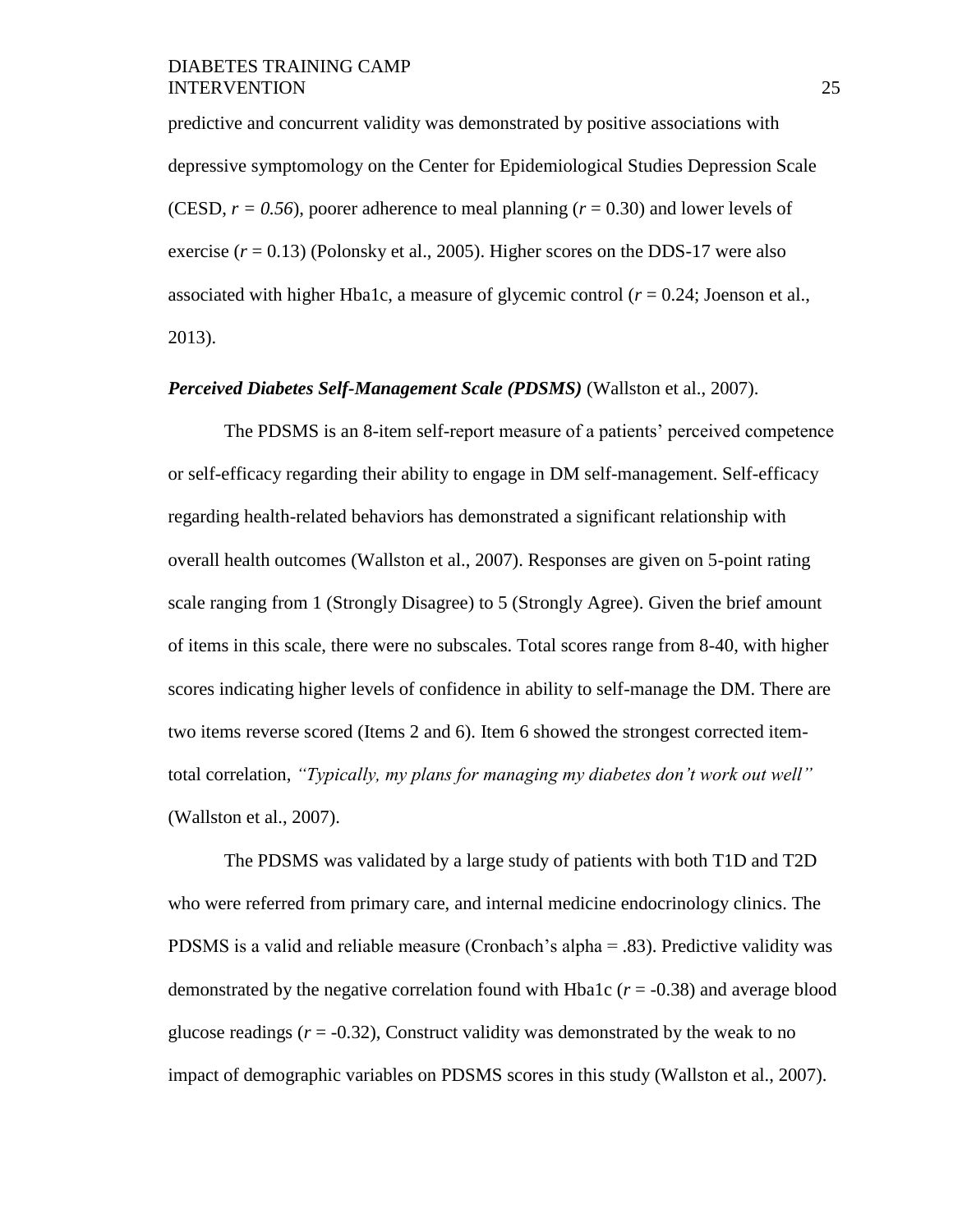# *Diabetes Quality of Life Inventory (DQOL-BCL)* (Burroughs et al., 2004).

The DQOL-BCL is a 15-item self-report measure of total HRQoL specific to patients with DM. This measure has been utilized to predict DM self-care behaviors and satisfaction with DM care (Burroughs et al., 2004). Responses are given on two different 5-point rating scales; the first ranging from 1 (Very Satisfied) to 5 (Very Dissatisfied) and the second ranging from 1 (Never) to 5 (All of the Time). A combination of 498 patients with T1D and T2D were surveyed to help narrow down 26 items to 15 items using a principal components analysis. The 15-item brief inventory, was found to be equal to or better at predicting self-care behaviors and satisfaction with DM control than the 60-item version for individuals with T1D. Using a regression analysis, six items were found to be predictors of satisfaction with DM control and nine items were found to be predictors of self-care adherence (Burroughs et al., 2004).

The DQOL-BCL is a valid and reliable measure (Cronbach's alpha =  $.85$ ; Burroughs et al., 2004). The scores of patients with T1D on this measure showed a negative associated with both the mental component scale (MCS;  $r = -0.53$ ), and physical component scale (PCS;  $r = -0.38$ ) of the RAND Short-Form 12 (SF-12), another measure of HRQoL (Jiang et al., 2013). More predictive validity research is needed on this instrument, however; an adjusted version for adolescents, the DQOL Measure for Youth, showed a significant association between poor QoL scores and more hospital admissions in the last 6 months ( $P = 0.006$ ), higher levels of depression ( $P < 0.001$ ), poor self-esteem  $(P < 0.001)$ , and poor self-efficacy  $(P < 0.001)$  (Abolfotouh et al., 2011).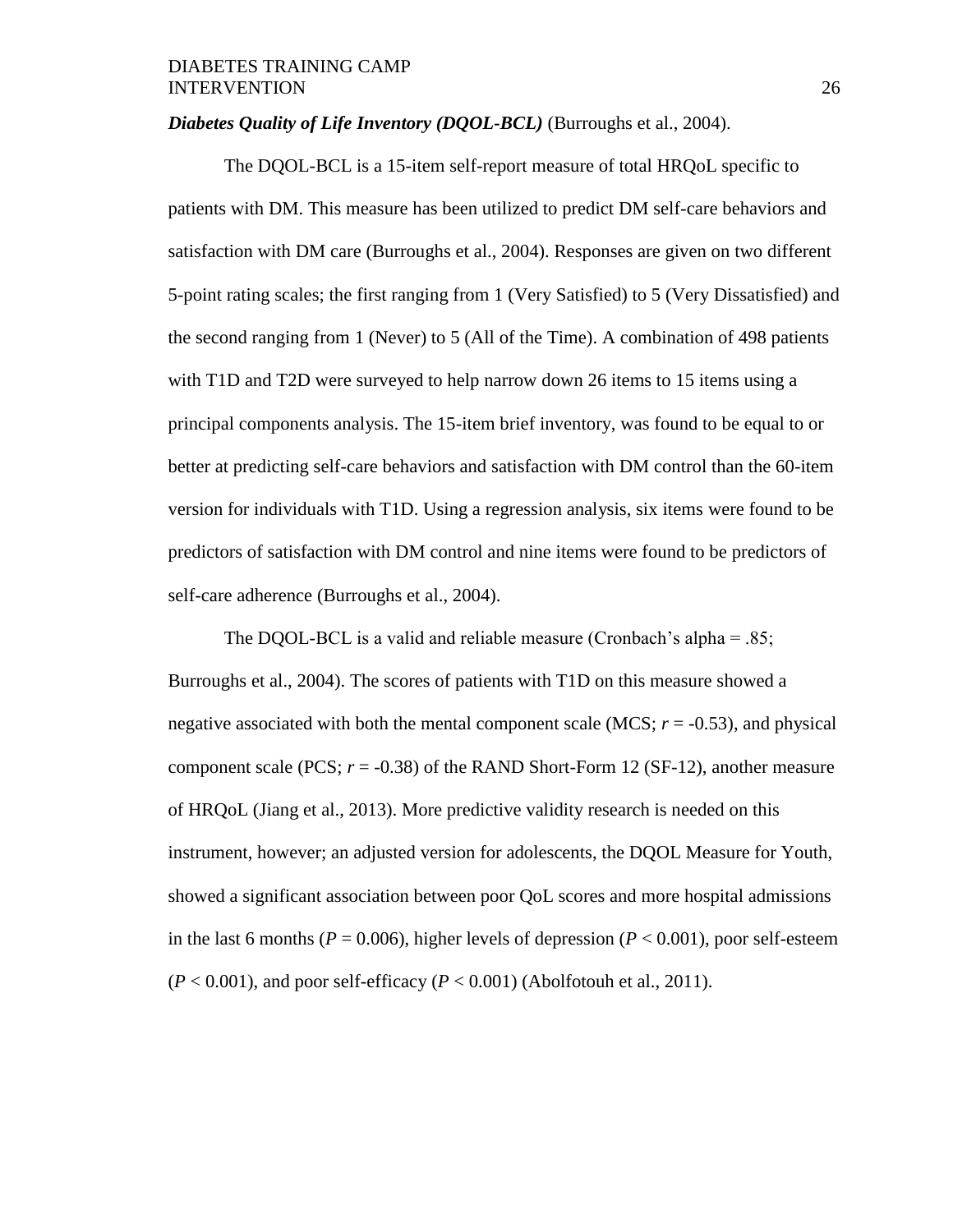# **Procedure**

Researchers at the Stockton University School of Social and Behavioral Sciences in the Psychology Department in conjunction with DTC administrators identified themselves via email and obtained electronic informed consent from participants to participate in the study. Following informed consent, participants were given an intake survey containing a demographic questionnaire, an intake interview and the following three measures: *Perceived Diabetes Self-Management Scale (PDSMS), Diabetes Distress Screening Scale (DDS-17) and, Diabetes Quality of Life Inventory (DQOL-BCL*). Participants then took part in the DTC 1-week intervention geared towards increasing self-management skills and physical activity levels through coaching and education. Participants were sent the same three measures via mail 6 weeks following camp. The

data was entered into a de-identified file and analyzed using SPSS.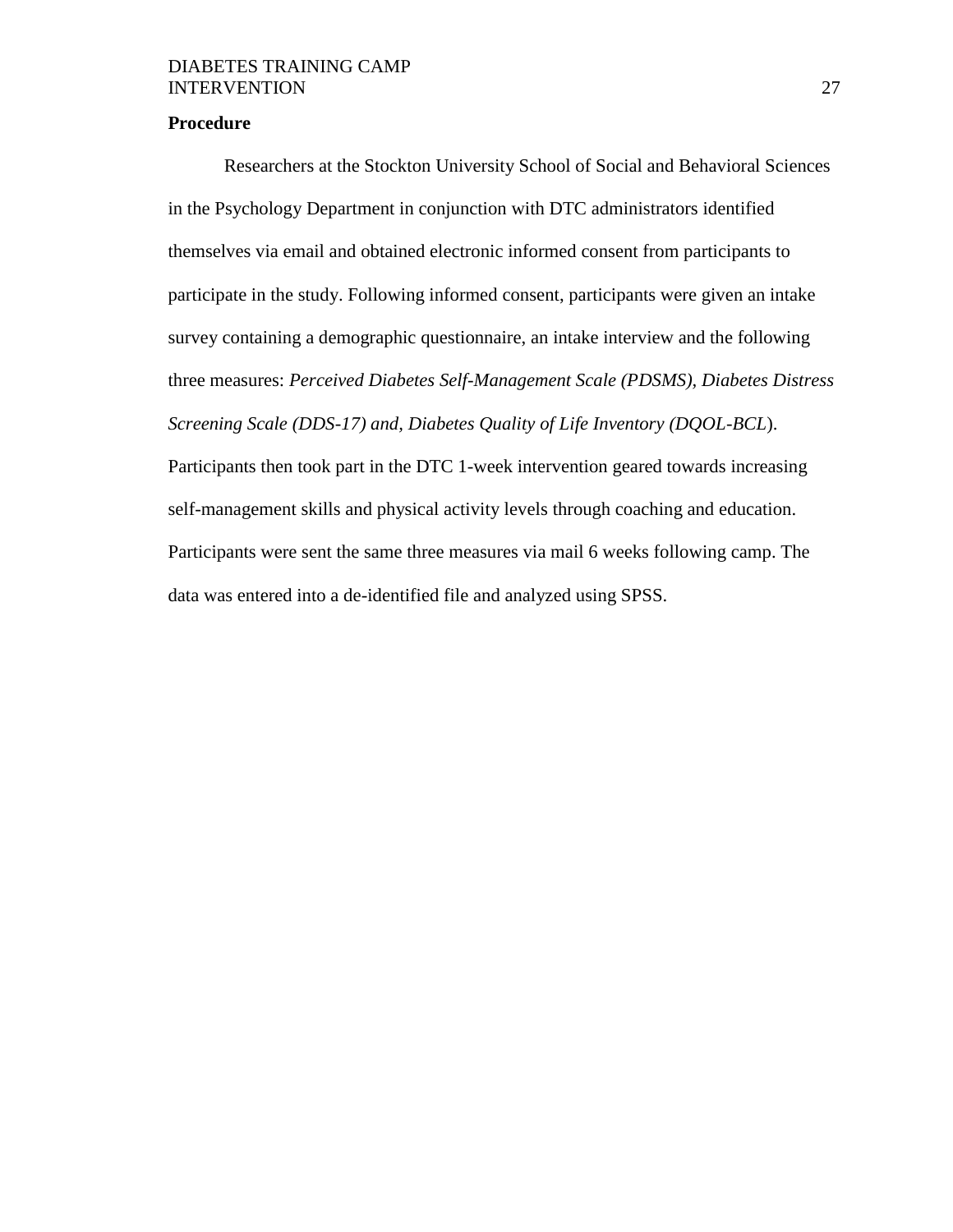#### **CHAPTER 4: RESULTS**

Participants from two separate week-long DTCs held in Summer 2016, completed demographic questionnaires, provided health history information, and completed further surveys assessing for diabetes self-efficacy, DD and DQOL. Data were compiled and analyzed to better understand the impact of participation in DTC on these DM-specific constructs that are thought to characterize the broad range of psychological symptomology often seen in this population.

#### **Demographics**

Between the two camps held in the Summer 2016 (June and August), a combined 47 participants signed informed consents to participate in the study and completed baseline measures. Of the total participants, 34 completed the follow-up in an average of 10.5 weeks (73.9 days) from the last day of camp. Which means that individuals completed the follow-up survey on average 4.5 weeks after receiving it. One participant was excluded from the final data analysis because they did not have T1D.

#### **Table 1**

#### *Demographic Data*

|                        | $n = 33$ |
|------------------------|----------|
| <b>Sex</b>             |          |
| Male                   | 9        |
| Female                 | 24       |
| Age                    |          |
| Mean Age               | 45       |
| Median Age             | 44       |
| Youngest               | 22       |
| Oldest                 | 74       |
| Mean Age at Diagnosis  | 24.8     |
| Youngest               | 3        |
| Oldest                 | 62       |
| Mean Most Recent Hba1c | 7.6      |
| Lowest                 | 5.8      |
| Highest                | 10.5     |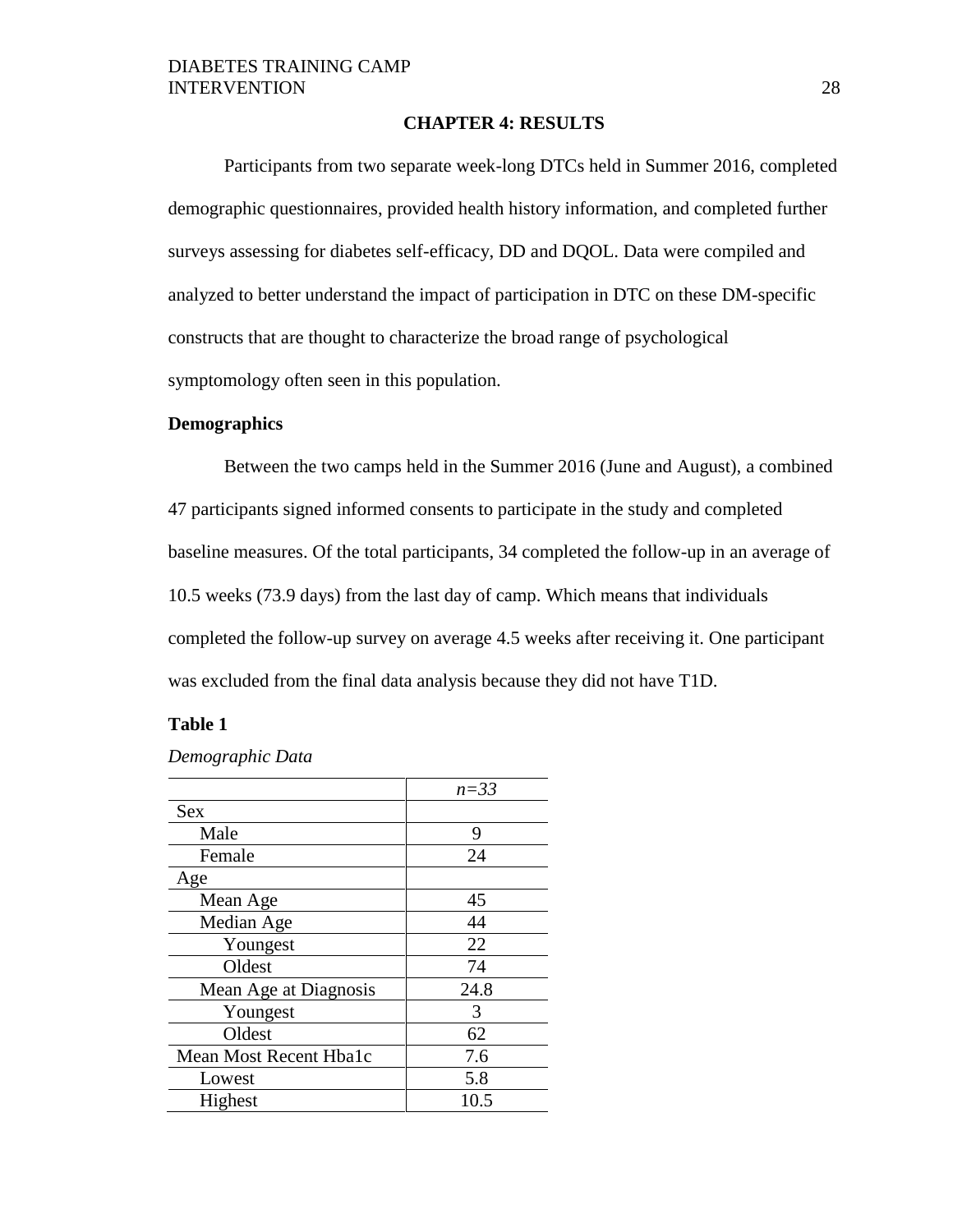In total, 23 individuals (70%) reported that they currently have a continuous glucose monitor (CGM). Participants were asked to rate their overall health on a scale of 1-5; 0= Poor,1= Fair, 2=Good, 3= Very Good, 4= Excellent. Results suggested that 46.9% indicated they thought they were in "Good" health, 43.7% "Very Good", 6.3% "Fair", 3.1% "Excellent" and 0% thought they were in "Poor" health. Participants exercised for at least 30 minutes an average of 3.75 days in the past week, with 2/3 of people exercising between 2-5 days in the past week. Participants were asked how often they experience symptoms when experiencing hypoglycemia. Fifty percent indicated "Always", 34.4% "Usually", 15.6% "Occasionally", and 0% "Never".

# **Hypotheses Results**

This study utilized three separate paired t-tests to compare the effects of pre-camp scores with 6-week follow-up on the following three scales: (1) Diabetes Distress Scale; DDS-17, (2) Diabetes Quality of Life-Brief Inventory; DQOL-BCL, and (3) Perceived Diabetes Self-Management Scale; PDSMS. The results violated the assumption of normality. Therefore, a Related-Samples Wilcoxon Signed-Rank was administered for each questionnaire to provide a non-parametric test of significance  $(p < .05)$ . A correlation analysis was administered to evaluate the relationship between changes in DQOL from pre-to post-test and its impact on diabetes self-efficacy at 6-week follow-up.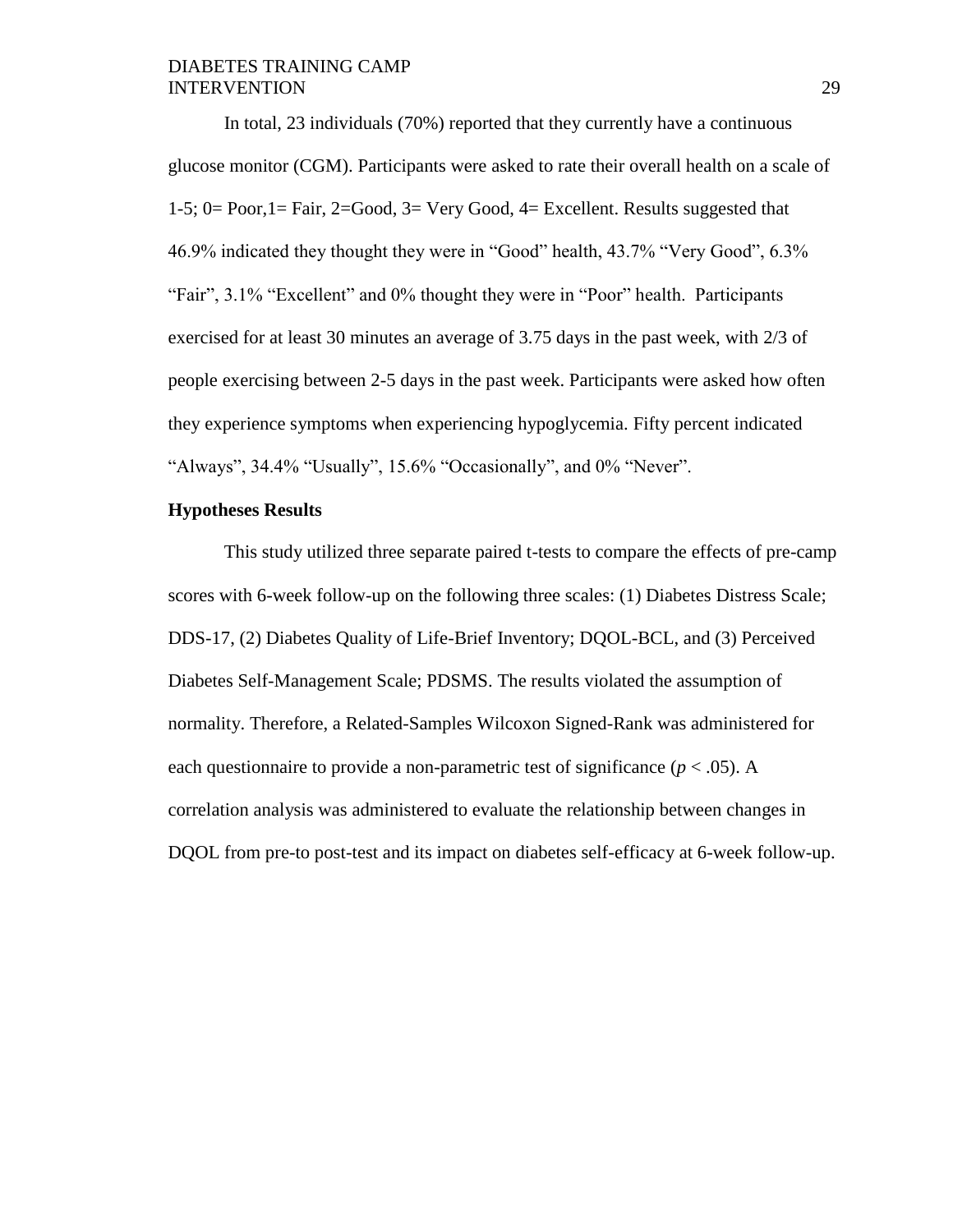# **Table 2**

# *Paired Samples Statistics*

|        |                                 | $\boldsymbol{M}$ | $\overline{N}$ | SD    | <b>Standard</b><br>Error Mean |
|--------|---------------------------------|------------------|----------------|-------|-------------------------------|
| Pair 1 | <b>DQOL</b> Baseline            | 37.64            | 28             | 7.93  | 1.50                          |
|        | <b>DQOL Follow-</b><br>Up       | 35.29            | 28             | 7.82  | 1.48                          |
| Pair 2 | <b>PDSMS</b><br><b>Baseline</b> | 27.90            | 29             | 5.93  | 1.10                          |
|        | <b>PDSMS Follow-</b><br>Up      | 29.69            | 29             | 5.78  | 1.07                          |
| Pair 3 | <b>DDS</b> Baseline             | 38.03            | 33             | 15.42 | 2.68                          |
|        | DDS Follow-Up                   | 37.79            | 33             | 15.11 | 2.63                          |

# **Table 3**

|                       |          |    | $Sig. (2-tailed)$ |
|-----------------------|----------|----|-------------------|
| Pair 1: DQOL          | 2.220    | 27 | $.035*$           |
| baseline-DQOL         |          |    |                   |
| follow-up             |          |    |                   |
| Pair 2: PDSMS         | $-1.906$ | 28 | .067              |
| Baseline-PDSMS        |          |    |                   |
| follow-up             |          |    |                   |
| Pair 3: DDS baseline- | .131     | 32 | -896              |
| DDS follow-up         |          |    |                   |

# *Diabetes Quality of Life*

DQOL as measured by the Diabetes Quality of Life-Brief Inventory (DQOL-BCL; Burroughs et al., 2004) was administered at baseline and 6-week follow-up and expected to show improvements related to participation in DTC. For those individuals who completed the 6-week follow-up measure a statistically significant relationship with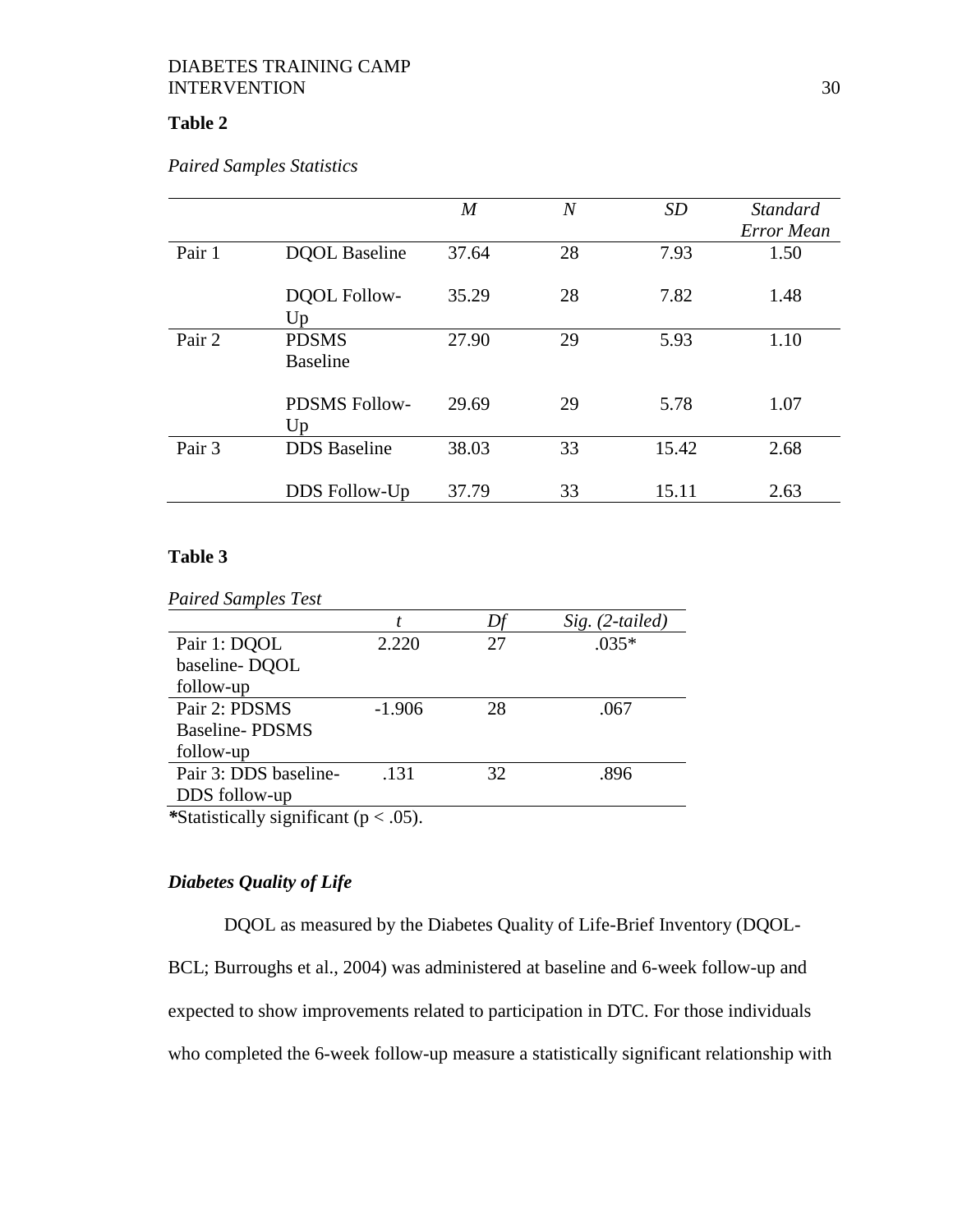a medium effect size was demonstrated between participation and positive changes in DQOL.

# *Diabetes Distress*

DD as measured by the Diabetes Distress Scale (DDS-17; Polonsky et al., 2005) was administered at baseline and 6-week follow up and expected to show improvements related to participation at DTC. For those individuals who completed the 6-week followup measure, results did not yield a statistically significant relationship between participation and reduction in DD.

# *Diabetes Self-efficacy*

Diabetes self-efficacy as measured by the Perceived Diabetes Self-Management Scale (PDSMS; Wallston et al., 2007), was administered at baseline and 6-week follow up and expected to show improvements related to participation at DTC. For those individuals who completed the 6-week follow-up measure, results did not yield a statistically significant relationship between participation and improvement in diabetes self-efficacy.

#### **Table 4**

*Related Samples Wilcoxon Signed-Rank Test*

|                    | Total (N) | Significance $(p)$ | Effect Size $(r^2)$ |
|--------------------|-----------|--------------------|---------------------|
| DOOL-BCL           | 28        | $.049*$            | $-0.373**$          |
| (Baseline- 6-Week) |           |                    |                     |
| Follow-Up)         |           |                    |                     |
| DDS-17 (Baseline-  | 33        | .853               | $-0.322$            |
| 6-week Follow-Up)  |           |                    |                     |
| PDSMS (Baselne-    | 29        | 0.63               | 0.345               |
| 6-week Follow-Up)  |           |                    |                     |

*\**Statistical significance (*p* < .05). \*\*Results showed a negative effect size because on the DQOL-BCL higher scores indicate lower DQOL.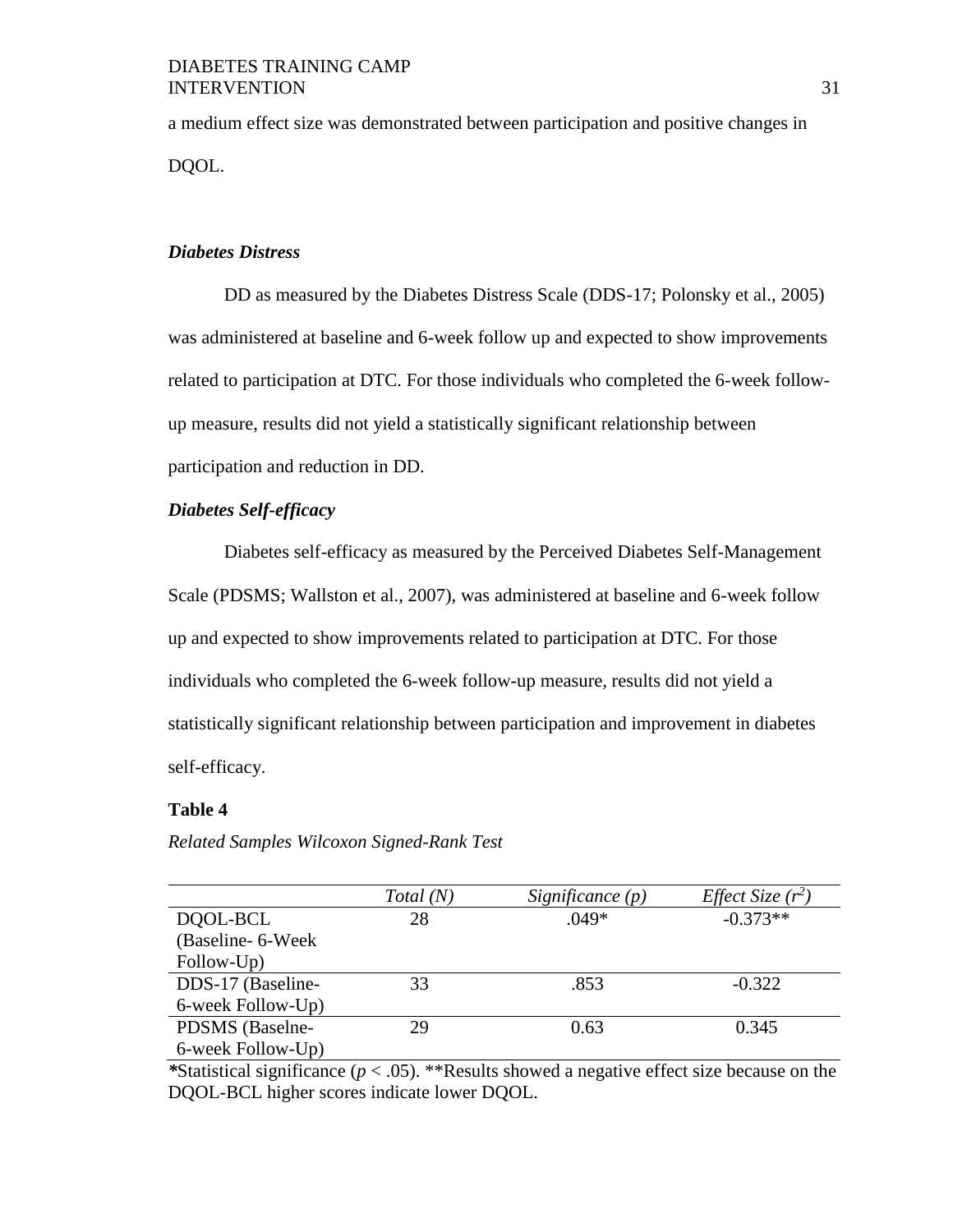# *Relationship between Diabetes Quality of Life and Diabetes Self-Efficacy*

Previous research suggested that significant improvements in DQOL would be associated with increases in diabetes self-efficacy. Results from a correlation analysis did not show a significant relationship between improvements in DQOL and diabetes selfefficacy,  $(r(31) = .23, p = .12)$ .

# *Relationship between Diabetes Distress and Diabetes Self-Efficacy*

Previous research suggested that significant changes in DD would be associated with changes in diabetes self-efficacy. Results from this study observed no significant changes in DD and therefore, no change score could be calculated to assess for its impact on the outcome of diabetes self-efficacy.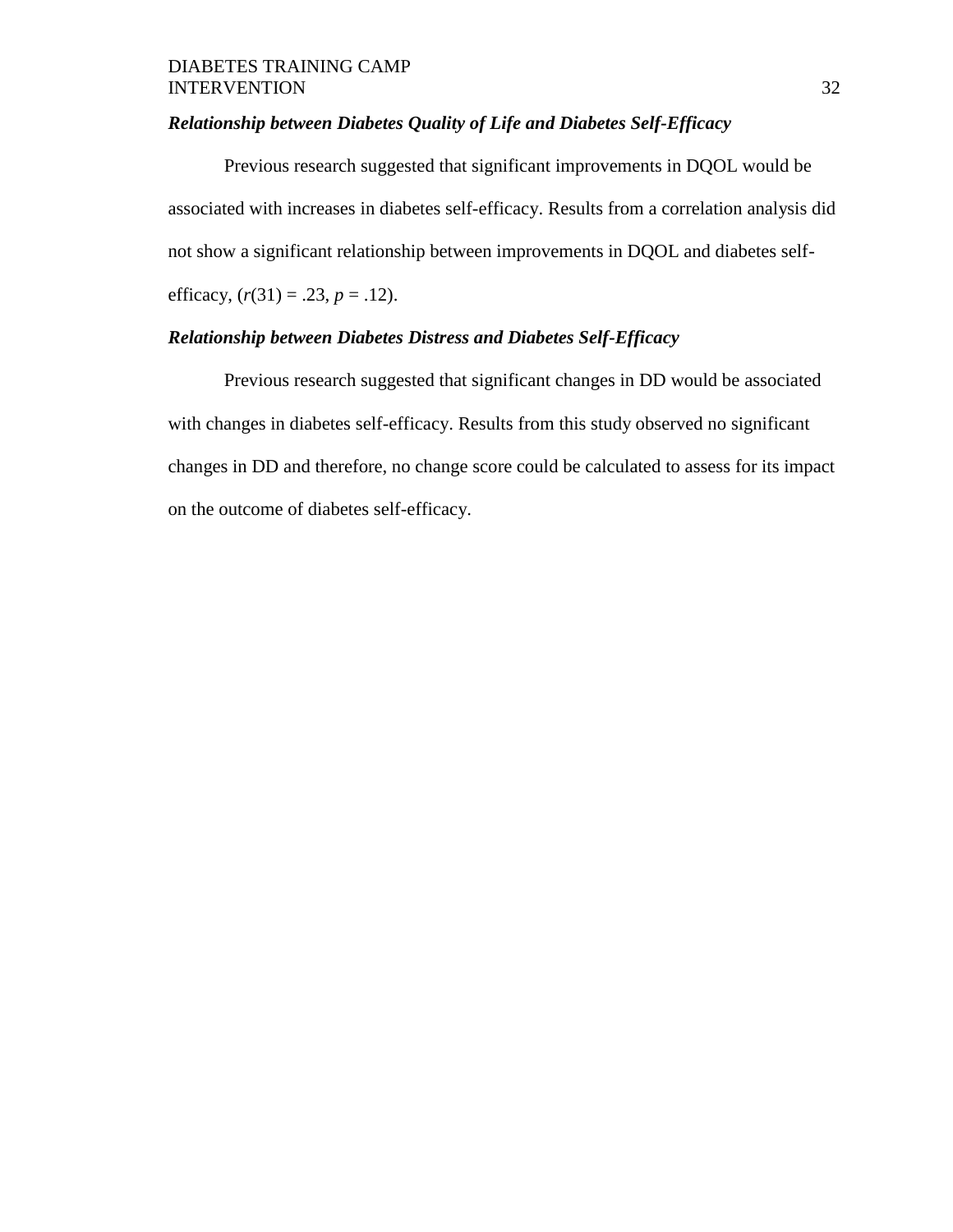#### **CHAPTER 5: DISCUSSION**

#### **Interpretation and Implications**

Despite being the less common type of DM, the growing incidence of T1D and the higher cost of care due to a higher prevalence of complications necessitates an increased focus on the treatment of this chronic condition (Dall et al., 2009). In addition to medical complications, T1D poses unique psychosocial challenges, which can lead to emotional distress, diminished QOL, and reduced health management behaviors further complicating medical presentation (Chiang et al., 2014). This continuous feedback loop between chronic medical complications and mental health issues may be addressed best by an integrated approach to care, taking a biopsychosocial view of the patient and their disease.

Medical treatment of T1D focuses on improving glycemic control through a variety of methods. In contrast to T2D, there is currently no cure and no known viable primary prevention methods. The hallmark of T1D treatment is administration of exogenous insulin. As young patients age into adulthood, increasing responsibility for self-managing insulin therapy lands on the patient. Multiple daily injections or infusions of insulin are either self-administered (traditional insulin therapy) or provided through a closed loop system using a CGM and insulin pump (intensive insulin therapy; Cefalu et al., 2015). Despite relieving some of the personal burden of self-checking and monitoring, intensive insulin therapies have not shown to be significantly better at overall glucose control (Atkinson et al., 2014). Both methods of treatment, intensive and traditional, rely on patients to self-manage their dietary intake and physical activity with constant vigilance. Naturally there can develop psychological fatigue and mood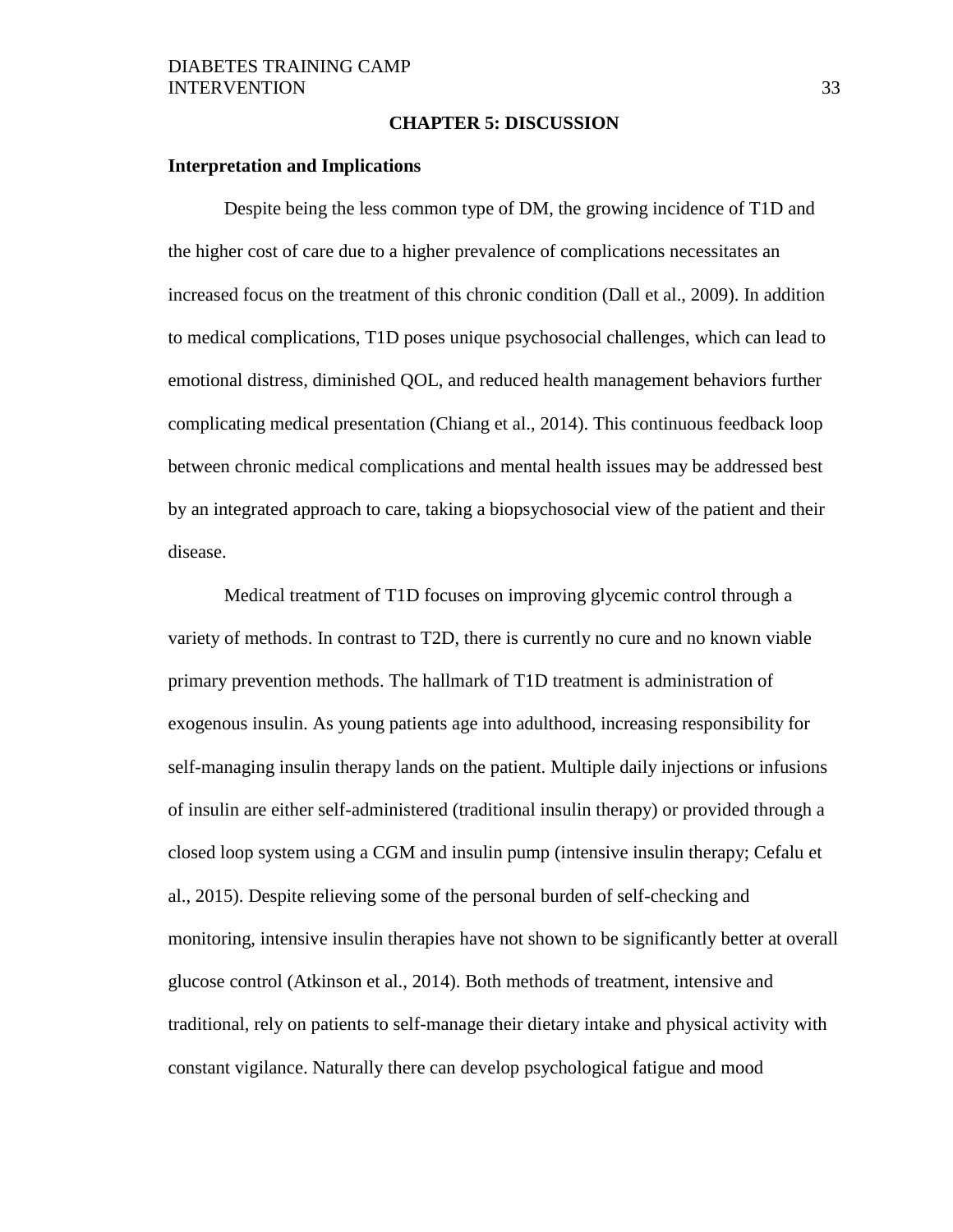disturbance that accompanies this burden and can affect one's ability to self-manage their disease. These psychosocial and behavioral factors should be primary targets of T1D treatment plans due to their relationship with health outcomes (Haas et al., 2012)

Diabetes self-efficacy refers to an individual's beliefs about their ability to selfmanage their disease (Wallston et al., 2007). The goal of this study was to assess whether participation in a 1-week camp intervention had an impact on diabetes self-efficacy. The results in our sample did not show a significant increase in diabetes self-efficacy from pre-camp to 6-week follow up. However, participants in the DTC intervention demonstrated a significant increase in DQOL. While we did not find an association in our sample between diabetes self-efficacy and DQOL, there is research to suggest that improved DQOL has an impact on diabetes self-management (Burroughs et al., 2004). One reason for our finding may be that baseline levels of diabetes self-efficacy in our sample were already high in a large percentage of the participants. This can be observed in results of the demographic questionnaire, which demonstrated that 90.6% of participants felt they were in "Good" or "Very Good" health prior to starting camp and that a majority (70%) were supported by CGM. Additionally, most people reported participating in consistent physical activity.

Similarly, the finding that participation did not show a significant effect on DD may also be related to the fact that a large portion of our sample were not experiencing a high level of psychosocial distress at baseline. DTC is a self-pay program, therefore it is likely that there would be some access issues for people below a certain SES level (despite growing availability of scholarships). There is reason to believe that there may be a higher level of DD in the general population due to factors like social determinants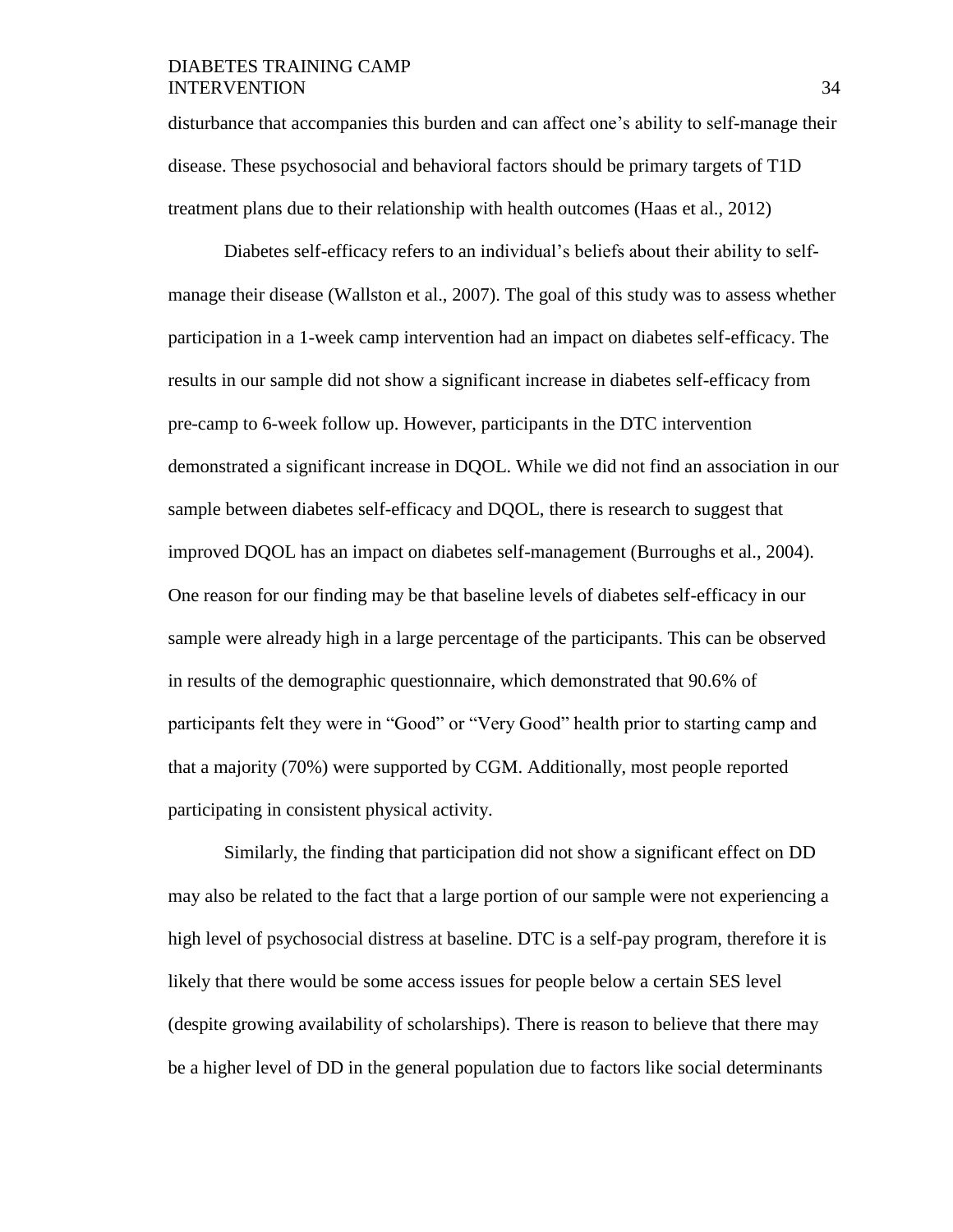of health, and health literacy (Fisher et al., 2015). Social determinants of health refer to environmental factors out of the individual's control like upbringing, cultural values, education, socioeconomic status, gender and culture of public health (Hill et al., 2015). Based on SES level inferred by self-selection bias, it is fair to say that our sample likely experienced lower than average amounts of DD related to social determinants.

A systematic review and meta-analysis of exercise interventions for adults with T1D showed promise but lacked clarity on the relationship with glycemic control (Yardley et al., 2014). Other self-management interventions for this population have directly targeted glycemic control through DSME and DSMS. These interventions have moderate success but have demonstrated a tipping point in the level of intensity used to manage blood glucose before it begins to be a detriment to psychosocial functioning (Santiprabhob et al., 2008). This point further emphasizes ADA recommendations to individualize insulin regimens while simultaneously targeting psychosocial factors (Chiang at el., 2014). Camp interventions have shown the ability to impact these factors, however; the research has been almost primarily with children and adolescents (Wang et al., 2008). Studies that have targeted psychological factors in adults with T1D have had mixed or no result (Winkley et al., 2006). This pilot study on a novel camp intervention for adults with T1D that targeted both glycemic control, nutrition and psychosocial wellbeing, demonstrates a promising new model of care delivery for this population.

The primary finding of this study furthered the current literature on the impact of DM self-management interventions on improving DQOL. A diagnosis of T1D can be challenging and confusing. A psychoeducational intervention like DTC, that increases DQOL, may fill a void for individuals at early onset of the disease as a secondary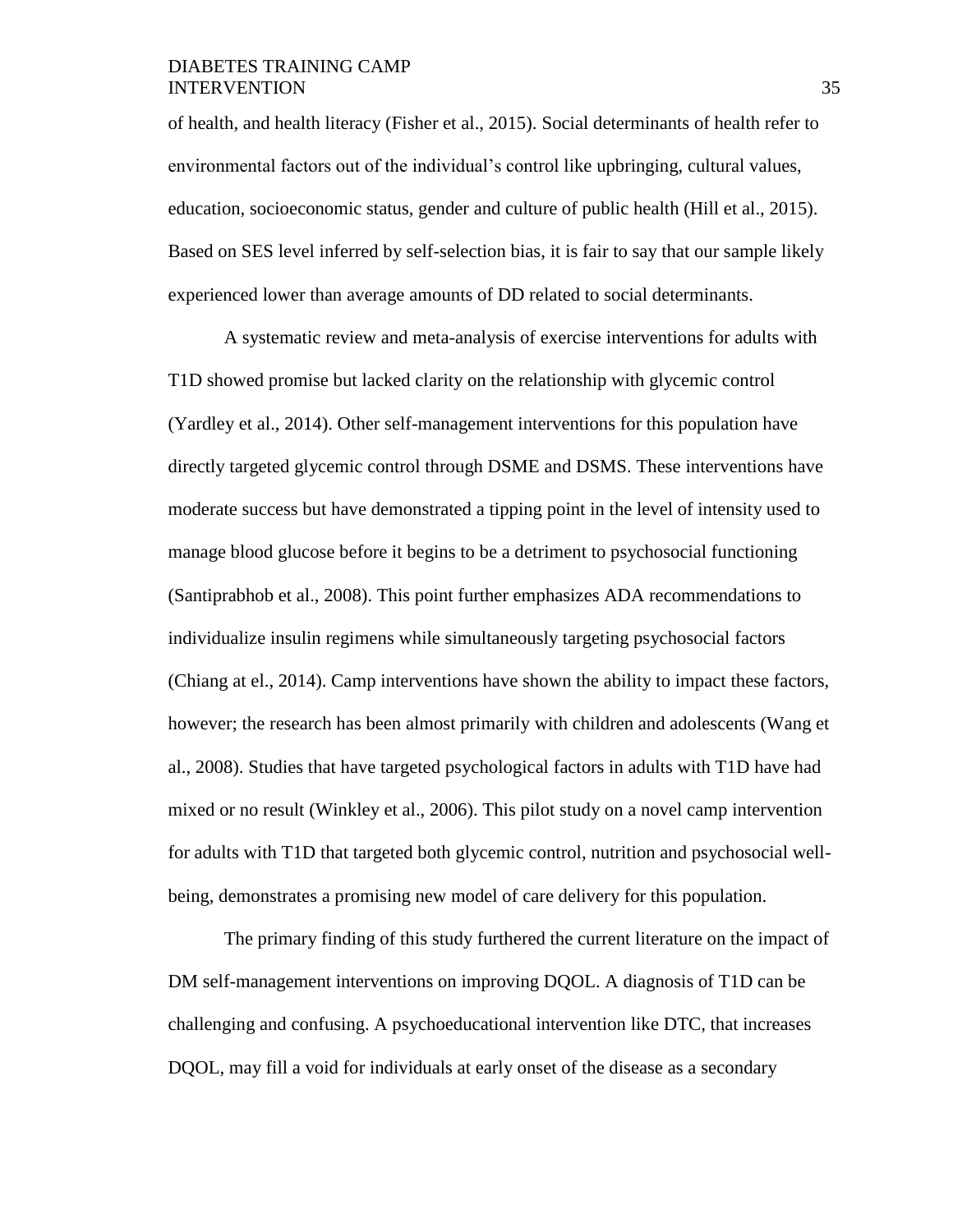prevention point for health promotion. It's clear from the research that psychosocial distress impacts overall health outcomes. Interventions directed towards these issues may help prevent disease progression overall by improving overall emotional well-being.

# **Limitations**

As this study benefited from an archival data set from a larger study on DTC, there were areas of interest that were left unexplored at this time. These areas include cognitive and social variables that may have impacted the results. For example, the ability to socialize and connect with other patients with T1D may have been an individual's first contact with someone of their "tribe". The positive affective component of these unstructured interactions likely had some effect on the overall impact of participating in DTC. Additionally, there is some evidence that suggests cognitive processes like styles, and beliefs may mediate the relationship between the psychosocial burden of T1D and glycemic control (Farrell et al., 2004). Cognitive appraisal, or the way in which one makes sense of their situation, in the context of self-managing T1D, likely weighs heavily on the emotional health and QOL of these individuals. More specific mental skills interventions like those administered in cognitive-behavioral therapy (CBT) that address cognitive contributors to perception and experience of psychosocial burden may increase the impact of DTC and other similar brief interventions.

Including physiological measures in future research could help amplify the benefits of the DTC intervention by demonstrating the well-founded relationship between diabetes self-efficacy and positive health outcomes (For example, measures like Hba1c, and blood glucose testing frequency). Additionally, the impact of participation in DTC would be further delineated in future studies which utilize a comparison group of some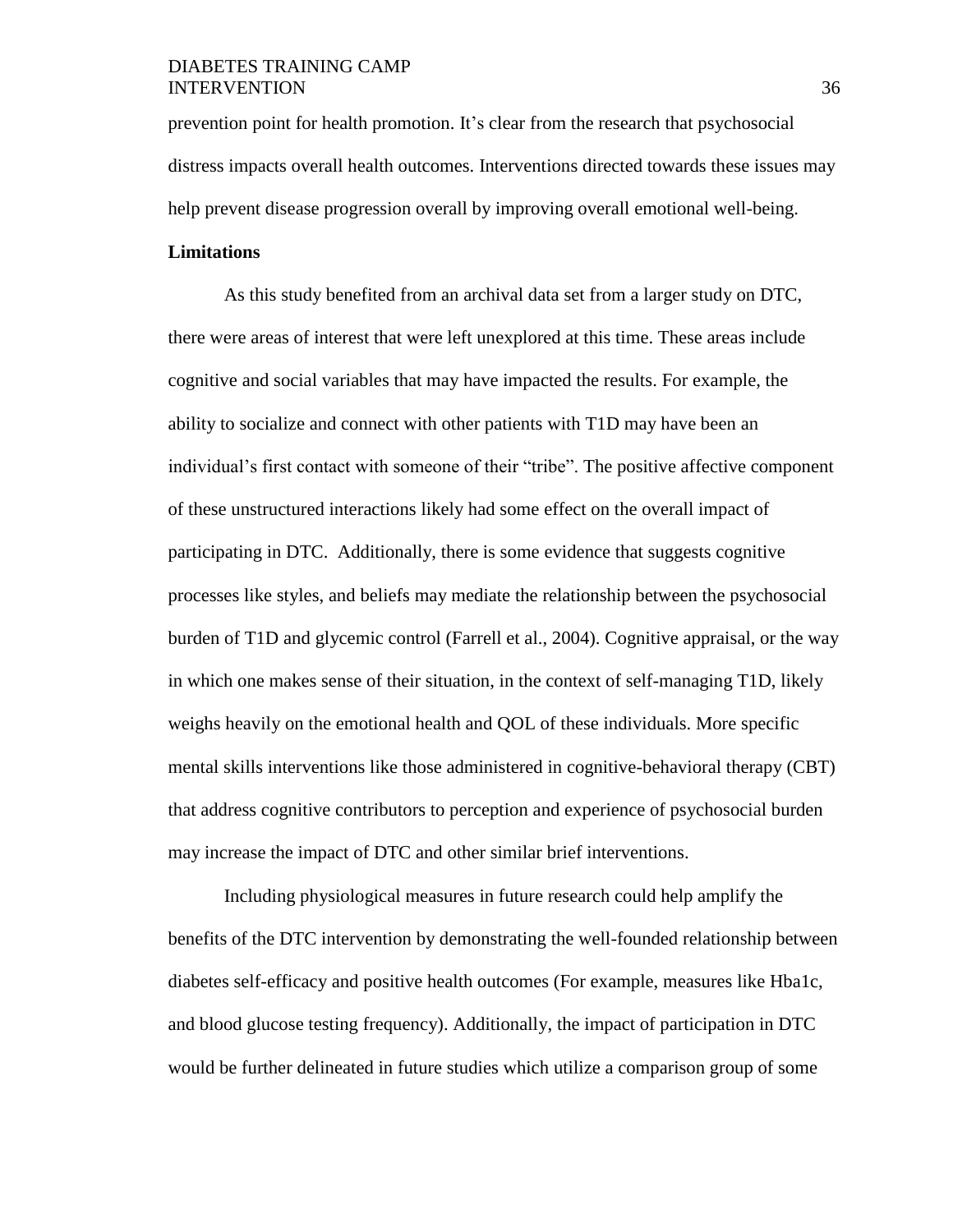kind. It is notable that there was considerable attrition in our sample from baseline to follow-up. It would be interesting in future studies to analyze what components led to drop-out (ie. Lack of CGM, Diabetes Self-Efficacy).

Economic diversity was limited by payment structure. DTC is not currently covered by insurance, and so only those with disposable income can participate. However, efforts have been made by the organization to re-distribute funding towards scholarships for those in need. Furthermore, this pilot study of the DTC intervention analyzed a small but significant sample size, but lacked important items often included in demographic questionnaires evaluating the race/ethnicity of participants. Racial/ethnic disparities in this population are fluid and factors contributing to disease progression and psychosocial distress are not completely understood. T1D incidence and prevalence rates are highest in non-Hispanic Whites, however; there have been significant increases in all race/ethnicity subgroups other than American Indians (Dabalea et al., 2014). Additionally, it has become increasingly difficult to make differential diagnoses between T1D and T2D in children due to growing obesity rates, which disproportionally effect racial/ethnic minorities (Willi et al., 2015). Future research on contributing factors to disparities in care for racial/ethnic minorities with T1D may contribute to alterations in this intervention in order to be more inclusive. Increased inclusivity of lower SES participants will depend on the continued success of the DTC foundation and its funders, as well as the overall shift in healthcare delivery and payment structures from fee for service to value-based care.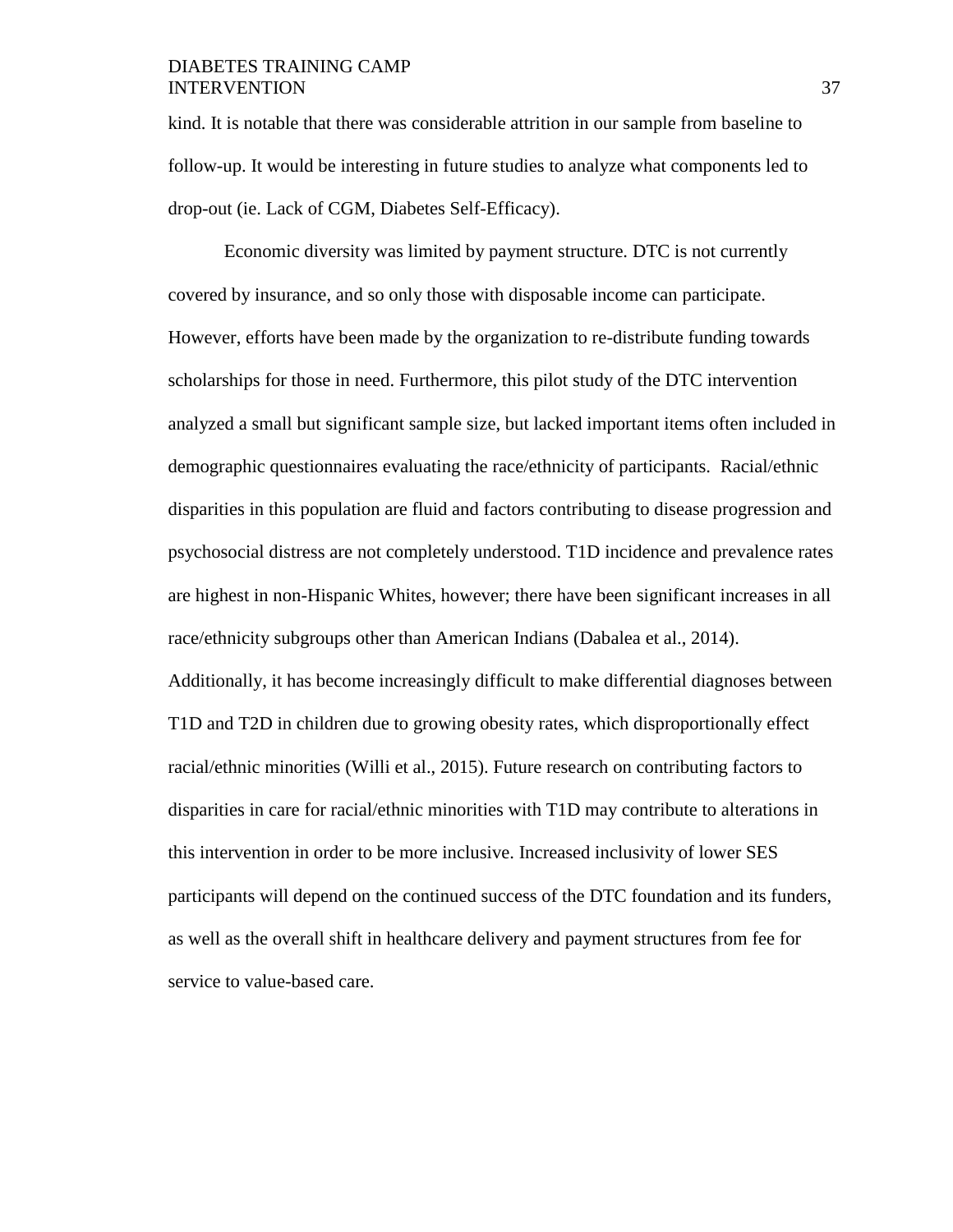#### **Future Directions**

In future studies, researchers may benefit from assessing the impact of social interaction with peers and cognitive factors like the tendency towards cognitive distortions. Cognitive distortions refer to predictable and identifiable errors in thinking that lead to the dysfunctional processing of information (Beck, 1967). The impact of cognitive distortions on mood may contribute to DD, and subsequent poor DM selfmanagement. Additionally, correlating psychosocial measures with physiological measures like Hba1c, would demonstrate a more direct health outcome of participation in camp. Furthermore, comparing participants to a sample who did not participate in camp would strengthen the generalizability of future findings. This study opens the door for future analysis of DTC and similar brief interventions that fill an important void in caring for patients with T1D. Further studies on this intervention could help to elucidate mechanisms of action so that camp directors can fine-tune the approach to increase positive health outcomes.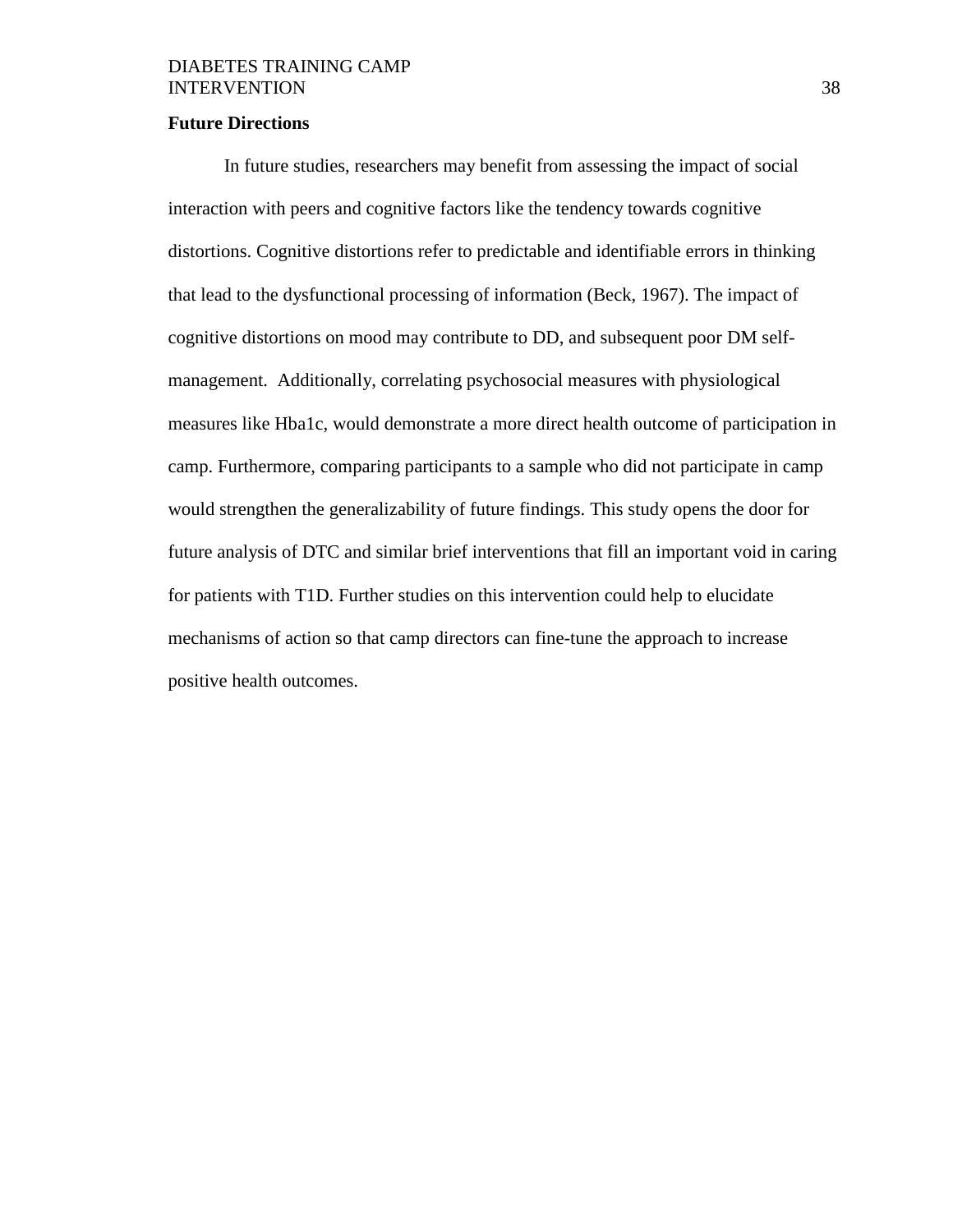#### **REFERENCES**

- Abolfotouh, M. A., Kamal, M. M., El-Bourgy, M. D., & Mohamed, S. G. (2011). Quality of life and glycemic control in adolescents with type 1 diabetes and the impact of an education intervention. *International Journal of General Medicine*, *4*, 141.
- Abubakari, A. R., Cousins, R., Thomas, C., Sharma, D., & Naderali, E. K. (2016). Sociodemographic and clinical predictors of self-management among people with poorly controlled type 1 and type 2 diabetes: the role of illness perceptions and self-efficacy. *Journal of Diabetes Research*.
- American Diabetes Association. (2007). Diabetes care at diabetes camps. *Diabetes Care*, *30*(suppl 1), S74-S76.
- American Diabetes Association. (2018). Standards of medical care in diabetes—2018 abridged for primary care providers. *Clinical diabetes: A Publication of the American Diabetes Association*, *36*(1), 14.
- Atkinson, M. A., Eisenbarth, G. S., & Michels, A. W. (2014). Type 1 diabetes. *The Lancet*, *383*(9911), 69-82.
- Baldwin, A. S., Rothman, A. J., & Jeffery, R. W. (2009). Satisfaction with weight loss: examining the longitudinal covariation between people's weight-loss-related outcomes and experiences and their satisfaction. *Annals of Behavioral Medicine*, *38*(3), 213-224.
- Bandura, A. (1977). Self-efficacy: Toward a unifying theory of behavioral change. *Psychological Review*, *84*(2), 191.
- Beck, A. T. (1967). *Depression: Clinical, experimental, and theoretical aspects*. New York: Harper & Row.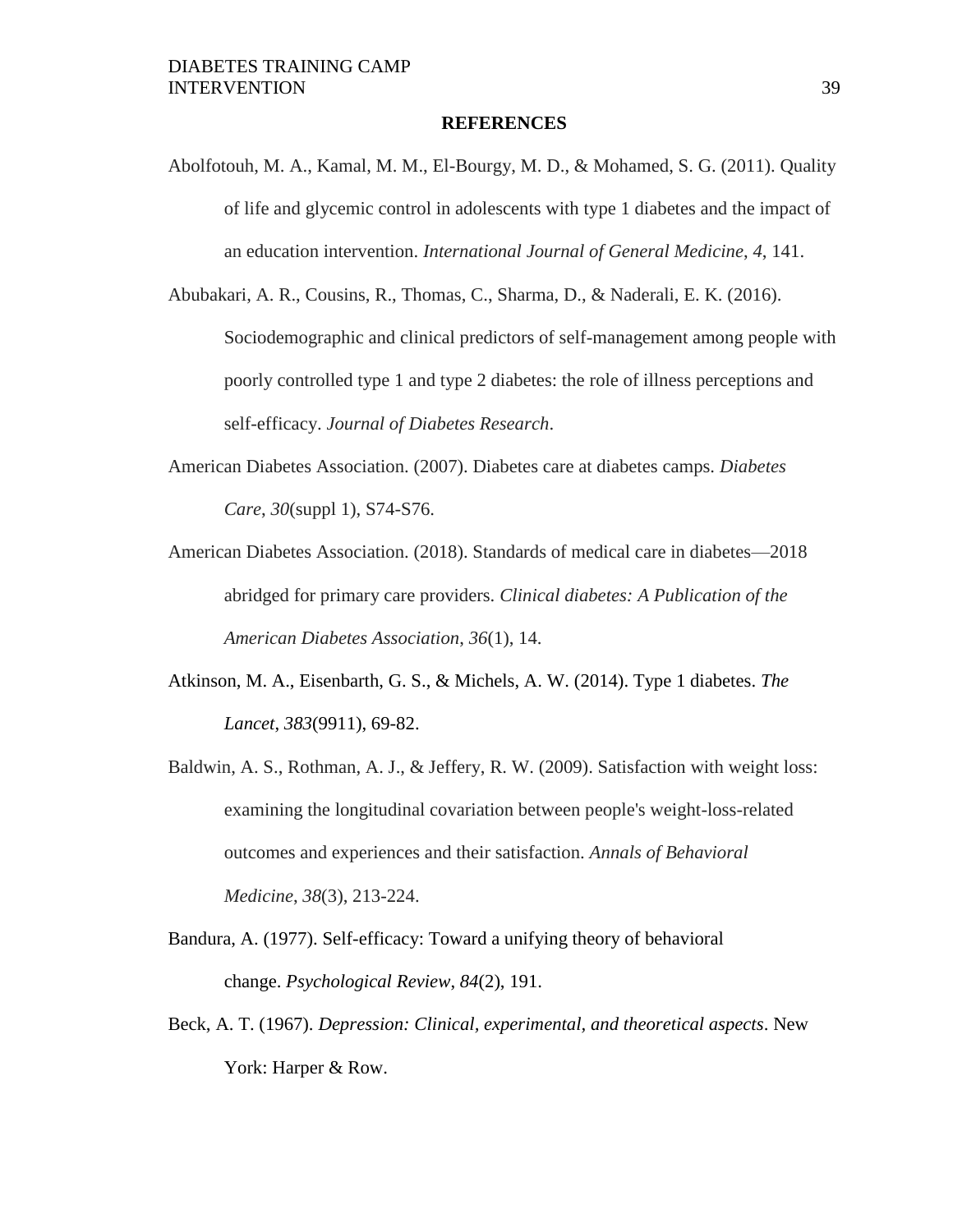Bize, R., Johnson, J. A., & Plotnikoff, R. C. (2007). Physical activity level and healthrelated quality of life in the general adult population: a systematic review. *Preventive Medicine*, *45*(6), 401-415.

- Burroughs, T. E., Desikan, R., Waterman, B. M., Gilin, D., & McGill, J. (2004). Development and validation of the diabetes quality of life brief clinical inventory. *Diabetes Spectrum*, *17*(1), 41-49.
- Cefalu, W. T., Rosenstock, J., LeRoith, D., & Riddle, M. C. (2015). Insulin's Role in Diabetes Management: After 90 Years, Still Considered the Essential "Black Dress".
- Centers for Disease Control and Prevention. (2014). National diabetes statistics report: Estimates of diabetes and its burden in the United States. 2014*. Atlanta, GA: U.S. Department of Health and Human Services.*
- Chiang, J. L., Kirkman, M. S., Laffel, L. M., & Peters, A. L. (2014). Type 1 diabetes through the life span: A position statement of the American Diabetes Association. *Diabetes Care*, *37*(7), 2034-2054.
- Chih, A. H., Jan, C. F., Shu, S. G., & Lue, B. H. (2010). Self-efficacy affects blood sugar control among adolescents with type I diabetes mellitus. *Journal of the Formosan Medical Association*, *109*(7), 503-510.
- Cochran, J., & Conn, V. S. (2008). Meta-analysis of quality of life outcomes following diabetes self-management training. *The Diabetes Educator*, *34*(5), 815-823.
- Dabelea, D., Mayer-Davis, E. J., Saydah, S., Imperatore, G., Linder, B., Divers, J., ... & Liese, A. D. (2014). Prevalence of type 1 and type 2 diabetes among children and adolescents from 2001 to 2009. *Jama*, *311*(17), 1778-1786.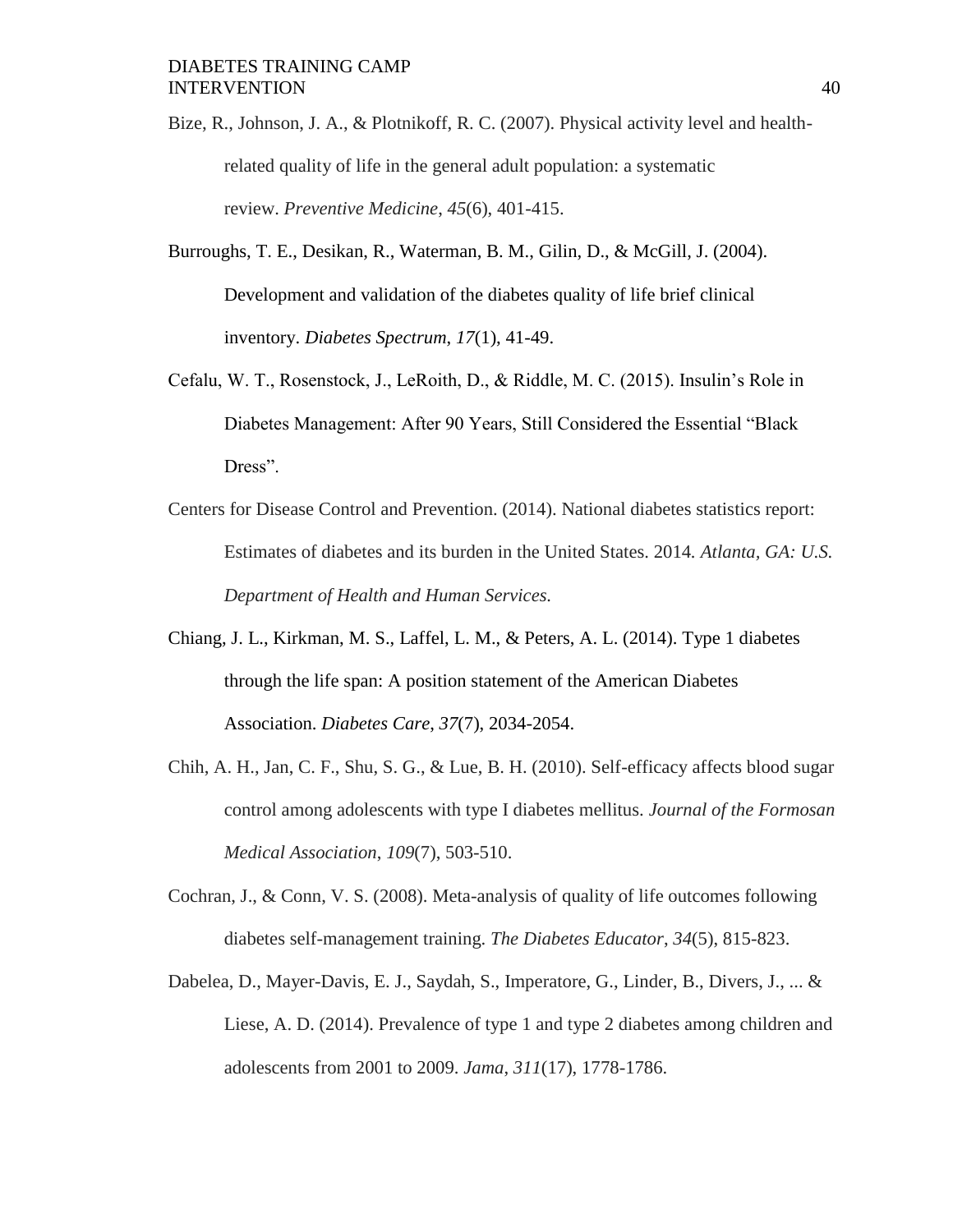- Dall, T. M., Mann, S. E., Zhang, Y., Quick, W. W., Seifert, R. F., Martin, J., ... & Zhang, S. (2009). Distinguishing the economic costs associated with type 1 and type 2 diabetes. *Population Health Management*, *12*(2), 103-110.
- Davis, T. C., Crouch, M. A., Long, S. W., Jackson, R. H., Bates, P., George, R. B., & Bairnsfather, L. E. (1991). Rapid assessment of literacy levels of adult primary care patients. *Family Medicine*, *23*(6), 433-435.
- Diabetes Control and Complications Trial Research Group. (1993). The effect of intensive treatment of diabetes on the development and progression of long-term complications in insulin-dependent diabetes mellitus. *New England Journal of Medicine*, *329*(14), 977-986.
- Druss, B. G., Marcus, S. C., Olfson, M., Tanielian, T., Elinson, L., & Pincus, H. A. (2001). Comparing the national economic burden of five chronic conditions. *Health Affairs*, *20*(6), 233-241.
- Farrell, S. P., Hains, A. A., Davies, W. H., Smith, P., & Parton, E. (2004). The impact of cognitive distortions, stress, and adherence on metabolic control in youths with type 1 diabetes. *Journal of Adolescent Health*, *34*(6), 461-467.
- Fisher, L., Hessler, D. M., Polonsky, W. H., & Mullan, J. (2012). When is diabetes distress clinically meaningful?: Establishing cut points for the Diabetes Distress Scale. *Diabetes Care*, *35*(2), 259-264.
- Fisher, L., Polonsky, W. H., Hessler, D. M., Masharani, U., Blumer, I., Peters, A. L., ... & Bowyer, V. (2015). Understanding the sources of diabetes distress in adults with type 1 diabetes. *Journal of Diabetes and Its Complications*, *29*(4), 572-577.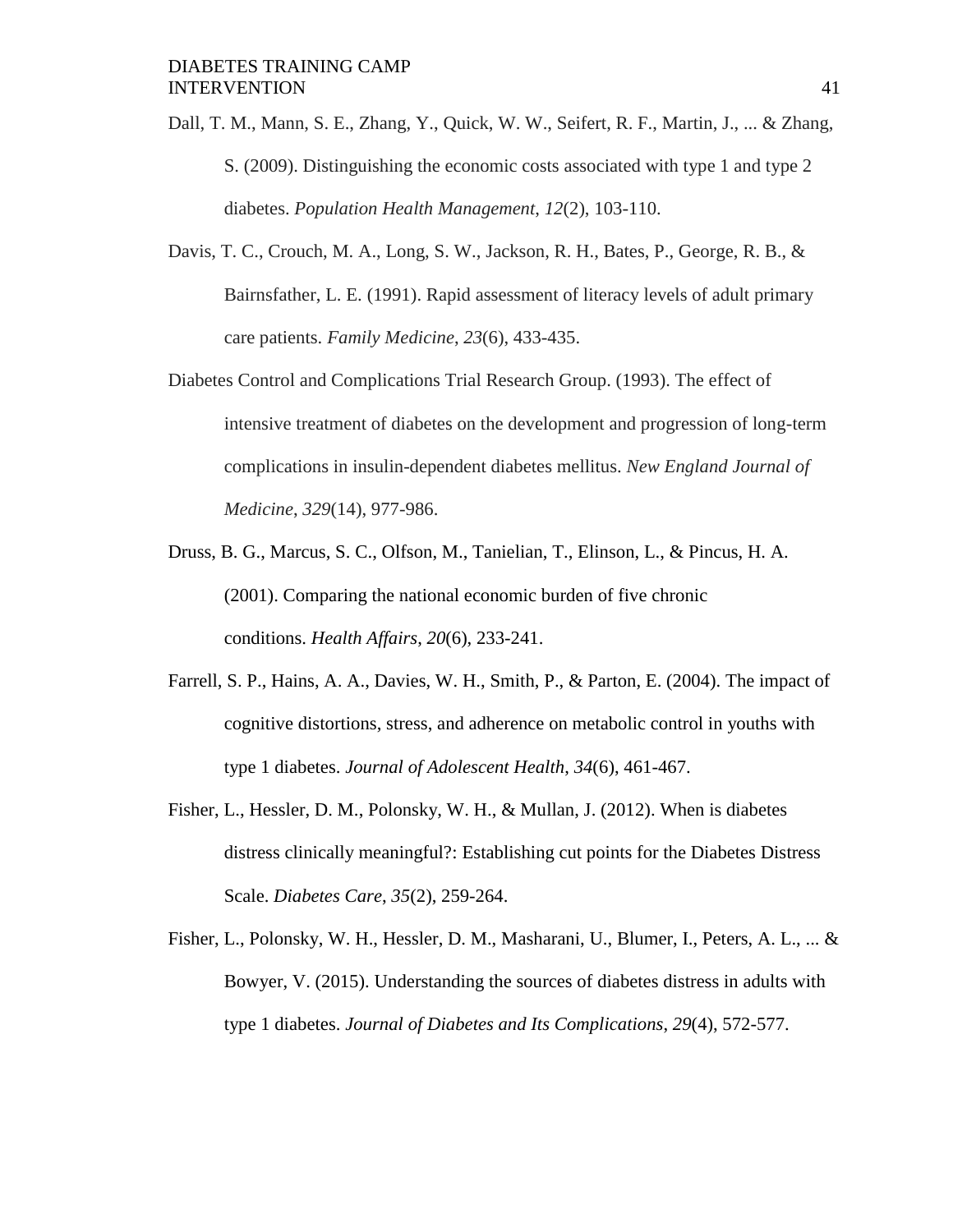Fisher, L., Hessler, D., Polonsky, W., Strycker, L., Masharani, U., & Peters, A. (2016). Diabetes distress in adults with type 1 diabetes: Prevalence, incidence and change over time. *Journal of Diabetes and Its Complications*, *30*(6), 1123-1128.

- Fitzpatrick, S. L., Schumann, K. P., & Hill-Briggs, F. (2013). Problem solving interventions for diabetes self-management and control: a systematic review of the literature. *Diabetes Research and Clinical Practice*, *100*(2), 145-161.
- Friis, A. M., Johnson, M. H., Cutfield, R. G., & Consedine, N. S. (2015). Does kindness matter? Self-compassion buffers the negative impact of diabetes-distress on Hba1c. *Diabetic Medicine*, *32*(12), 1634-1640.
- Gonzalez, J. S., Fisher, L., & Polonsky, W. H. (2011). Depression in diabetes: have we been missing something important?. *Diabetes Care*, *34*(1), 236-239.
- Guyatt, G. H., Feeny, D. H., & Patrick, D. L. (1993). Measuring health-related quality of life. *Annals of Internal Medicine*, *118*(8), 622-629.
- Haas, L., Maryniuk, M., Beck, J., Cox, C. E., Duker, P., Edwards, L., ... & McLaughlin, S. (2012). National standards for diabetes self-management education and support. *The Diabetes Educator*, *38*(5), 619-629.
- Hill, K. E., Gleadle, J. M., Pulvirenti, M., & McNaughton, D. A. (2015). The social determinants of health for people with type 1 diabetes that progress to end‐stage renal disease. *Health Expectations*, *18*(6), 2513-2521.
- Hood, K. K., Peterson, C. M., Rohan, J. M., & Drotar, D. (2009). Association between adherence and glycemic control in pediatric type 1 diabetes: a metaanalysis. *Pediatrics*, *124*(6), e1171-e1179.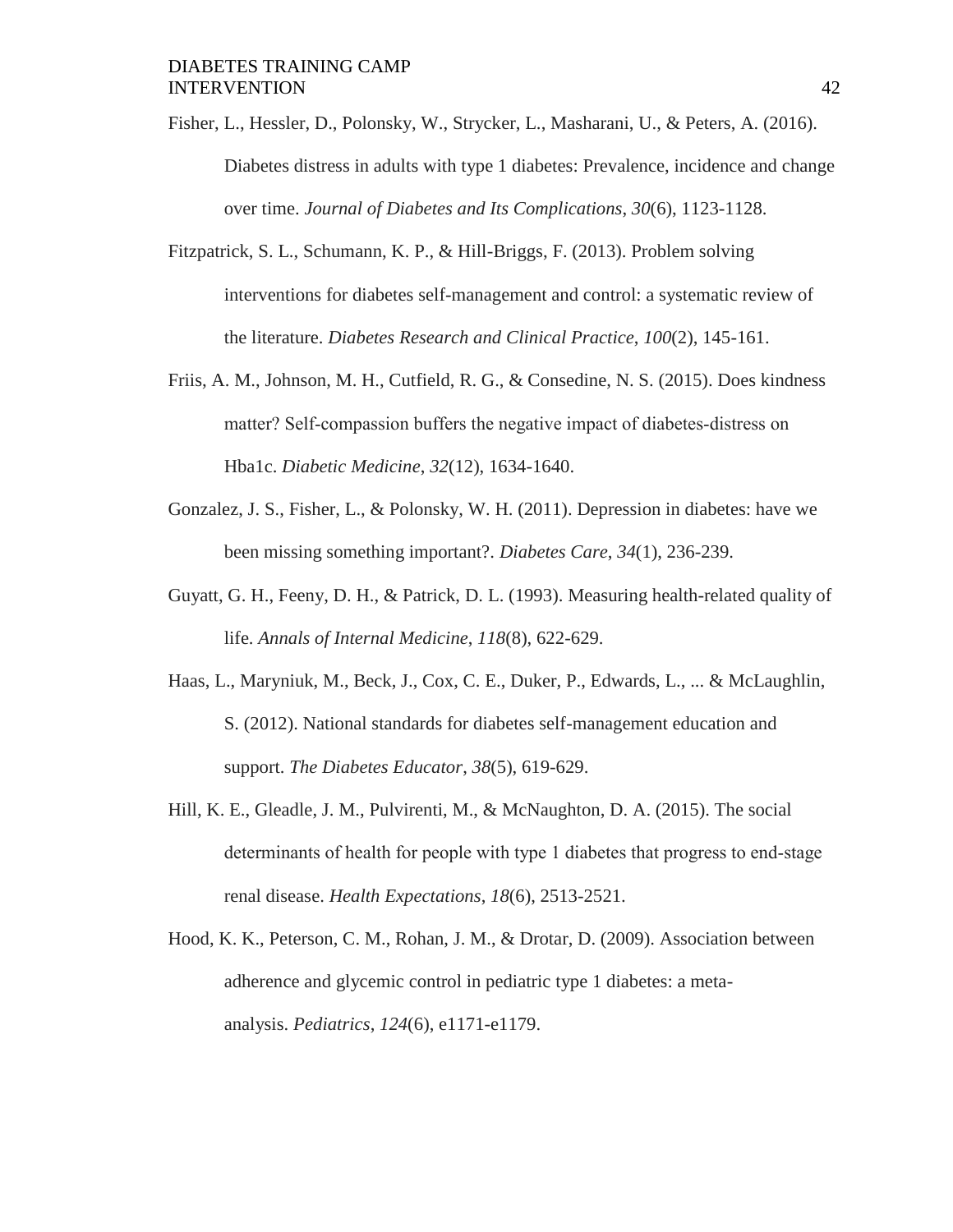Hunter, C. L., Goodie, J. L., Oordt, M. S., & Dobmeyer, A. C. (2017). Diabetes. In C. L. Hunter, J. L. Goodie, M. S. Oordt, & A. C. Dobmeyer, *Integrated behavioral health in primary care: Step-by-step guidance for assessment and intervention* (p. 109–122). American Psychological Association.

- Ismail, K., Winkley, K., & Rabe-Hesketh, S. (2004). Systematic review and metaanalysis of randomised controlled trials of psychological interventions to improve glycaemic control in patients with type 2 diabetes. *The Lancet*, *363*(9421), 1589- 1597.
- Jacobsen, A., Groot, M., Samson, J. A. (1994). The evaluation of two measures of quality of life in patients with type 1 and type 2 diabetes. *Diabetes Care*, *17*, 267–74
- Jiang, Y., Huckfeldt, P., Knight, T., & Goldman, D. (2013). Construct validity of the SF-12 in type-1 diabetes. *Value in Health*, *16*(3), A32.
- Joensen, L. E., Tapager, I., & Willaing, I. (2013). Diabetes distress in Type 1 diabetes—a new measurement fit for purpose. *Diabetic Medicine*, *30*(9), 1132-1139.
- Kassavou, A., Turner, A., Hamborg, T., & French, D. P. (2014). Predicting maintenance of attendance at walking groups: Testing constructs from three leading maintenance theories. *Health Psychology*, *33*(7), 752.
- King, D. K., Glasgow, R. E., Toobert, D. J., Strycker, L. A., Estabrooks, P. A., Osuna, D., & Faber, A. J. (2010). Self-efficacy, problem solving, and socialenvironmental support are associated with diabetes self-management behaviors. *Diabetes Care*, *33*(4), 751-753.
- Lim, E. L., Hollingsworth, K. G., Aribisala, B. S., Chen, M. J., Mathers, J. C., & Taylor, R. (2011). Reversal of type 2 diabetes: normalisation of beta cell function in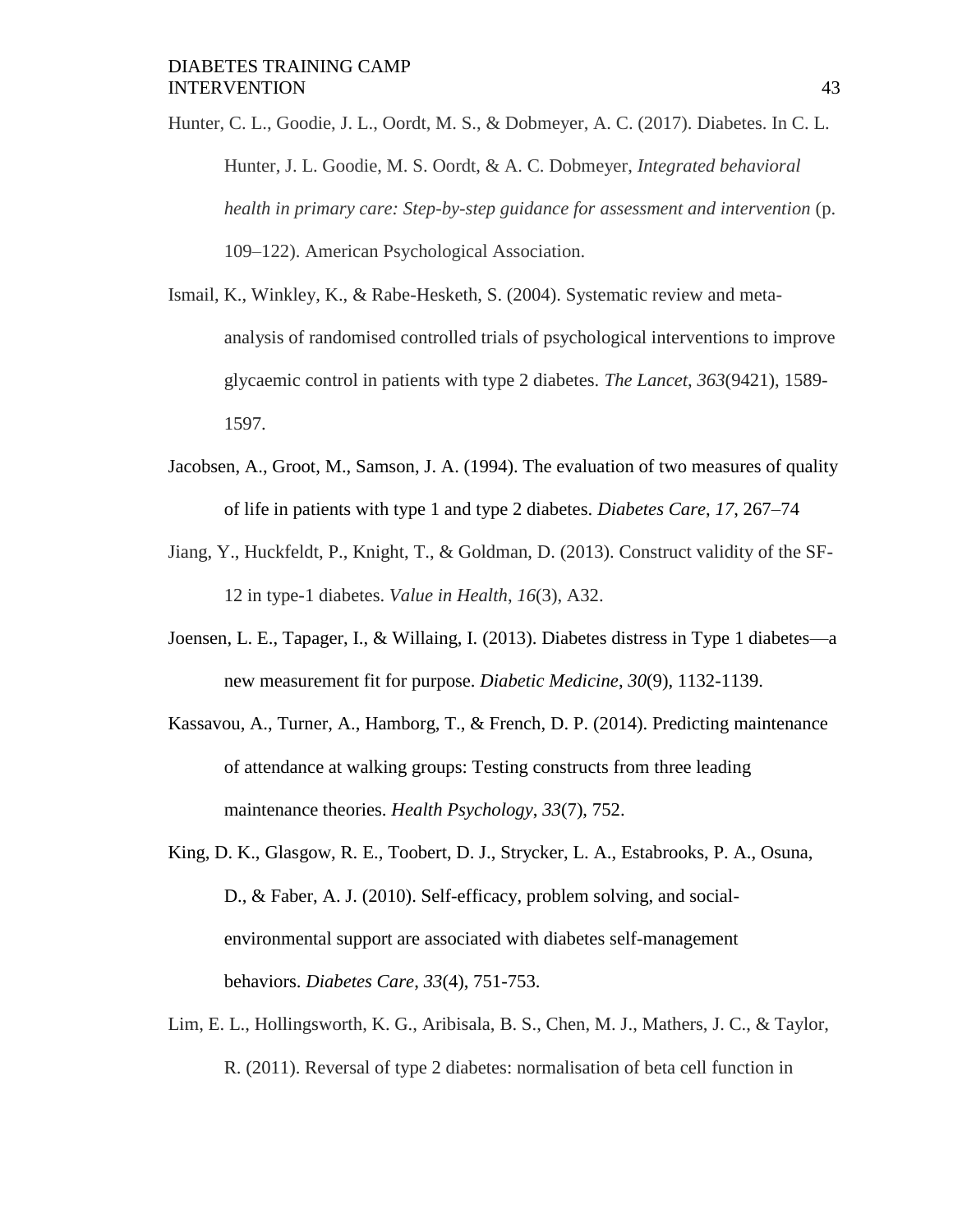association with decreased pancreas and liver

triacylglycerol. *Diabetologia*, *54*(10), 2506-2514.

- Ly, T. T., Roy, A., Grosman, B., Shin, J., Campbell, A., Monirabbasi, S., ... & Buckingham, B. A. (2015). Day and night closed-loop control using the integrated Medtronic hybrid closed-loop system in type 1 diabetes at diabetes camp. *Diabetes Care*, *38*(7), 1205-1211.
- Maahs, D. M., West, N. A., Lawrence, J. M., & Mayer-Davis, E. J. (2010). Epidemiology of type 1 diabetes. *Endocrinology and Metabolism Clinics*, *39*(3), 481-497.
- Maddux, J. E., & Kleiman, E. M. (2016). Self-efficacy: A foundational concept for positive clinical psychology. In *The Wiley Handbook of Positive Clinical Psychology* (pp. 89-101). John Wiley & Sons, Ltd, Chichester, UK.
- Mishra, S. I., Scherer, R. W., Snyder, C., Geigle, P. M., Berlanstein, D. R., & Topaloglu, O. (2012). Exercise interventions on health-related quality of life for people with cancer during active treatment. *Cochrane Database Syst Rev*, *8*.
- Nathan, D. M., Zinman, B., Cleary, P. A., Backlund, J. Y. C., Genuth, S., Miller, R., ... & Epidemiology of Diabetes Interventions and Complications (DCCT/EDIC) Research Group. (2009). Modern-day clinical course of type 1 diabetes mellitus after 30 years' duration: The diabetes control and complications trial/epidemiology of diabetes interventions and complications and Pittsburgh epidemiology of diabetes complications experience (1983-2005). *Archives of Internal Medicine*, *169*(14), 1307.
- National Institute of Diabetes and Digestive and Kidney Diseases (NIDDK). (2020). Retrieved from https://www.niddk.nih.gov/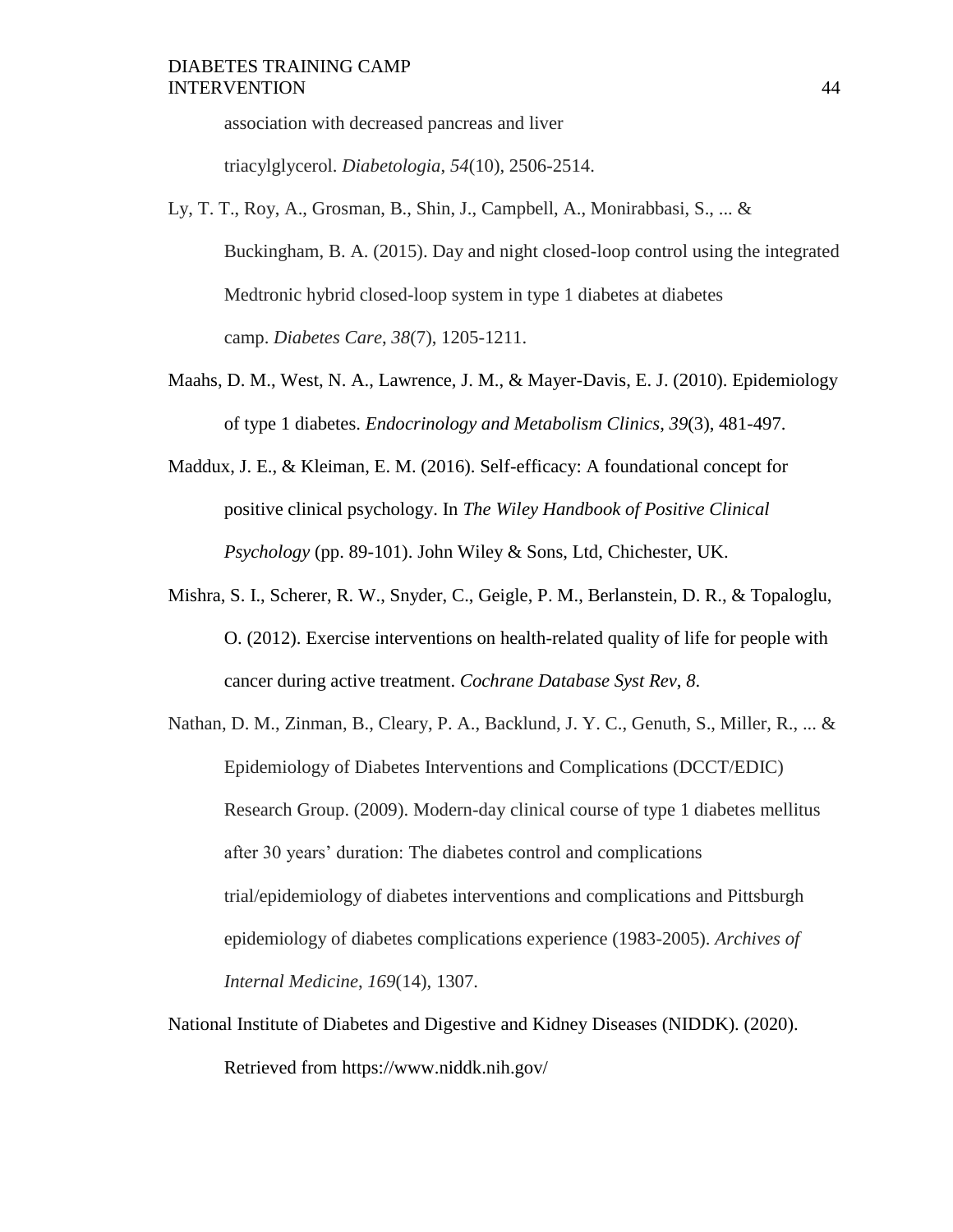Nouwen, A., Urquhart Law, G., Hussain, S., McGovern, S., & Napier, H. (2009).

Comparison of the role of self-efficacy and illness representations in relation to dietary self-care and diabetes distress in adolescents with type 1 diabetes. *Psychology and Health*, *24*(9), 1071-1084.

- Neff, K. D. (2003). The development and validation of a scale to measure selfcompassion. *Self and Identity*, *2*(3), 223-250.
- Osborn, C. Y., Cavanaugh, K., Wallston, K. A., & Rothman, R. L. (2010). Self-efficacy links health literacy and numeracy to glycemic control. *Journal of Health Communication*, *15*(S2), 146-158.
- Polonsky, W. H., Fisher, L., Earles, J., Dudl, R. J., Lees, J., Mullan, J., & Jackson, R. A. (2005). Assessing psychosocial distress in diabetes: Development of the diabetes distress scale. *Diabetes Care*, *28*(3), 626-631.
- Santiprabhob, J., Likitmaskul, S., Kiattisakthavee, P., Weerakulwattana, P., Chaichanwattanakul, K., Nakavachara, P., ... & Nitiyanant, W. (2008). Glycemic control and the psychosocial benefits gained by patients with type 1 diabetes mellitus attending the diabetes camp. *Patient Education and Counseling*, *73*(1), 60-66.
- Schram, M. T., Baan, C. A., & Pouwer, F. (2009). Depression and quality of life in patients with diabetes: a systematic review from the European depression in diabetes (EDID) research consortium. *Current Diabetes Reviews*, *5*(2), 112-119.
- Schwarzer, R. (2008). Modeling health behavior change: How to predict and modify the adoption and maintenance of health behaviors. *Applied Psychology*, *57*(1), 1-29.

Scully, T. (2012). Diabetes in numbers. *Nature*, *485*(7398), S2-S3.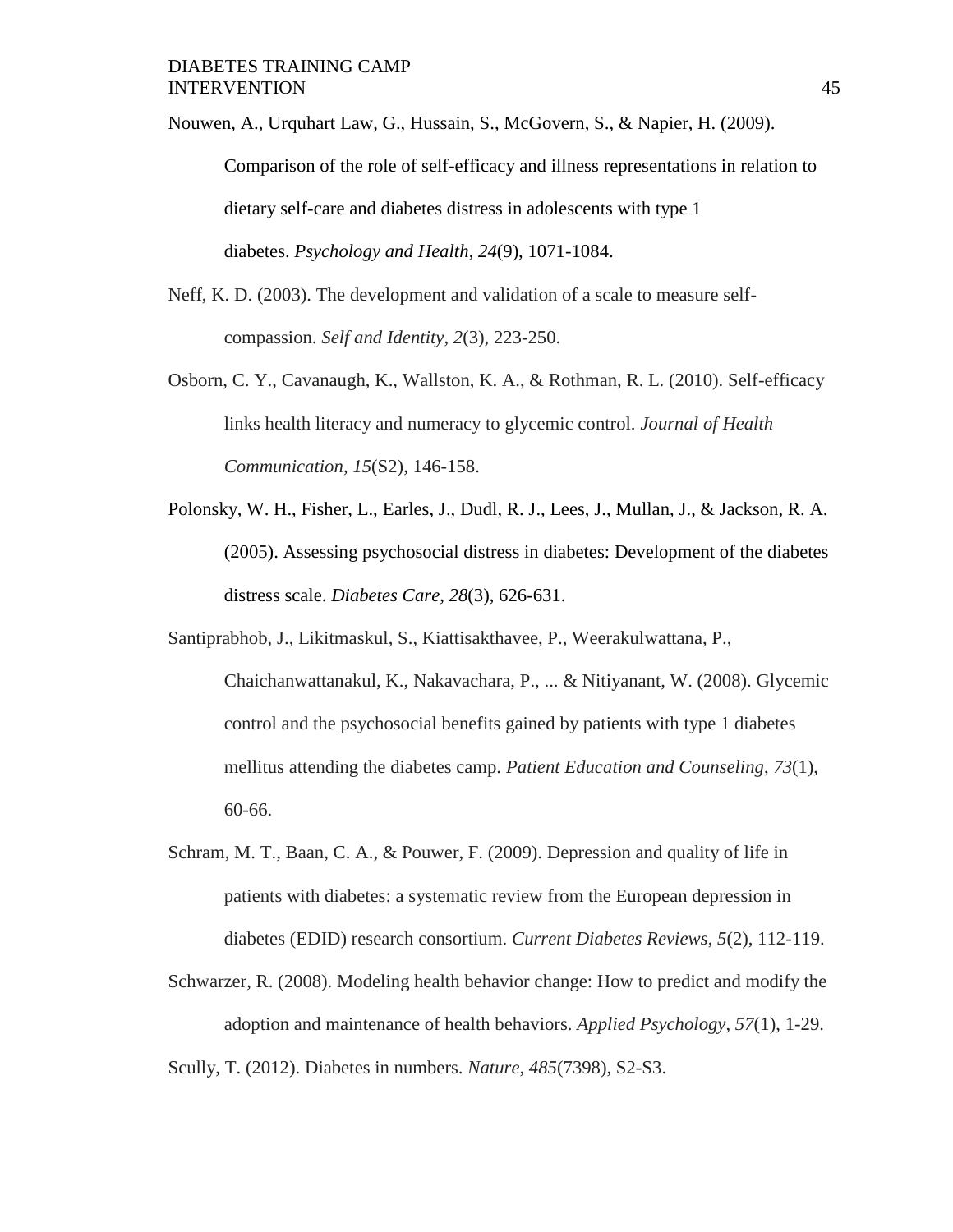- U.S. Department of Health and Human Services. Health literacy. (2018). Retrieved May 27, 2018, from https://health.gov/our-work/health-literacy
- Van Belle, T. L., Gysemans, C., & Mathieu, C. (2011). Vitamin D in autoimmune, infectious and allergic diseases: a vital player?. *Best Practice & Research Clinical Endocrinology & Metabolism*, *25*(4), 617-632.
- Verplanken, B., & Orbell, S. (2003). Self-reported habit: A self-report index of habit strength. *Journal of Applied Social Psychology*, *33*, 1313-1330.
- Walker, D. K., Stein, R. E., Perrin, E. C., & Jessop, D. J. (1990). Assessing psychosocial adjustment of children with chronic illnesses: a review of the technical properties of PARS III. *Journal of Developmental and Behavioral Pediatrics*.
- Wallston, K. A., Rothman, R. L., & Cherrington, A. (2007). Psychometric properties of the perceived diabetes self-management scale (PDSMS). *Journal of Behavioral Medicine*, *30*(5), 395-401.
- Wang, Y. C. A., Stewart, S., Tuli, E., & White, P. (2008). Improved glycemic control in adolescents with type 1 diabetes mellitus who attend diabetes camp. *Pediatric Diabetes*, *9*(1), 29-34.
- Wilkinson, G. S. (1993). *WRAT-3: Wide range achievement test administration manual*. Wide Range, Incorporated.

Willi, S. M., Miller, K. M., DiMeglio, L. A., Klingensmith, G. J., Simmons, J. H., Tamborlane, W. V., ... & Lipman, T. H. (2015). Racial-ethnic disparities in management and outcomes among children with type 1 diabetes. *Pediatrics*, *135*(3), 424-434.